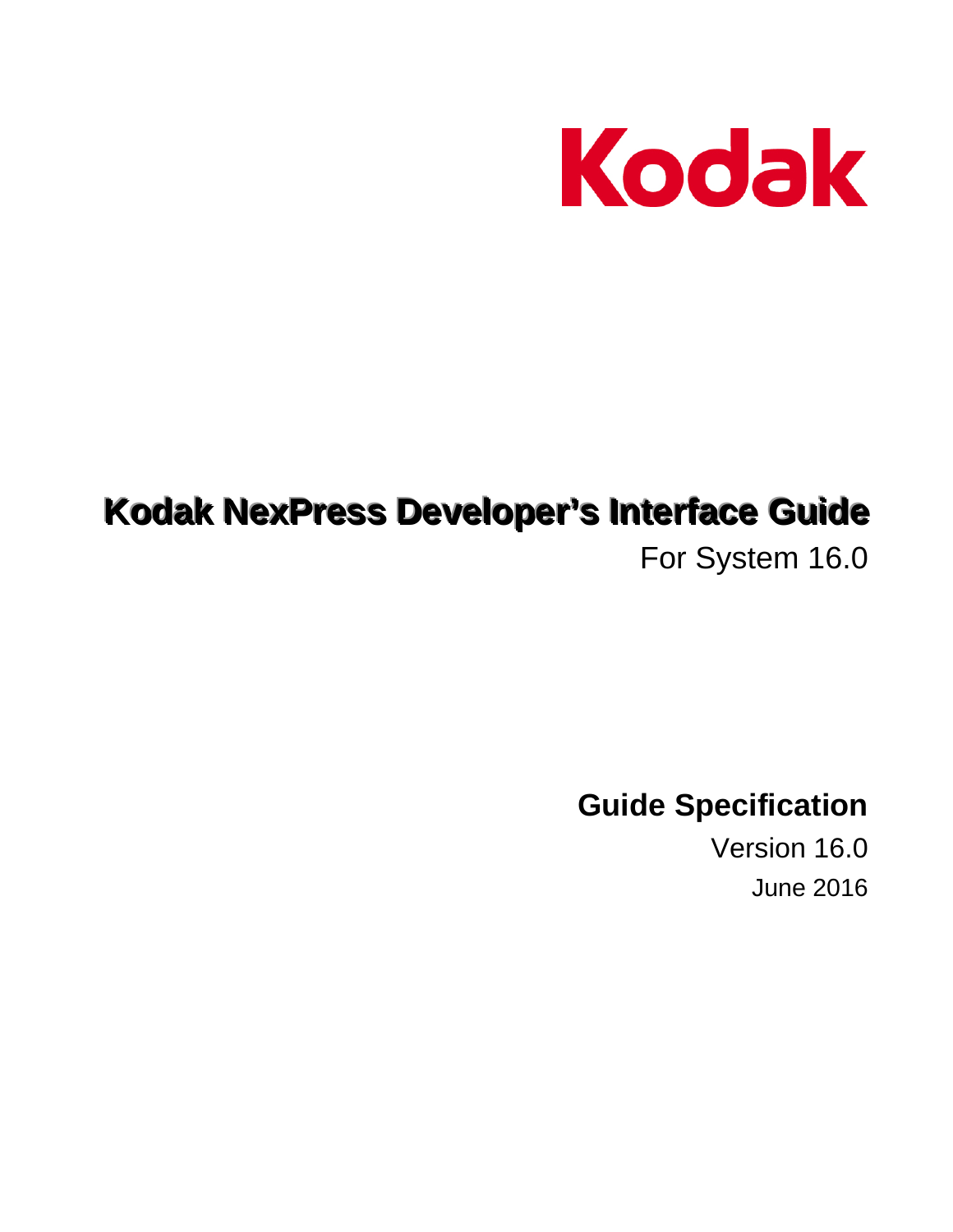# **LEGAL**

All rights reserved. No part of this work may be reproduced or transmitted in any form or by any means, electronic or mechanical, including photocopying, recording, or by any information storage or retrieval system, without the prior written permission of the copyright owner.

The information contained in this document and the accompanying written materials is provided "as is" without warranty of any kind, expressed or implied. Eastman Kodak Company specifically disclaims the warranties of fitness for a particular purpose and merchantability.

Eastman Kodak Company believes that the information contained within this document and the accompanying material to be correct. However, Eastman Kodak Company does not make any warranties of any kind, either express or implied, as to the correctness of this document or the accompanying material. Eastman Kodak Company specifically reserves the right to make any changes to the material contained in this document or the accompanying material without notice.

The information contained in this document and the accompanying material shall not by oral or written information or advice given by publisher, its dealers, distributors, agents, or employees create a warranty and you may not rely upon such information provided in this document and the accompanying material alone or in combination with advise given by Eastman Kodak Company related to the information provided in this document and the accompanying material to create any such warranty.

NEITHER EASTMAN KODAK COMPANY NOR ANYONE ELSE WHO HAS BEEN INVOLVED IN THE CREATION, PRODUCTION OR DELIVERY OF THIS DOCUMENT AND ACCOMPANYING DOCUMENTS SHALL BE LIABLE FOR ANY DIRECT, INDIRECT, CONSEQUENTIAL, OR INCIDENTAL DAMAGE (INCLUDING DAMAGE FOR LOSS OF BUSINESS PROFIT, BUSINESS INTERRUPTION, LOSS OF DATA, AND THE LIKE) ARISING OUT OF THE USE OF OR INABILITY TO USE THE INFORMATION CONTAINED IN THIS DOCUMENT AND ACCOMPANYING DOCUMENTS EVEN IF EASTMAN KODAK COMPANY HAS BEEN ADVISED OF THE POSSIBILITY OF SUCH DAMAGE.

Trademarked names may appear in this document. Rather than use a trademark symbol with every occurrence of a trademarked name, we use the names only in an editorial fashion and to the benefit of the trademark owner, with no intention of infringement of the trademark.

> Eastman Kodak Company 2400 Mt. Read Blvd Rochester, NY 14650 USA

© Kodak, 2006-2016. Kodak, NexPress, and NexTreme are trademarks of Kodak.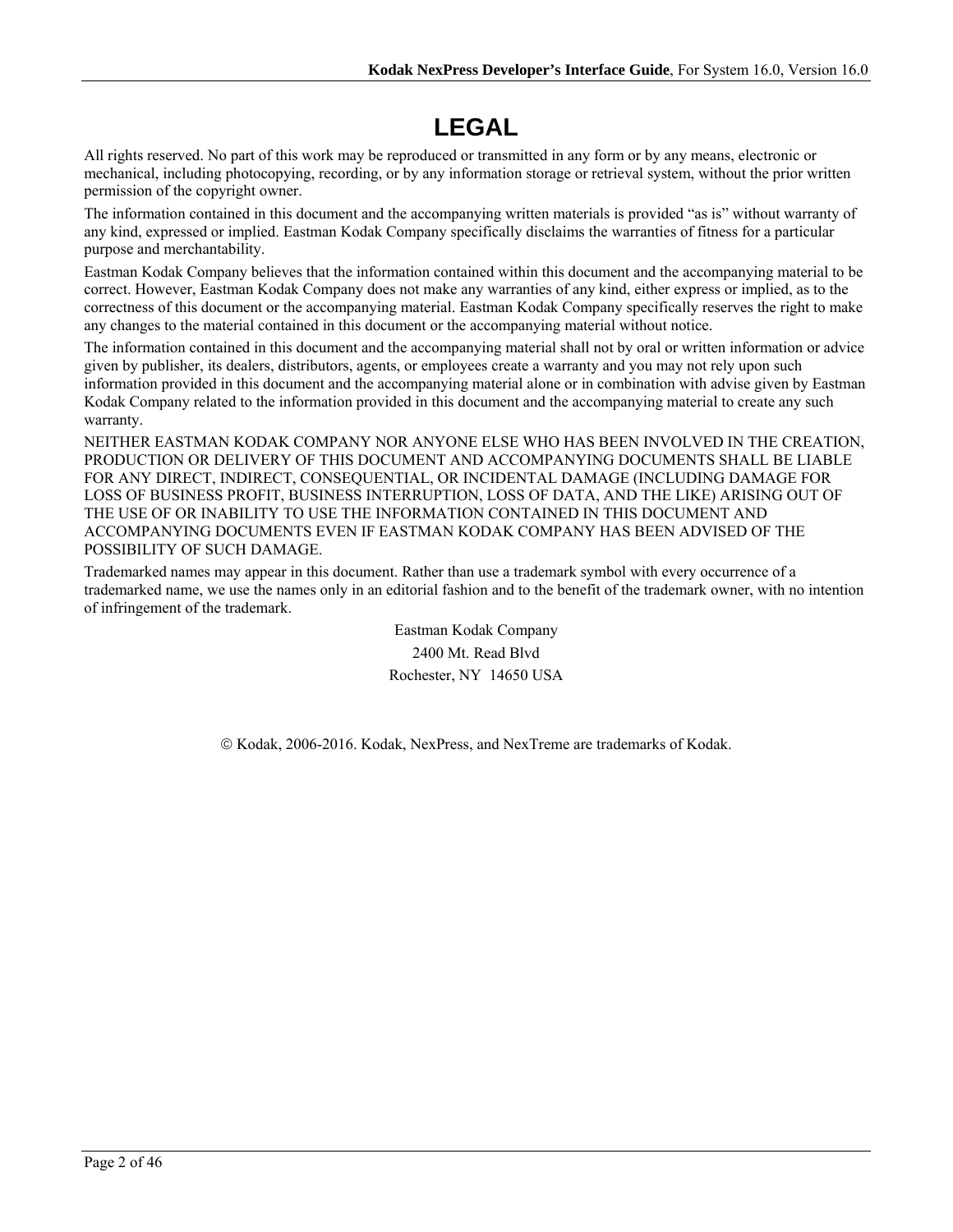# **Table of Contents**

| $\mathbf{1}$   |      |         |         |  |  |  |
|----------------|------|---------|---------|--|--|--|
|                | 1.1  |         |         |  |  |  |
|                | 1.2  |         |         |  |  |  |
|                | 1.3  |         |         |  |  |  |
|                | 1.4  |         |         |  |  |  |
|                | 1.5  |         |         |  |  |  |
| $\overline{2}$ |      |         |         |  |  |  |
|                | 2.1  |         |         |  |  |  |
|                | 2.2  |         |         |  |  |  |
|                | 2.3  |         |         |  |  |  |
|                | 2.4  |         |         |  |  |  |
|                | 2.5  |         |         |  |  |  |
|                | 2.6  |         |         |  |  |  |
|                | 2.7  |         |         |  |  |  |
|                | 2.8  |         |         |  |  |  |
|                | 2.9  |         |         |  |  |  |
|                |      | 291     |         |  |  |  |
|                | 2.10 |         |         |  |  |  |
|                |      |         |         |  |  |  |
|                | 2.11 |         |         |  |  |  |
|                |      | 2 1 1 1 |         |  |  |  |
|                | 2.12 |         |         |  |  |  |
|                | 2.13 |         |         |  |  |  |
|                | 2.14 |         |         |  |  |  |
|                | 2.15 |         |         |  |  |  |
| 3              |      |         |         |  |  |  |
|                | 3.1  |         |         |  |  |  |
|                |      | 3.1.1   |         |  |  |  |
|                |      | 3.1.2   |         |  |  |  |
|                | 3.2  |         |         |  |  |  |
|                |      | 3.2.1   |         |  |  |  |
|                | 3.3  |         |         |  |  |  |
|                | 3.4  |         |         |  |  |  |
|                |      | 3.4.1   |         |  |  |  |
|                |      | 3.4.2   |         |  |  |  |
|                |      | 3.4.3   |         |  |  |  |
|                |      |         | 3.4.3.1 |  |  |  |
|                |      |         | 3.4.3.2 |  |  |  |
|                |      |         | 3.4.3.3 |  |  |  |
|                |      |         | 3.4.3.4 |  |  |  |
|                |      | 3.4.4   |         |  |  |  |
|                |      |         | 3.4.4.1 |  |  |  |
|                |      |         | 3.4.4.2 |  |  |  |
|                |      |         | 3.4.4.3 |  |  |  |
|                |      | 3.4.5   |         |  |  |  |
|                |      |         | 3.4.5.1 |  |  |  |
|                |      |         | 3.4.5.2 |  |  |  |
|                |      |         | 3.4.5.3 |  |  |  |
| 4              |      |         |         |  |  |  |
|                | 4.1  |         |         |  |  |  |
|                |      | 4.1.1   |         |  |  |  |
|                | 4.2  |         |         |  |  |  |
|                |      | 4.2.1   |         |  |  |  |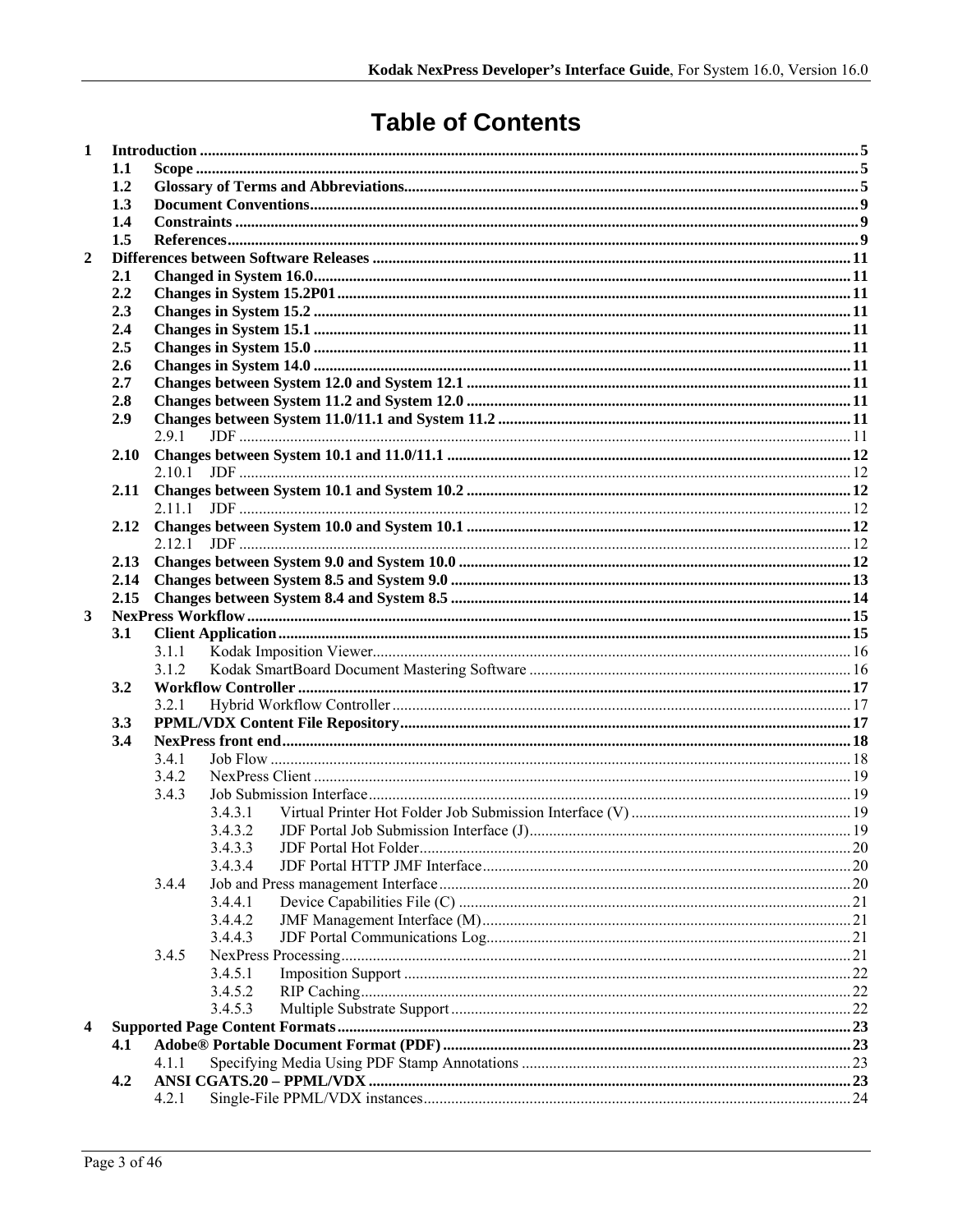|   |     | 4.2.2 |         |  |  |  |  |
|---|-----|-------|---------|--|--|--|--|
|   | 4.3 |       |         |  |  |  |  |
|   | 4.4 |       |         |  |  |  |  |
|   | 4.5 |       |         |  |  |  |  |
| 5 |     |       |         |  |  |  |  |
|   | 5.1 |       |         |  |  |  |  |
|   | 5.2 |       |         |  |  |  |  |
|   |     | 5.2.1 |         |  |  |  |  |
|   |     | 5.2.2 |         |  |  |  |  |
|   |     | 5.2.3 |         |  |  |  |  |
|   | 5.3 |       |         |  |  |  |  |
|   |     | 5.3.1 |         |  |  |  |  |
|   |     | 5.3.2 |         |  |  |  |  |
|   |     | 5.3.3 |         |  |  |  |  |
| 6 |     |       |         |  |  |  |  |
|   | 6.1 |       |         |  |  |  |  |
|   |     | 6.1.1 |         |  |  |  |  |
|   |     | 6.1.2 |         |  |  |  |  |
|   |     | 6.1.3 |         |  |  |  |  |
|   |     | 6.1.4 |         |  |  |  |  |
|   |     | 6.1.5 |         |  |  |  |  |
|   | 6.2 |       |         |  |  |  |  |
|   |     | 6.2.1 |         |  |  |  |  |
|   |     | 6.2.2 |         |  |  |  |  |
|   |     | 6.2.3 |         |  |  |  |  |
|   |     |       | 6.2.3.1 |  |  |  |  |
|   |     | 6.2.4 |         |  |  |  |  |
|   |     |       | 6.2.4.1 |  |  |  |  |
|   |     |       | 6.2.4.2 |  |  |  |  |
|   |     |       | 6.2.4.3 |  |  |  |  |
|   |     |       | 6.2.4.4 |  |  |  |  |
|   |     | 6.2.5 |         |  |  |  |  |
|   |     | 6.2.6 |         |  |  |  |  |
|   |     | 6.2.7 |         |  |  |  |  |
| 7 |     |       |         |  |  |  |  |
|   | 7.1 |       |         |  |  |  |  |
|   |     | 7.1.1 |         |  |  |  |  |
|   |     | 7.1.2 |         |  |  |  |  |
|   |     | 7.1.3 |         |  |  |  |  |
|   |     | 7.1.4 |         |  |  |  |  |
|   |     | 7.1.5 |         |  |  |  |  |
|   | 7.2 |       |         |  |  |  |  |
|   |     | 7.2.1 |         |  |  |  |  |
|   |     | 7.2.2 |         |  |  |  |  |
|   |     | 7.2.3 |         |  |  |  |  |
|   |     | 7.2.4 |         |  |  |  |  |
|   |     | 7.2.5 |         |  |  |  |  |
|   |     | 7.2.6 |         |  |  |  |  |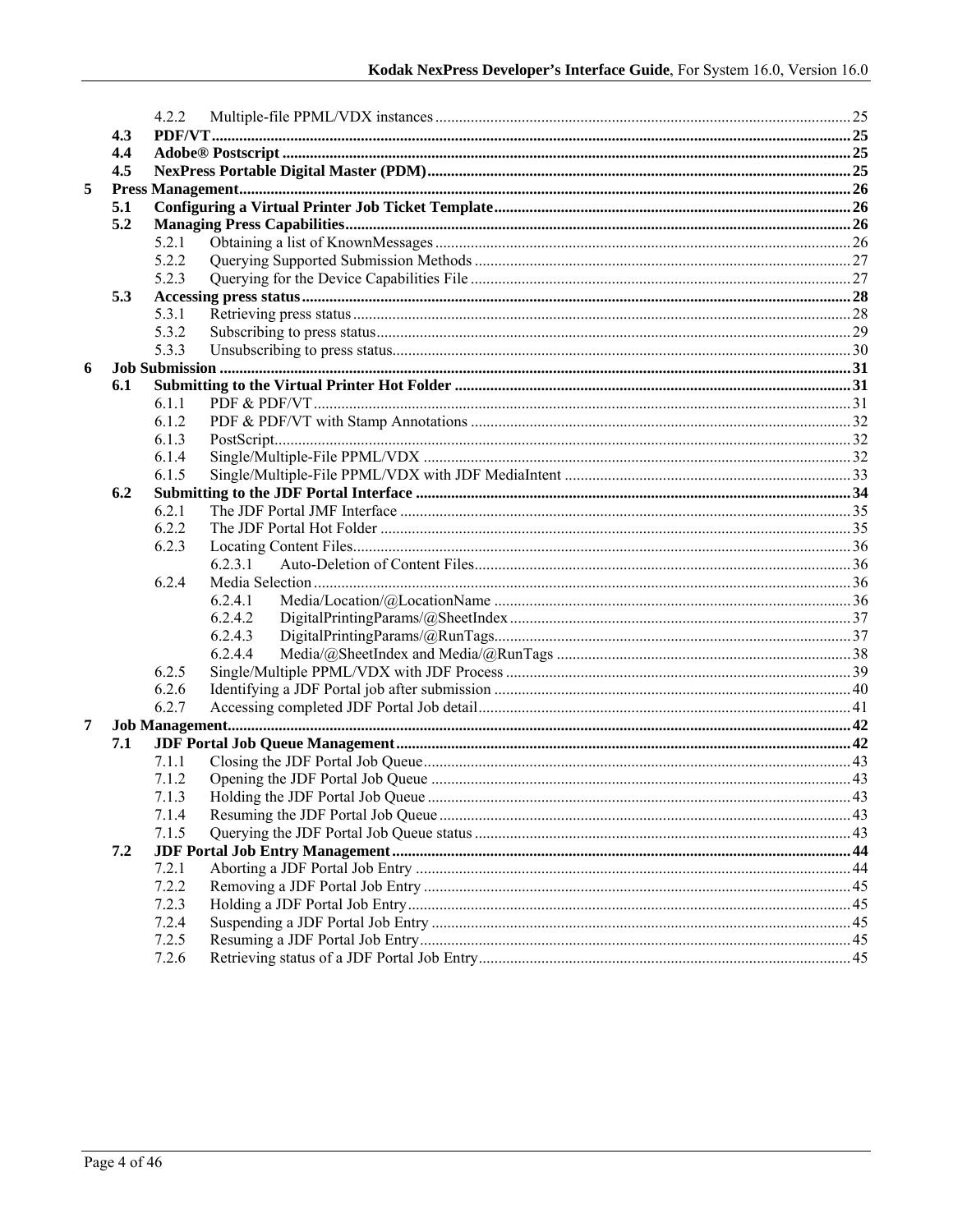# **1 Introduction**

The NexPress digital production color press is designed to handle a wide range of applications from short-run and quick turnaround, to variable data printing. It uses an open and standards-compliant architecture to integrate existing software applications. The NexPress digital production color press is driven by the NexPress front end controller. The NexPress front end is a scalable and open PDF-based product. It supports hot folder and JDF/JMF-based job submission and JMFbased job and press management.

Some of the key features of the NexPress front end are:

- Built upon Adobe® PDF-based workflow architecture
- **Scalable hardware**
- Accepts Job Definition Format (JDF) Job Tickets
- Supports hot folder submission
- Supports common static page description language (PDL) formats including Adobe® PDF, Adobe® PostScript.
- **Provides JDF/JMF interface for Job Ticket submission, queue management, and status messaging. (Submission** of a JDF Job Ticket can reference either PDF or Postscript content.)
- Supports variable data printing using ANSI Standard PPML/VDX.

## **1.1 Scope**

This document is one of two used by third party software developers who design software controllers and output drivers that target the NexPress family of digital production color presses. The complete set of documents is:

- Kodak NexPress Developer's Interface Guide [KNDIG] (This document)
- Kodak NexPress Developer's Interface Reference [KNDIR]

The **Kodak NexPress Developer's Interface Guide** is the main user document. It references the [KNDIR], and provides user description of the various job submission, job management and press management operations for the NexPress front end. This guide also identifies the various content formats for the NexPress products, and describes the job submission methods and control interfaces using these content formats. Detail on the specific formats is provided in the [KNDIR].

The **Kodak NexPress Developer's Interface Reference** provides technical detail on interfaces used in JDF and PPML/VDX submission and in control of the JDF portal. This technical companion document to the [KNDIG] is intended as a reference. The syntax and semantics of Device Capabilities, JDF Intent, JDF Process, JMF and PPML/VDX used by the NexPress front end is provided within this reference document.

These documents do not describe the interface between the NexPress front end and print engine. This interface is not intended to be accessible to third-party workflow tool developers.

It is assumed that readers of this document have a working understanding of the Job Definition Format (i.e. JDF), the Adobe® Portable Document Format (i.e. PDF), and the PPML/VDX standard.

## **1.2 Glossary of Terms and Abbreviations**

The table below explains terms and concepts used throughout this document, which may or may not be unique to the system environment described in this document.

| Term         | <b>Definition</b>                                                                                                                                                                                   |
|--------------|-----------------------------------------------------------------------------------------------------------------------------------------------------------------------------------------------------|
| <b>CGATS</b> | Committee for Graphic Arts Technologies Standards – an ANSI accredited standards<br>body that develops technical standards for the graphic arts industry.<br>http://www.NPES.org                    |
| CIP4         | International Cooperation for Integration of Processes in Prepress, Press, and Postpress.<br>The consortium responsible for creating and maintaining the JDF Specifications.<br>http://www.CIP4.org |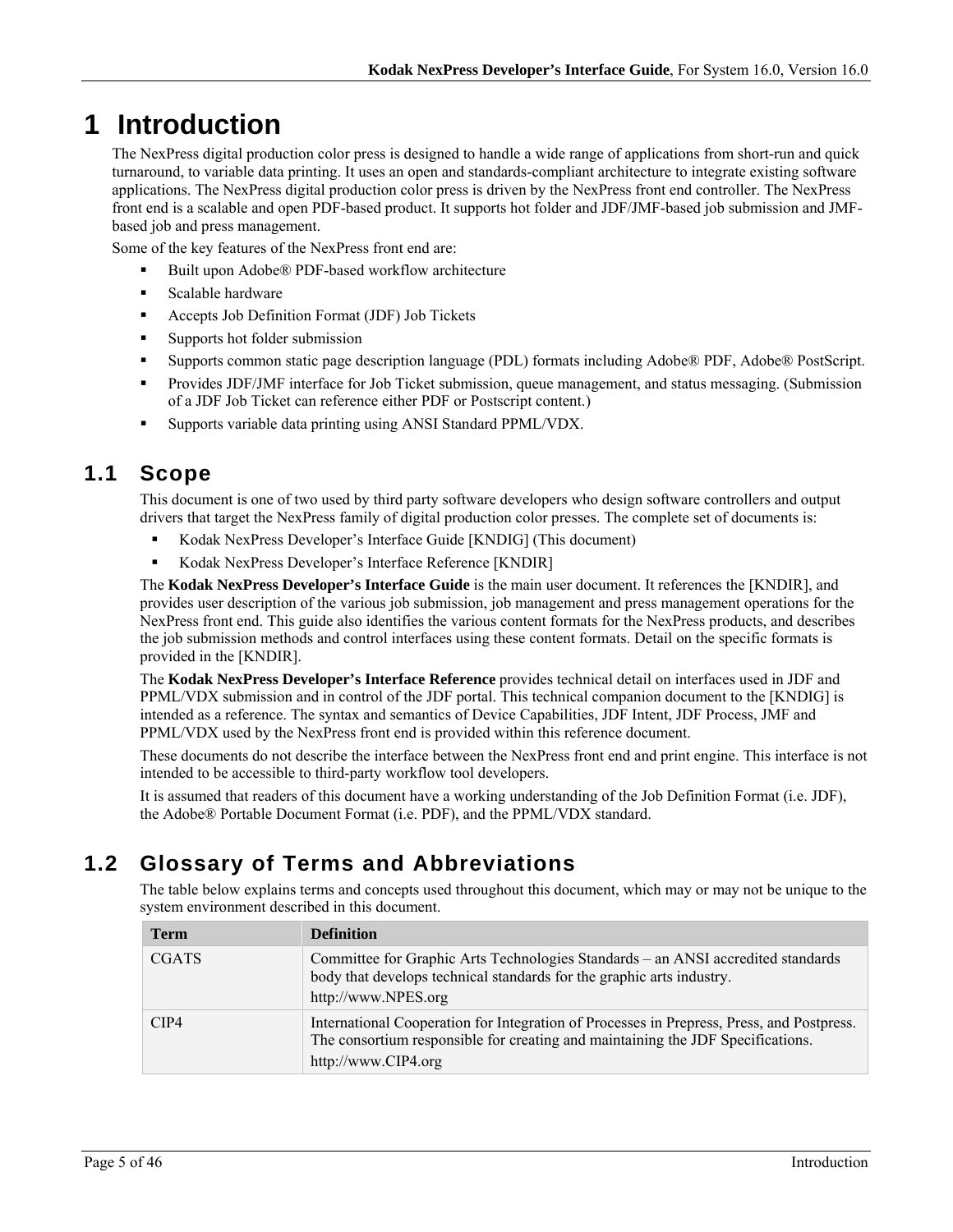| <b>Term</b>                                         | <b>Definition</b>                                                                                                                                                                                                                                                                                                                                                                                                                                                                                                                                                                                                                                                                                      |  |  |  |
|-----------------------------------------------------|--------------------------------------------------------------------------------------------------------------------------------------------------------------------------------------------------------------------------------------------------------------------------------------------------------------------------------------------------------------------------------------------------------------------------------------------------------------------------------------------------------------------------------------------------------------------------------------------------------------------------------------------------------------------------------------------------------|--|--|--|
| <b>Combined Process</b><br>node                     | A JDF processes node definition that is an aggregate of several JDF processes. Such<br>combined JDF process node definitions serve to model multiple function devices. See<br>NexPress Combined Process Node.                                                                                                                                                                                                                                                                                                                                                                                                                                                                                          |  |  |  |
| Component                                           | Various versions or parts of semi-finished print products.                                                                                                                                                                                                                                                                                                                                                                                                                                                                                                                                                                                                                                             |  |  |  |
| Device Capabilities;<br>Device Capabilities<br>File | The Device Capabilities file is a proprietary XML data file stored in the NexPress front<br>end. It is named DevCaps.xml. This file provides a mechanism to inform client<br>software applications of the system features and resources available on the NexPress<br>digital production color press. Features include items such as output sheet delivery and<br>finishing capabilities that are dependent on the press configuration. Resources include a<br>complete characterization of all qualified substrates and their names, lists of installed<br>fonts and ICC color profiles, and the names of defined Virtual Printer Hot Folders.                                                         |  |  |  |
| <b>DFE</b>                                          | Digital Front End — The device that processes a print job (including impositioning and<br>Ripping) and sends rasterized print data to the NexPress print engine for imaging onto<br>media. It is referred throughout this document as the Kodak NexPress front end.                                                                                                                                                                                                                                                                                                                                                                                                                                    |  |  |  |
| <b>DIG</b>                                          | Developer's Interface Guide - A NexPress document that specifies the use of the<br>various interfaces for submitting jobs and managing the press. Provides technical<br>information for third-party application developers to successfully integrate their<br>solution with the Kodak NexPress digital production color press.                                                                                                                                                                                                                                                                                                                                                                         |  |  |  |
| Document                                            | A meaningful unit of information. It may be represented in various ways including as a<br>file, as a part of a file, or by printed output from a job.                                                                                                                                                                                                                                                                                                                                                                                                                                                                                                                                                  |  |  |  |
| <b>DTD</b>                                          | Data Type Dictionary                                                                                                                                                                                                                                                                                                                                                                                                                                                                                                                                                                                                                                                                                   |  |  |  |
| Hot Folder                                          | A hot folder is a file system directory that is monitored by a software process. Files<br>placed into a hot folder are treated as input data and are processed by the software<br>monitoring the hot folder. JDF uses this mechanism for file-based JDF job ticket<br>submission.                                                                                                                                                                                                                                                                                                                                                                                                                      |  |  |  |
| Internal Job Queue                                  | NexPress Job Queue containing jobs submitted through both the JDF Portal interface<br>and Virtual Printer Hot Folders.                                                                                                                                                                                                                                                                                                                                                                                                                                                                                                                                                                                 |  |  |  |
| JDF                                                 | The Job Definition Format (JDF) is an evolving industry standard created and<br>maintained by the International Cooperation for the Integration of Processes in<br>Prepress, Press, and Postpress (CIP4). JDF is an extensible, XML-based format built on<br>existing technologies such as the Portable Job Ticket Format (PJTF) from Adobe® and<br>on the Print Production Format (PPF) from CIP3.<br>JDF provides a container for a universal electronic job ticket for all kinds of print<br>production data. A JDF structure can describe both the print product to be produced<br>(intent) and the steps required to produce it (processes). The NexPress front end only<br>consumes JDF process. |  |  |  |
| JDF device                                          | As defined in the JDF Specification, a JDF device interprets JDF data, identifies a<br>compatible process node definition, and employs a machine that executes it<br>appropriately.                                                                                                                                                                                                                                                                                                                                                                                                                                                                                                                    |  |  |  |
| JDF job ticket                                      | An XML data structure that specifies a print job. It may include both a print product<br>description (product intent) and process definition (JDF Process). A JDF job ticket is<br>comprised of one or more JDF nodes. Submission through the NexPress JDF Portal<br>requires a JDF job ticket containing a single JDF process node.                                                                                                                                                                                                                                                                                                                                                                   |  |  |  |
| <b>JDF</b> Portal                                   | The NexPress front end's job submission interface that conforms to the JDF<br>Specification and accepts JDF job tickets either by file-based submission to a JDF Hot<br>Folder, or by a SubmitQueueEntry JMF message.                                                                                                                                                                                                                                                                                                                                                                                                                                                                                  |  |  |  |
| JDF Portal Job Queue                                | Queue containing only jobs submitted through the JDF Portal interface.                                                                                                                                                                                                                                                                                                                                                                                                                                                                                                                                                                                                                                 |  |  |  |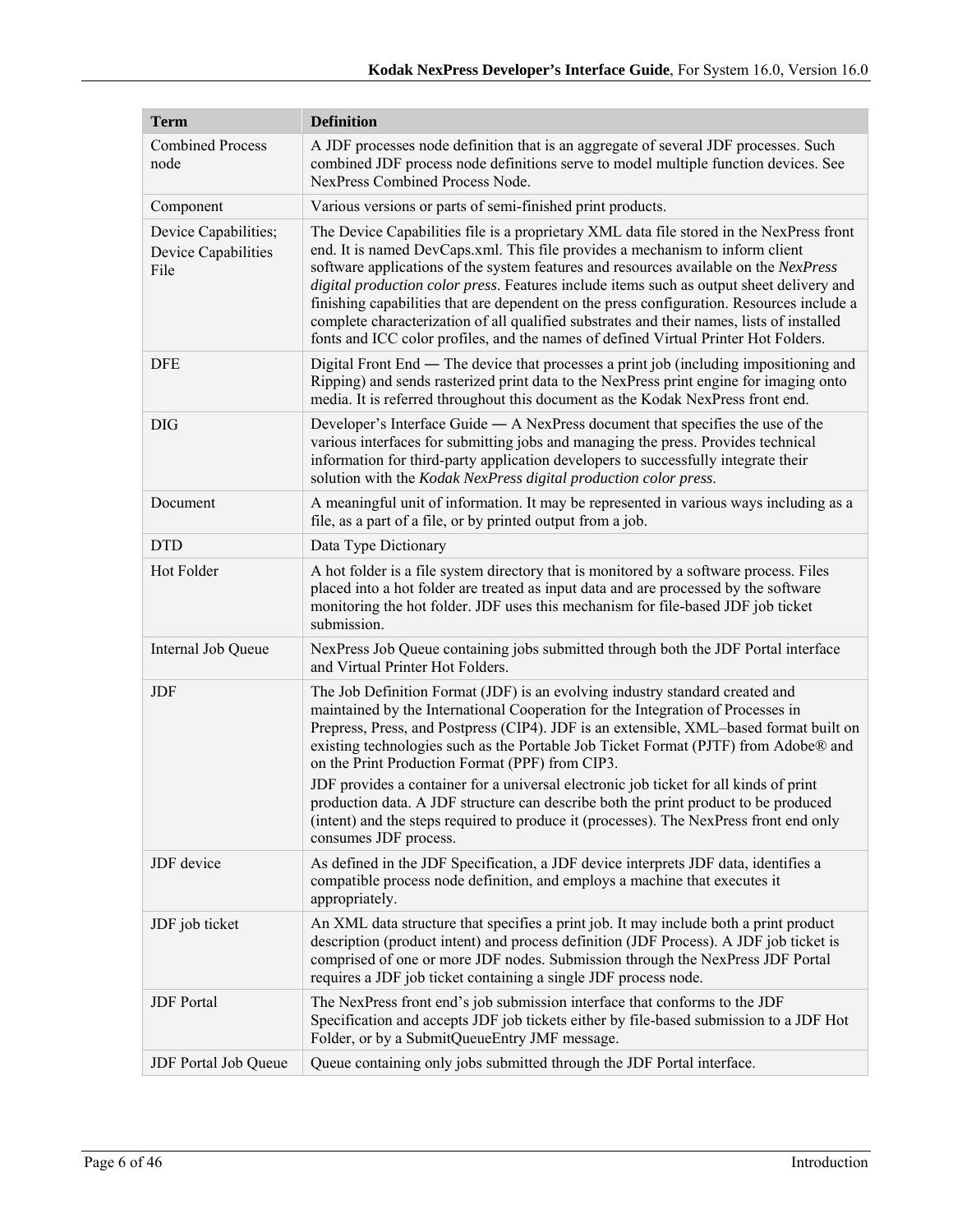| <b>Term</b>                                 | <b>Definition</b>                                                                                                                                                                                                                                                                                                                                                                                                                                                                                                                                |  |  |  |
|---------------------------------------------|--------------------------------------------------------------------------------------------------------------------------------------------------------------------------------------------------------------------------------------------------------------------------------------------------------------------------------------------------------------------------------------------------------------------------------------------------------------------------------------------------------------------------------------------------|--|--|--|
| JDF process                                 | A JDF node that specifies a unit of work or a step in the job workflow. Stitching,<br>DigitalPrinting, Imposition, and LayoutPreparation are examples of JDF Processes. A<br>JDF Process node often specifies the unit of work to be done by a JDF Device. The<br>NexPress front end only supports a single combined process node that lists all the<br>required JDF processes.                                                                                                                                                                  |  |  |  |
| JDF resources                               | JDF elements (such as Media, MediaIntent, or Component) that are input to or output<br>from a JDF process or product intent node. JDF resources are always defined as sub-<br>elements of the ResourcePool. The JDF device may consume physical resources that<br>are input to JDF processes (e.g., substrate described by a Media resource input to a<br>digital printing process).                                                                                                                                                             |  |  |  |
| JMF                                         | Job Messaging Format — JDF Specification: "JMF is a subset of JDF that handles<br>communication among JDF controllers and equipment on the shop floor JMF can be<br>used to establish a queue, discover the capabilities of a JDF-enabled device, determine<br>the status of a device, e.g., "RIPing", "Idle", and so on."                                                                                                                                                                                                                       |  |  |  |
| Job                                         | A unit of work that can processed separately. A job within a printing system may be a<br>part of a larger job from the perspective of a print shop. JDF specifies what needs to be<br>produced in a job and how it is to be accomplished. Typically, a job consists of work<br>done on one or more files, using a set of resources, to produce output.                                                                                                                                                                                           |  |  |  |
| Media Catalog                               | A data resource managed by the NexPress front end that contains a profile entry for<br>each substrate, or medium, supported by this NexPress digital production color press.<br>Each profile entry describes physical characteristics of a supported medium, and the<br>medium name.                                                                                                                                                                                                                                                             |  |  |  |
| <b>NCF</b>                                  | NexPress Capabilities Format. See also: Device Capabilities                                                                                                                                                                                                                                                                                                                                                                                                                                                                                      |  |  |  |
| NexPress digital<br>production color press  | The Kodak NexPress print engine and front end (DFE).                                                                                                                                                                                                                                                                                                                                                                                                                                                                                             |  |  |  |
| NexPress print engine                       | The printing device component of the NexPress digital production color press                                                                                                                                                                                                                                                                                                                                                                                                                                                                     |  |  |  |
| <b>NexPress Combined</b><br>Process node    | A JDF-Combined Process node (value of the Types attribute is <i>Combined</i> ) that<br>conforms to the restrictions identified in the Kodak NexPress Developer's Interface<br>Reference. The NexPress digital production color press Combined Process Node<br>includes LayoutPreparation, Imposition, ColorSpaceConversion, Interpreting,<br>Rendering, Screening, and DigitalPrinting. Beginning with Release 10.1, only<br>DigitalPrinting is required in JDF/ $\omega$ Types, other parameters will use default settings if<br>not specified. |  |  |  |
| NexPress Conforming<br><b>Content Files</b> | Content files assembled from composite pages and specified in reader order, including<br>Adobe® PDF documents for static jobs and ANSI CGATS.20 (PPML/VDX) for<br>variable data jobs.<br>NexPress Conforming Content Files may also represent a sequence of pre-imposed<br>sheet surfaces for both static PDF jobs and variable PPML/VDX jobs; each PDF or<br>PPML page definition is a pre-imposed layout to be printed 1-up onto a sheet surface.                                                                                              |  |  |  |
| NexPress front end                          | The DFE processor of the NexPress digital production color press                                                                                                                                                                                                                                                                                                                                                                                                                                                                                 |  |  |  |
| Page                                        | A unit of content that is normally imaged onto a rectangular area of a surface of an<br>output medium. The page is normally the unit of output to which medium selection,<br>imposition, and a variety of other output processing options are applied.                                                                                                                                                                                                                                                                                           |  |  |  |
| <b>PDF</b>                                  | Adobe® Portable Document Format                                                                                                                                                                                                                                                                                                                                                                                                                                                                                                                  |  |  |  |
| PDF/VT                                      | Portable Document Format / Variable Transactional                                                                                                                                                                                                                                                                                                                                                                                                                                                                                                |  |  |  |
| PDL                                         | Page Description Language (i.e. Adobe® PostScript).                                                                                                                                                                                                                                                                                                                                                                                                                                                                                              |  |  |  |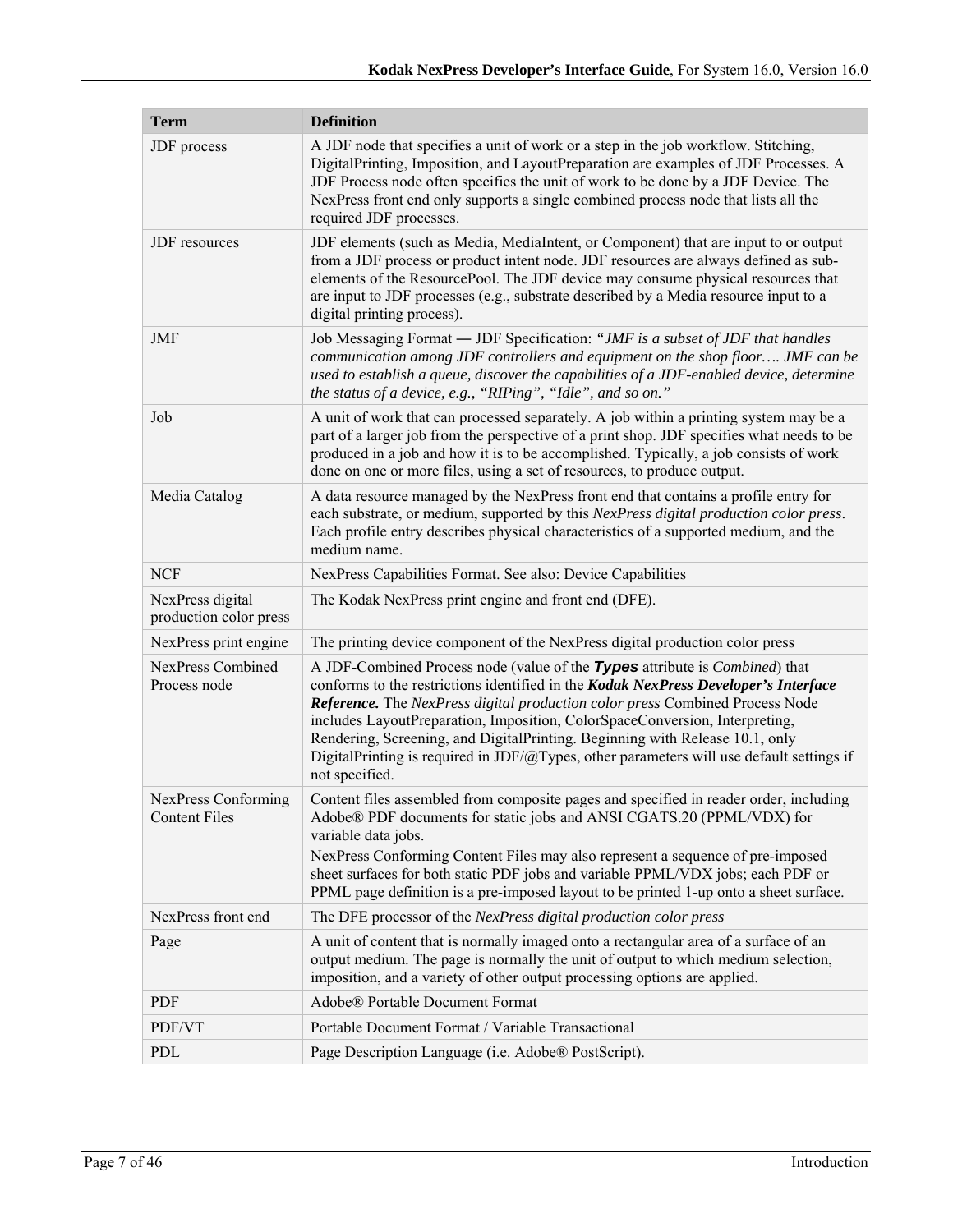| <b>Term</b>                          | <b>Definition</b>                                                                                                                                                                                                                                                                                                                                                                                                                                                                                                                                                                                                                                                                                                           |
|--------------------------------------|-----------------------------------------------------------------------------------------------------------------------------------------------------------------------------------------------------------------------------------------------------------------------------------------------------------------------------------------------------------------------------------------------------------------------------------------------------------------------------------------------------------------------------------------------------------------------------------------------------------------------------------------------------------------------------------------------------------------------------|
| PDM (VDX)                            | Portable Digital Master version 2.01 – an early draft of what is now the fully balloted<br>and accredited ANSI CGATS.20-2002 PPML/VDX standard. This is the optimized<br>Structured Document Format used by earlier versions of the NexPress front end for<br>representing the page content of a VDP job. Like PPML/VDX, this also is a PDF-based<br>format that contains PPML data and is used to encode the many Recipient Instances of<br>a VDP job in a highly optimized way. PDM support by the NexPress front end will be<br>deprecated in the future.                                                                                                                                                                |
| <b>PJTF</b>                          | Portable Job Ticket Format — Developed by Adobe®, this is is the internal data format<br>for representing job ticket control information in the NexPress front end. JDF job<br>tickets are converted to PJTF upon submission.                                                                                                                                                                                                                                                                                                                                                                                                                                                                                               |
| <b>PPML</b>                          | Personalized Print Markup Language - Name of the XML-based variable data mark-<br>up language developed by the Print On Demand initiative (PODi). PPML provides<br>semantics for object-level reusability of graphical content. The PDF-based PPML/VDX<br>and PDM formats use PPML data to describe Instance documents and their pages.                                                                                                                                                                                                                                                                                                                                                                                     |
| PPML/VDX                             | Personalized Print Markup Language/Variable Data eXchange — The CGATS.20<br>ANSI standard PDF and PPML-based file format for representing variable content<br>documents. A Structured Document Format that may be device and workflow-<br>independent. It separates the variable data creative design process from the details of<br>the print manufacturing process. This standard was accredited after the first release of<br>the NexPress digital production color press. PDM is closely related to this standard.<br>Like PDM, it is PDF-based and uses PPML data to describe Recipient Instances and<br>their pages. PPML data is embedded within one of the PDF files of the set files that<br>comprise an Instance. |
| Recipient Instance                   | The pages of a VDP content data stream that belong to a particular recipient.<br>Represented in the PPML data of a PPML/VDX instance as a JOB element.                                                                                                                                                                                                                                                                                                                                                                                                                                                                                                                                                                      |
| <b>RIP</b>                           | Raster Image Processor – converts vector and sampled image data interpreted from<br>page content formats such as PDF, PostScript, and PPML/VDX into raster image data<br>that is used to drive the print imaging apparatus of the digital printer.                                                                                                                                                                                                                                                                                                                                                                                                                                                                          |
| <b>SDK</b>                           | Software Developer's Kit $-$ A collection of documentation and tools intended to<br>enable third party application developers to successfully integrate their variable data<br>solutions (using ANSI PPML/VDX) with the NexPress digital production color press.                                                                                                                                                                                                                                                                                                                                                                                                                                                            |
| Sheet                                | A unit of a medium, typically a sheet of paper or an area on a continuous roll of roll-fed<br>paper, on which output is printed. Sheets may be cut and folded after printing. For<br>example, a sheet with no folds may contain one or two Pages, one per imaged side; a<br>brochure with one fold may contains four Pages, one located on each side of the fold<br>per side.                                                                                                                                                                                                                                                                                                                                               |
| Structure component                  | A partial component of a print product such as the cover pages, body pages, dust cover,<br>or insert pages of a book. Note that a book may be an assembly of structure<br>components.                                                                                                                                                                                                                                                                                                                                                                                                                                                                                                                                       |
| <b>Structured Document</b><br>Format | Page content definition format that is structured such that the data that makes up<br>graphical page definitions are defined independent of each other (e.g. Adobe® PDF and<br>ANSI PPML/VDX). The pages of a document using Structured Document Format may<br>be indexed and the data can be efficiently accessed in random fashion.                                                                                                                                                                                                                                                                                                                                                                                       |
| <b>URI</b>                           | Uniform Resource Identifier as defined in RFC 2396: Uniform Resource Identifiers<br>(URI)                                                                                                                                                                                                                                                                                                                                                                                                                                                                                                                                                                                                                                   |
| URL                                  | Uniform Resource Locator as defined in RFC 2396: Uniform Resource Identifiers<br>(URI)                                                                                                                                                                                                                                                                                                                                                                                                                                                                                                                                                                                                                                      |
| <b>VDP</b>                           | Variable Data Printing — The concept of customizing each print (or Instance) of a run<br>of a digital print job.                                                                                                                                                                                                                                                                                                                                                                                                                                                                                                                                                                                                            |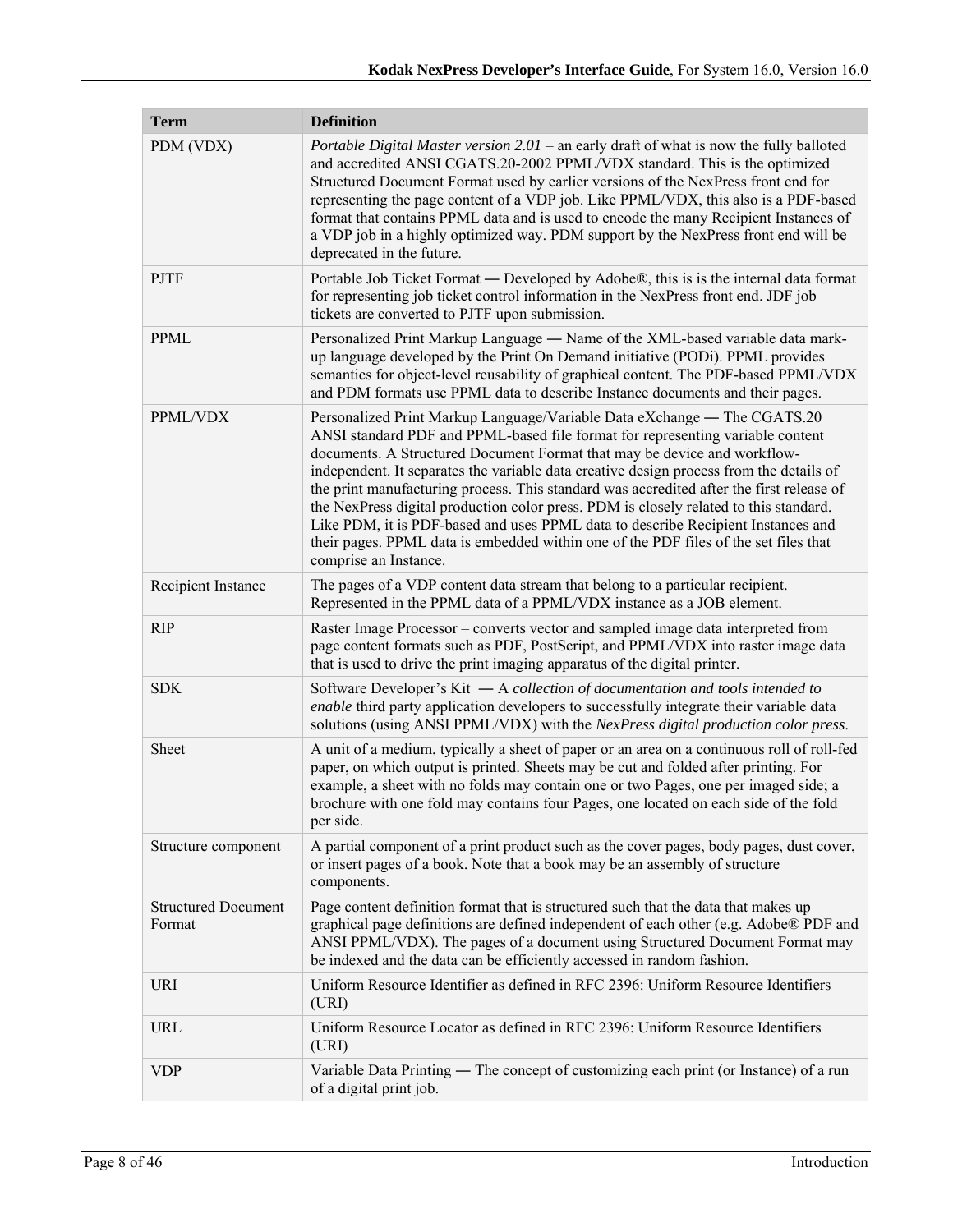| <b>Term</b>                   | <b>Definition</b>                                                                                                                                                                                                                                                                                                               |
|-------------------------------|---------------------------------------------------------------------------------------------------------------------------------------------------------------------------------------------------------------------------------------------------------------------------------------------------------------------------------|
| <b>VDX</b>                    | Short term for PPML/VDX. See PPML/VDX                                                                                                                                                                                                                                                                                           |
| Virtual Printer Hot<br>Folder | An active operating system folder that provides a mechanism to submit print job data<br>for execution by the NexPress front end. Each Virtual Printer Hot Folder has a pre-<br>assigned Virtual Printer Job Ticket that specifies processing requirements for the PDF,<br>PDM2, PostScript, or PPML/VDX data submitted into it. |
| <b>VPITT</b>                  | Virtual Printer Job Ticket Template – Specifies settings required by NexPress front end<br>to process content files submitted into a Virtual Printer Hot Folder. The NexPress<br>Client software is used to specify its settings.                                                                                               |
| XML                           | Extensible Markup Language                                                                                                                                                                                                                                                                                                      |

## **1.3 Document Conventions**

This section identifies the standard conventions used in this document. Following these conventions will help ensure consistency throughout the document.

- 1) PDF operators, PDF keywords, the names of keys in PDF dictionaries, and other predefined names are written in a bold sans serif type font; for example, the **ID** key.
- 2) Operands of PDF operators or values of dictionary keys are written in an italic sans serif font, for example the */Catalog* key.
- 3) PPML and JDF element and XML element names in general are written in a bold sans serif type font, for example the **DOCUMENT** element.
- 4) Values of attributes of XML elements are written in an italic sans serif font. For example: *LineArt.*
- 5) Attribute names of PPML and XML elements are written in a bold italic sans serif font. For example, the *ProcessColorModel* attribute of the **ColorColorantControl** element.
- 6) In some cases the Xpath notation may also be used when showing the relationship of an XML element attribute or sub-element to an element. For example: *ColorantControl/@ProcessColorModel*.
- 7) Placeholders for normally variable information are written in an italic serif font. For example: "The first value specifies the number of *columns* of page cells and the second value specifies the number of *rows* of page cells in the multi–up grid".
- 8) Within examples, use of bold font has no technical significance and is used for emphasis only.

## **1.4 Constraints**

- 1) Similar to the CIP4 Interoperability Conformance Specification (ICS) documents, all NexPress front end supported elements, sub-elements, and attributes are presented in this document in a tabular format with the following column headings: "Name or Value", "Manager", "Worker", and "Description". Please refer to [BICS] for how to read ICS documents if further understanding of notations and format is needed.
- 2) NexPress front end also conforms to the size limits for attribute values as specified in [BICS].
- 3) Refer to [JDF] for additional detail on specific JDF references mentioned in this document. Information from the JDF Specification will not be duplicated in this document whenever possible. This will help in maintenance of this document and help to eliminate any discrepancies with [JDF].
- 4) NexPress front end, System 9.0 uses JDF 1.3.

## **1.5 References**

- [ 1 ] Adobe® Portable Document Format Reference Manual, Version 1.6, 2004, Adobe® Systems Incorporated, [PDF]
- [ 2 ] Adobe Portable Job Ticket Format Technical Note #5620, Version 1.1, April 1999, Adobe Systems Incorporated, http://partners.adobe.com/asn/developer/PDFS/TN/5620.pdf, [PJTF]
- [ 3 ] JDF Specification, Release 1.3, September 2005, www.cip4.org, [JDF]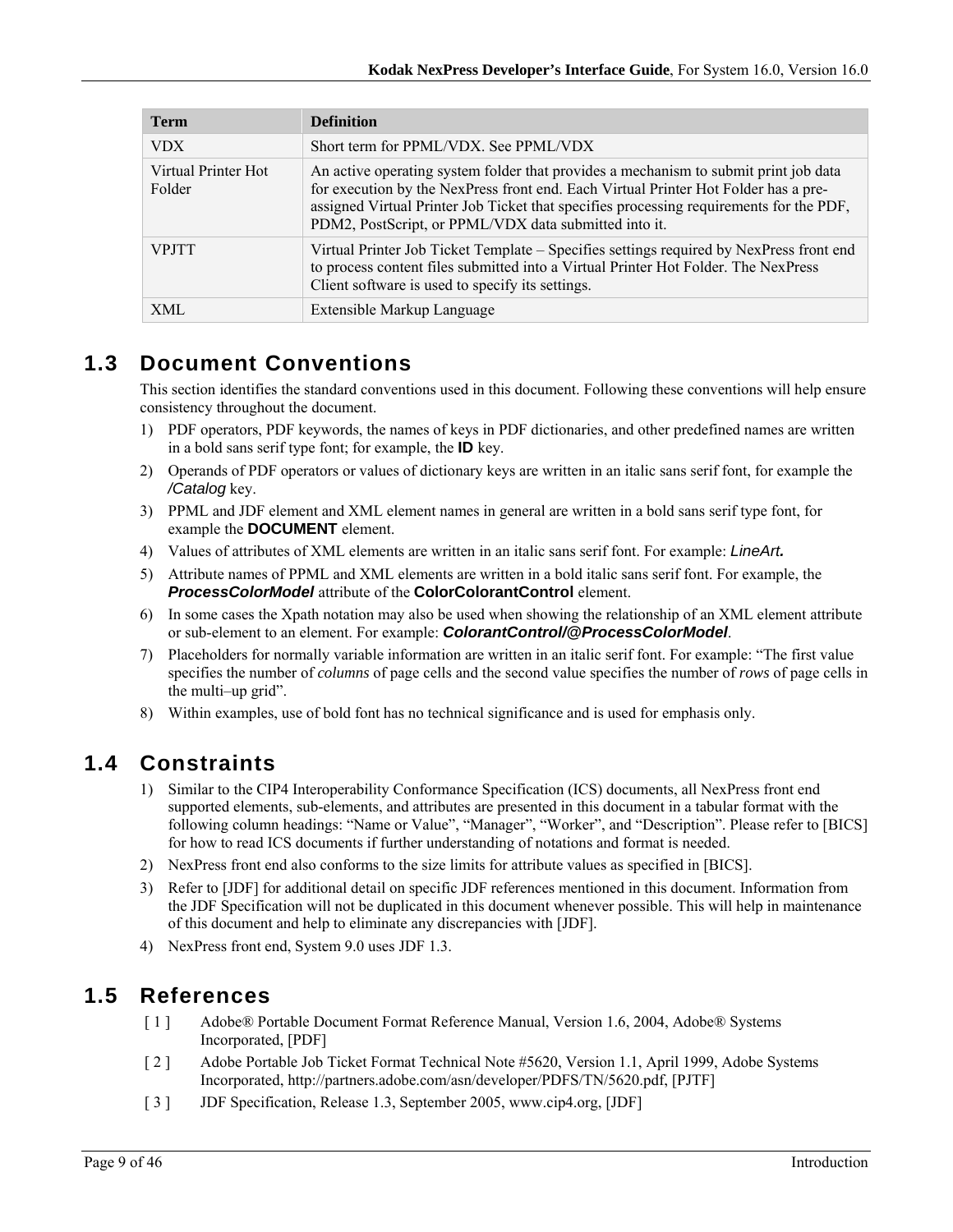- [4] XML Specification, Version 1.0, February 1998, www.w3.org, [XML]
- [ 5 ] PPML Functional Specification, Version 2.0, 27-March-2002, Print On Demand Initiative (PODi), [PPML]
- [ 6 ] ANSI CGATS.20:2002 Graphic Technology, Variable printing data exchange using PPML and PDF (PPML/VDX), Approval dated 8-July-2002, American National Standards Institute, Inc. available from NPES, [PPML/VDX]
- [ 7 ] Application Notes for CGATS.20-2002, Prepared by CGATS SC6/TF2, August 2004, http://www.npes.org/standards/tools.html, [PPML/VDX-AN]
- [8] Base Interoperability Conformance Specification (ICS), Version 1.0, December 2004, www.cip4.com, [BICS]
- [ 9 ] Kodak NexPress Developer's Interface Guide, for System 9.0, Version 2.0, January 2007, Eastman Kodak Company, [KNDIG]
- [ 10 ] Kodak NexPress Developer's Interface Reference, for System 9.0, Version 2.0, January 2007, Eastman Kodak Company, [KNDIR]
- [ 11 ] Portal Digital Master, Version 1.01, July 2001, NexPress Solutions LLC, [PDM]
- [ 12 ] ISO 16612-2 Graphic Technology Variable Data Exchange Part 2: Using PDF/X-4 and PDF/X5 (PDF/VT-1 and PDF/VT-2) , First Edition, 15-August-2010. [PDF/VT]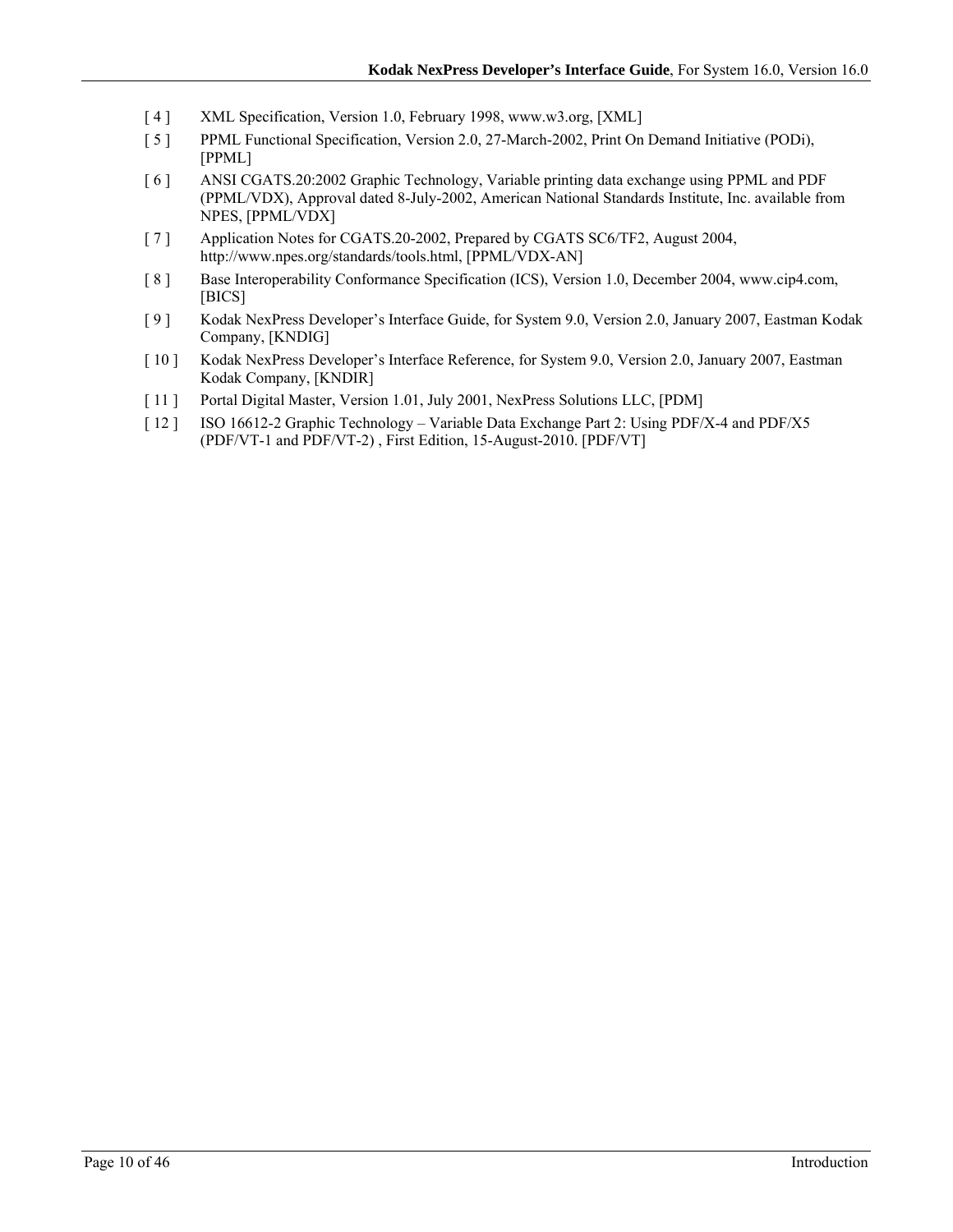# **2 Differences between Software Releases**

## **2.1 Changed in System 16.0**

- WhiteFlood, WhiteImage and AutoWhite overcoats for White dry ink
- Support for InterpretingParams/ $@$ MirrorAround

## **2.2 Changes in System 15.2P01**

Enhanced Ink Optimization

## **2.3 Changes in System 15.2**

- Halo Effect Correction
- DuraCoat Overcoat

## **2.4 Changes in System 15.1**

Windows 2012 Server Primary

## **2.5 Changes in System 15.0**

- Economy Mode
- RGB Image Smoothing
- Ink Optimization
- Windows 2008 Server R2 Primary
- Windows 7 Pro Secondary

## **2.6 Changes in System 14.0**

New dry ink support: white, gold, pearlescent, neon pink

## **2.7 Changes between System 12.0 and System 12.1**

• There have been no changes to the JDF Portal interface in System 12.1

## **2.8 Changes between System 11.2 and System 12.0**

Addition of support for PDF/VT-1, single file Variable Data Exchange.

## **2.9 Changes between System 11.0/11.1 and System 11.2**

## **2.9.1 JDF**

Red Fluorescing clear dry ink support.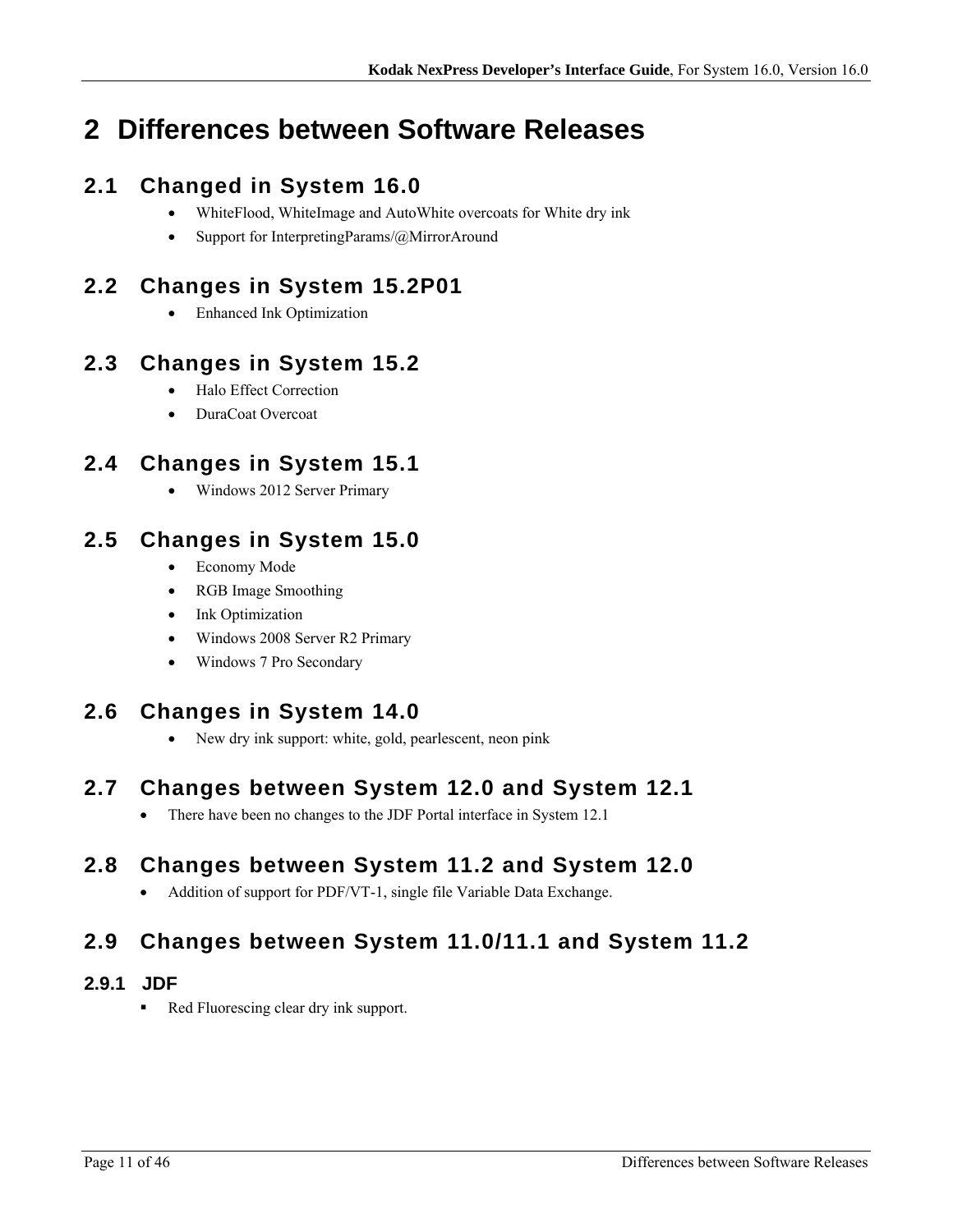## **2.10 Changes between System 10.1 and 11.0/11.1**

## **2.10.1 JDF**

- Color Management for RGB color spaces may not be disabled.
- Dimensional clear dry ink support.

## **2.11 Changes between System 10.1 and System 10.2**

## **2.11.1 JDF**

- **JDF Job Ticket support for M700e finishing options**
- M700e related Preflight messages, warnings, and errors returned via JMF Notifications
- M700e finisher substrate mismatch events reported via JMF Error Notifications

## **2.12 Changes between System 10.0 and System 10.1**

### **2.12.1 JDF**

- A multicast locator was added for use by the Creo Prinergy Workflow Controller.
- Restrictions have been removed that required a specific set of types in the JDF Process combined node. Now only DigitalPrinting is required.
- Most of the configuration files in \CDFE\_CONFIG\InitialConfig\Printready for use by Heidelberg PrintReady version 2.1 have been removed.
- **Dry ink values were defined for micr, raised clear, and xd clear.**
- Values added to support iqFlood, iqImage, xdPhoto, and xdGraphic.
- DeviceCondition and StatusDetails are reported for press condition "NeedsAttention".
- Resource Check warnings and errors are reported in JobPhase/ $@$ Comment for queued jobs.
- Reports descriptions and availability of media and dry ink resources.
- Custom attribute NXP:StopPoints created to stop job during processing.
- **JDFStorage directory (See Section 6.2.7)**  Use of the JDFStorage directory for completed JDF tickets has been deprecated.
- **Logfile location (See Section 3.4.4.3)**  Location of JDF Portal communications log is now specified by environment variable %CDFE\_LOGFILES%.
- References to "NexStation" have been replaced with "NexPress".
- **Removed HDM:Shutdown (See Section Error! Reference source not found.)** Removed JMF commands HDM:Shutdown and HDM:CheckFolderAccess. "Shutdown" is equivalent to HDM:Shutdown, and continues to be supported.

## **2.13 Changes between System 9.0 and System 10.0**

- JDFHotFolder is available as a network share whenever the JDF Portal Queue is open.
- **No content filesize restriction in 3-part MIME attachments (See Section 6.2.1)**  PDF content files accompanying JMF SubmitQueueEntry in 3-part MIME are now spooled directly to a file to eliminate the filesize restrictions of earlier releases. To enable this behavior, the content-file part must be identified within the MIME header using "Content-Disposition: Attachment" and "Content-Type: application/pdf".
- "DeviceDefault" is now interpretated as "Gradation" for the following attributes within RenderingParams/NXP:CLCDDIQParams: HTTextBW, HTGraphicsBW, HTImageBW, HTTextCMYK, HTLineCMYK, HTGraphicsCMYK, HTImageCMYK.
- Support for "ftp:" added to QueueSubmissionParams/@URL.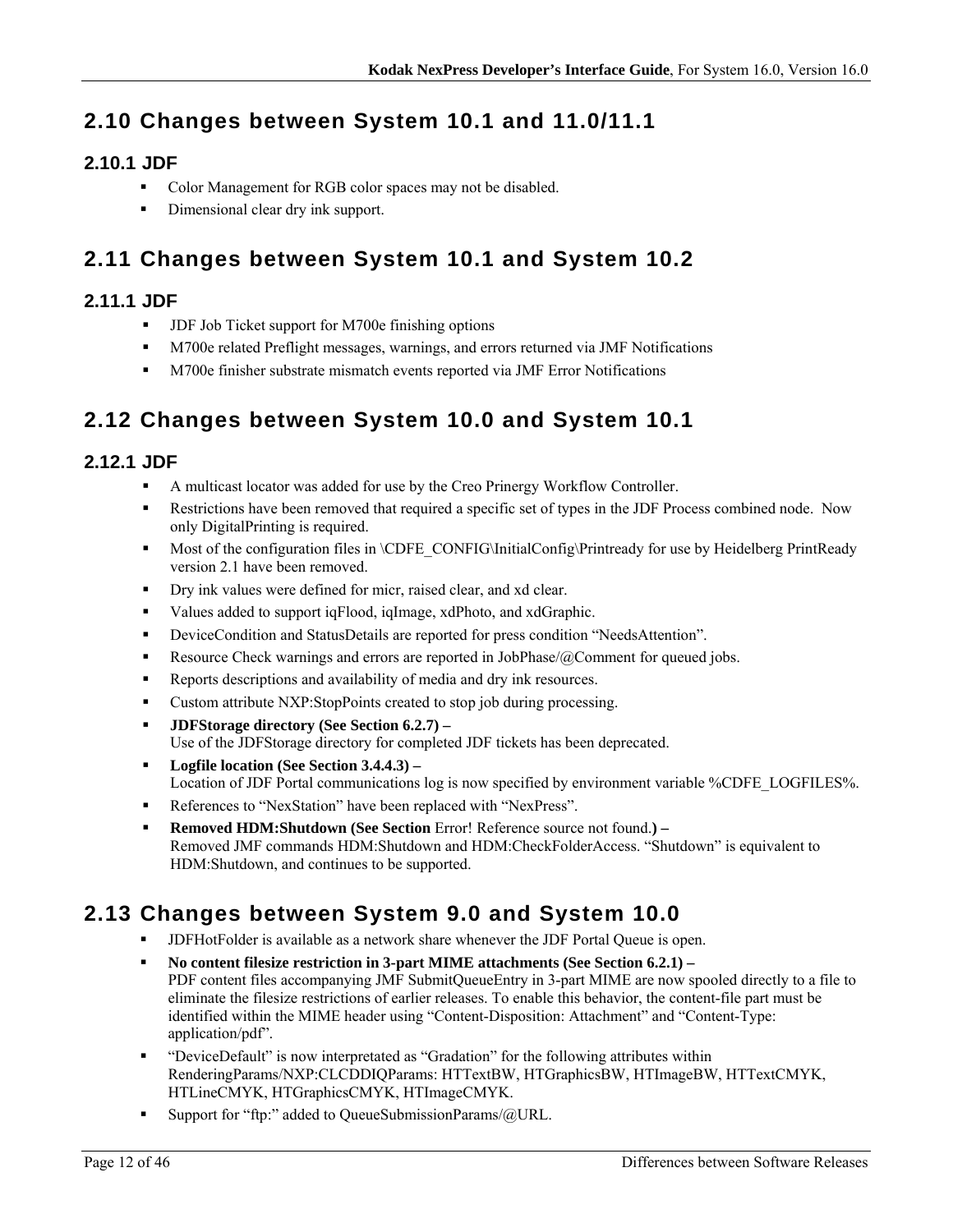## **2.14 Changes between System 8.5 and System 9.0**

- Postscript support has been added for content files in a JDF runlist. In previous releases only PDF was supported.
- Content-Type in the HTTP header of a JMF response will use application/vnd.cip4-jmf+xml if this type is used in the request.
- When the JDF queue is closed or blocked, any JDF Tickets dropped onto the JDF hot folder are deleted. In the previous release, these files remained in the hot folder directory until the queue was opened.
- Support was added for URI scheme "FTP:" in **RunList/Layout/FileSpec/@URL**. This allows content files on an FTP server to be referenced within a JDF JobTicket.
- **Runlist/@Directory** is supported. It can be used to identify a base path for FILE: URLs containing a relative path. Previously relative paths had to be located within the JDF Hotfolder.
- **Runlist/@Directory** can also be used to designate a search path for VDX PDL content. In this case the URL must be either a local path (drive letter required if not on the C: drive) or a UNC path. For example:

```
<RunList Directory="/parentDirectory/theDirectory" …/> 
<RunList Directory="d:/parentDirectory/theDirectory" …/> 
<RunList Directory="//servername/sharename" …/>
```
- Whenever applicable, failed JMF commands return one of the standard exception codes defined in the JDF 1.3 specification.
- Restrictions on media definition have been loosened so that **Location/@LocationName** is not always required. If omitted from the JDF, LocationName for body and cover medias will be determined from the media partitioning.
- Additional values in **Media/Location/@LocationName** are supported.
- **QueueFilter** is now supported on incoming JMF commands and queries.
- Persistent JMF messages that are sent to registered subscribers will include **Notification/@JobID** and **Notification/@NXP:QueueEntryID** when these values are known.
- JMF KnownMessages response includes SubmissionMethods query.
- **When Device/@DeviceID** is supplied in a JDF ticket, it is matched against the **SenderID** reported by the device in JMF responses.
- **JDF/NodeInfo** was moved to a resource in the JDF 1.3 specification. It is used to designate *@TargetRoute* for the completed JDF. The deprecated notation continues to be supported as well.
- Support was added for **JDF/@Activation**. A value of "Held" in a job ticket will set the initial state of the submitted job to "Held".
- **DigitalPrintingParams/@NXP:ColorFlow** has been added to identify jobs that should adhere to the ColorFlow policy of the press.
- **Rendering Params** with selected proprietary attributes has been added.
- **ColorSpaceConversionOp/@ConvRGBGrayToBlack** and **ColorSpaceConversionOp/@RGBGrayToBlackThreshold** have been added to control use of black colorant in RGB Graphics images.
- **Proprietary attribute NodeInfo/@NXP:DeleteWhenDone** has been added to the JDF ticket so that hotfolder jobs can designate whether to be automatically removed upon completion or abort.
- The JDF Portal Configuration file is not new, but the configuration file was not previously referenced in this document. For System 9.0, usage of the configuration value bDeleteWhenDone has been enhanced to control auto-delete behavior when submitted JDF hotfolder jobs reach completion or are aborted.
- **Device/ModelName** has been defined to facilitate rejection of a JDF ticket for situations in which the JDF was written using device-specific attributes and values that may be interpreted incorrectly on other JDF device. No action is taken in System 9.0 from this attribute.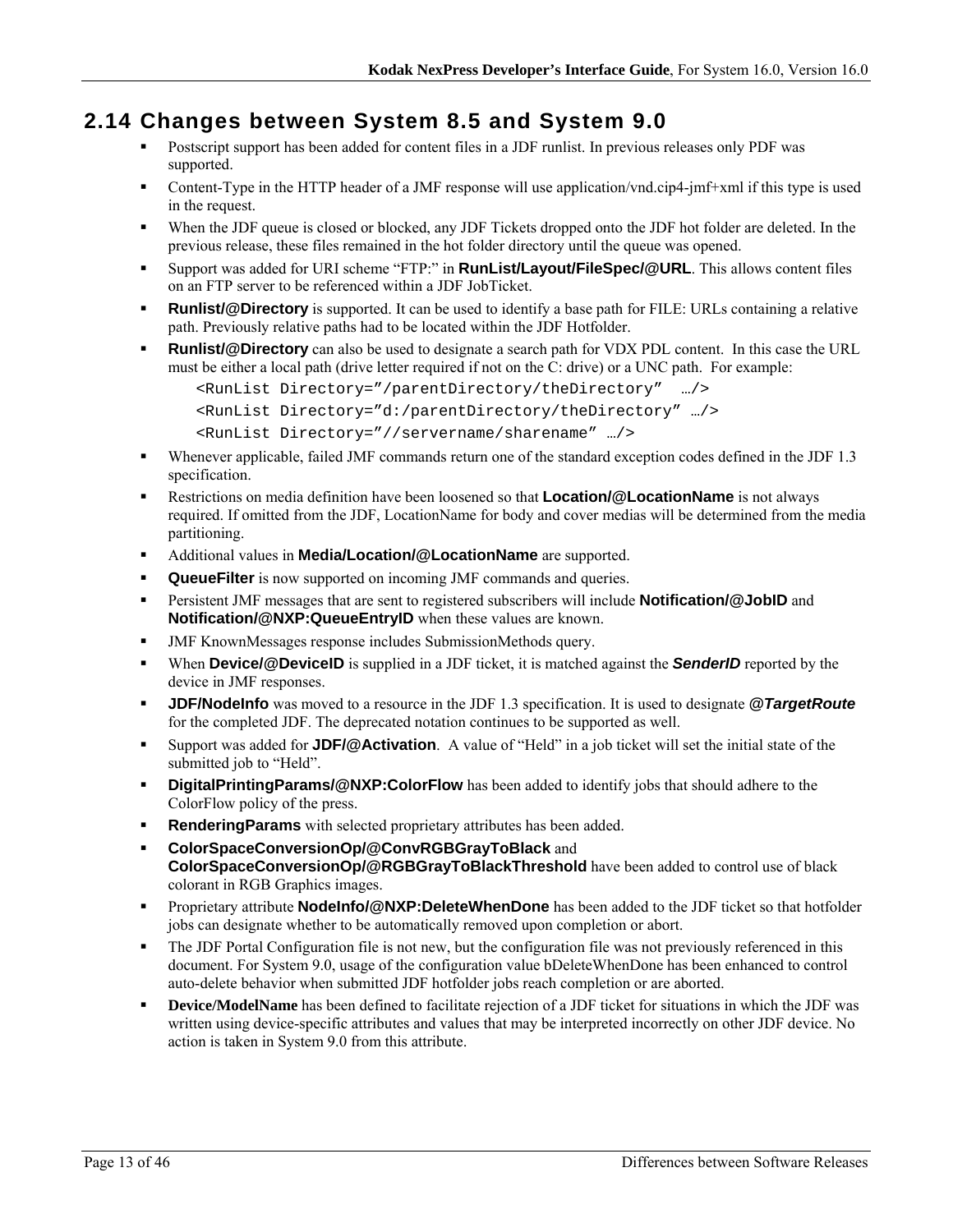## **2.15 Changes between System 8.4 and System 8.5**

The primary development goal for the NexPress JDF Portal in System 8.4 was to support Base ICS Level 2. The Base ICS (Interoperability Conformance Specification)[BICS] is published by CIP4. In System 8.5, development focused on aspects of ICS Level 3 support that were thought to have the greatest benefit for users of the NexPress.

- The NexPress Combined Process node does not have to be the root node. Any JDF product intent nodes in a job ticket received through the JDF Portal Interface are ignored, but the ticket will be processed if a NexPress Combined Process Node is found.
- The JMF **SubmitQueueEntry** command can use "CID:", "HTTP:", or "FILE:" access to reference a file containing the JDF Process job ticket.
- Support was added for MIME packaging of content files. MIME packaged submissions using a MIME file to the JDF Portal Hot Folder, or a 3-part MIME with JMF SubmitQueueEntry are both supported.
- The location of the JDF Portal Hot Folder has changed to  $\&$ servername>\HotFolder\JDFHotfolder.
- Support for JMF Query SubmissionMethods was added; it returns the hot folder location.
- Support for **FileSpec/Disposition** was added to provide automatic deletion of content files. By default, the content file is preserved.
- Support was added for **QueueSubmissionParams/Disposition**. Any job without this Disposition element will be automatically deleted when the job status becomes *Completed* or *Aborted.*
- The completed JDF file can be sent to a web server by specifying "HTTP://servername:PORT#/" in the URI for *TargetRoute* or *ReturnURL*.
- Support is extended for PDF version 1.6 as produced by Adobe® Acrobat® 7.
- To assist developers who are integrating a controller with the JDF Portal, all JMF communications received and sent by the NexPress front end are logged. Only JMF messages and MIME-encoded JDF job tickets are written to the log; received PDF content is not saved.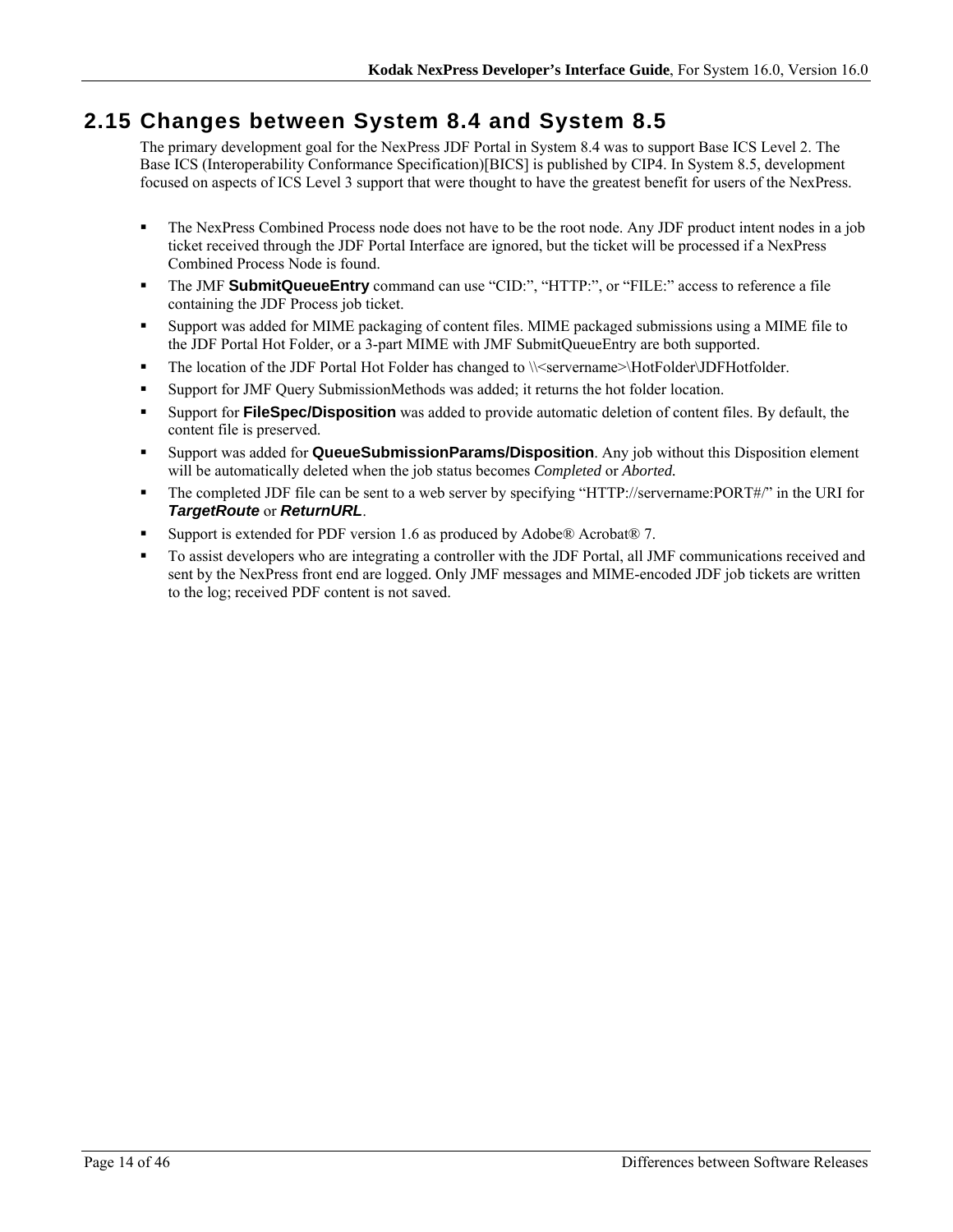# **3 NexPress Workflow**

The diagram shows the NexPress workflow. There are Client Applications generating content files and optional Workflow Controllers receiving some of this content, transforming it into JDF Process-based content, and providing other value-added functions. The NexPress front end provides a rich set of interfaces to submit and manage jobs and to print the content files on the NexPress digital production color press.



## **3.1 Client Application**

The box in the diagram labeled **Client Application** represents the functionality of prepress applications used to create static and variable page content data. **Client Applications** create Structured Document Formats for consumption by Workflow Controllers (through W interface), the NexPress front end (through V or J interfaces), and by other **Client Applications** including NexPress workflow tools. The Structured Document Formats created by such applications should generally be device and production-workflow independent. They may include print product description data (also referred to as Product Intent data) that describe the basic intent of the final print product but not the production processes required to produce the final print product.

To create a document that uses a variable Structured Document Format (e.g. PPML/VDX), the **Client Application** would contain a Composition Engine to combine a layout template, recipient database records, digital assets (e.g. PPML/VDX-Content Files) and composition rules. It creates the Structured Document Format that best represents the print product, as shown in the following diagram. Note that there are differences in the PPML/VDX supported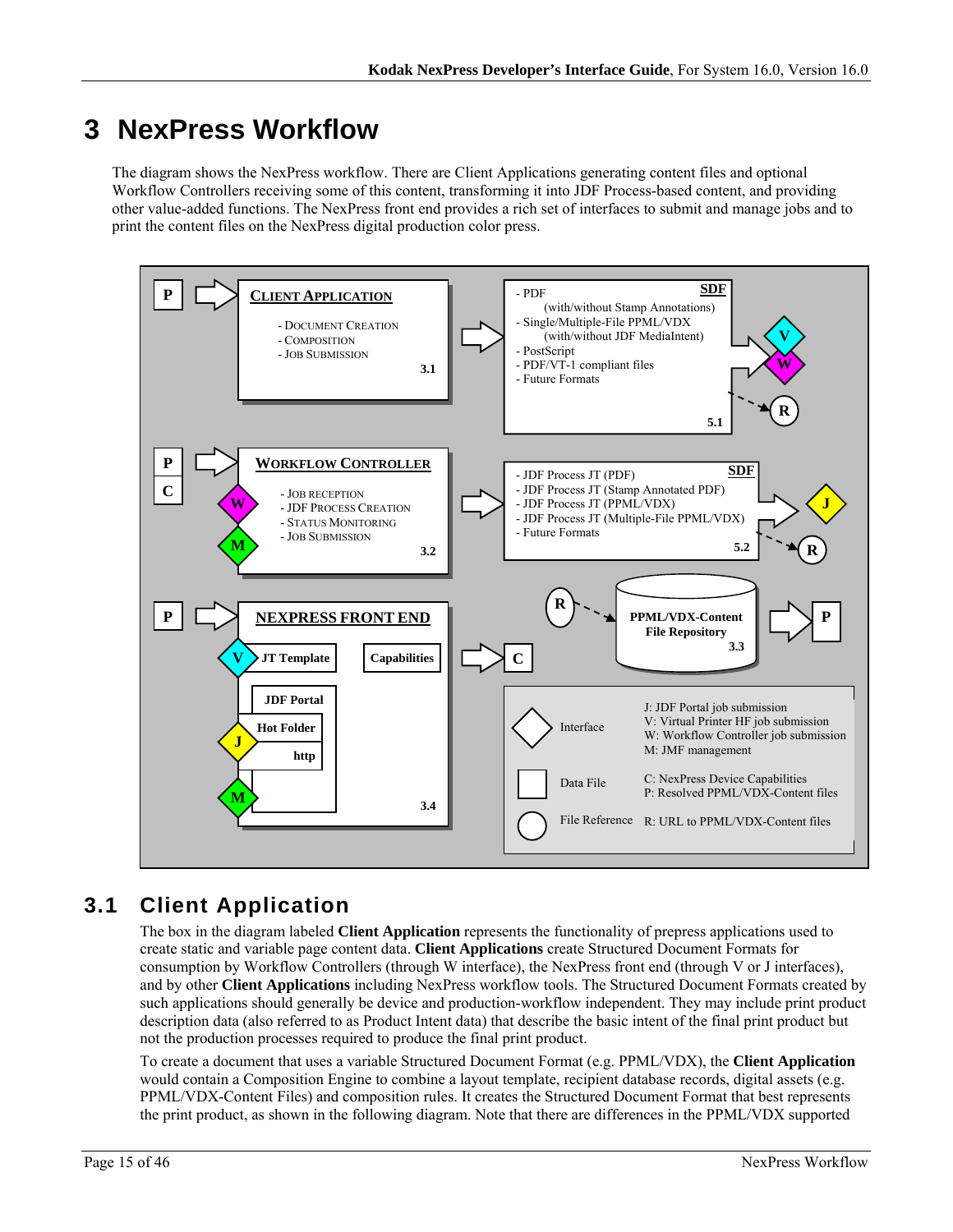by interfaces V and J. Interface J does not support JDF intent (including JDF MediaIntent that is supported by interface V).



To create a document that uses a static Structured Document Format (e.g. PDF), the **Client Application** would utilize a software application such as Adobe® Acrobat Professional, or another creative application that uses a print driver capable of generating the static Structured Document Format.

### **3.1.1 Kodak Imposition Viewer**

The Kodak Imposition Viewer is a NexPress workflow tool. It is an Adobe® Acrobat Plug-in provided with the NexPress digital production color press. This tool allows a prepress operator to open and view both PDF and PPML/VDX-Layout files, define a job ticket, embed a JDF Process ticket into the PDF, and submit the file to the Virtual Printer Hot Folder (Interface V) of the NexPress front end. It does not submit JDF Intent, and will convert imposition parameters specified in JDF Intent into JDF Process prior to submission.

The Kodak Imposition Viewer extends the Virtual Printer Hot Folder interface by allowing an operator to examine PDF or PPML/VDX instances, and prepare the file for printing on the NexPress digital production color press.

For PPML/VDX content, the JDF Product Intent data embedded within the PPML/VDX-Layout file can be displayed by the tool, and can be used as guidance to the operator in specifying the job ticket. The Kodak Imposition Viewer will also convert the JDF Intent elements of BindingIntent, LayoutIntent, and MediaIntent into JDFProcess prior to submission. The tool's job ticket editor functionality allows selection of perfecting, imposition, and media requirements. It produces a JDF Process job ticket that is embedded within the content file (PDF or PPML/VDX-Layout file). Even though a job ticket can be exported from the Kodak Imposition Viewer as a JDF Process file, this JDF Process data cannot be subsequently used for submission to the JDF Portal Interface. In particular, *RunList/LayoutElement/FileSpec/@URL* references the content file as an embedded JDF.

It is important to note that because the Kodak Imposition Viewer only supports submission into the Virtual Printer Hot Folder (Interface V), jobs submitted to the NexPress front end from the Imposition Viewer cannot subsequently be managed using the JDF Portal JMF management interface (M).

For more details on the use and features of this NexPress workflow tool, refer to the online Help guide provided with the product.

### **3.1.2 Kodak SmartBoard Document Mastering Software**

Kodak SmartBoard Document Mastering software is another NexPress workflow tool. It works in conjunction with Adobe® Acrobat to provide a powerful make-ready solution for digital print-on-demand. It is available for the Windows PC platform for use with the NexPress digital production color press. SmartBoard allows a prepress operator to open and view both PDF and PPML/VDX-Layout files, define a JDF Process job ticket, and submit the file to the Virtual Printer Hot Folder (Interface V) or JDF Portal (Interface J).

Kodak SmartBoard document mastering software:

 Provides a powerful "make-ready" production workflow tool that improves user productivity by reducing job setup time, and by reducing errors in job reprints because the job ticket is attached to the content.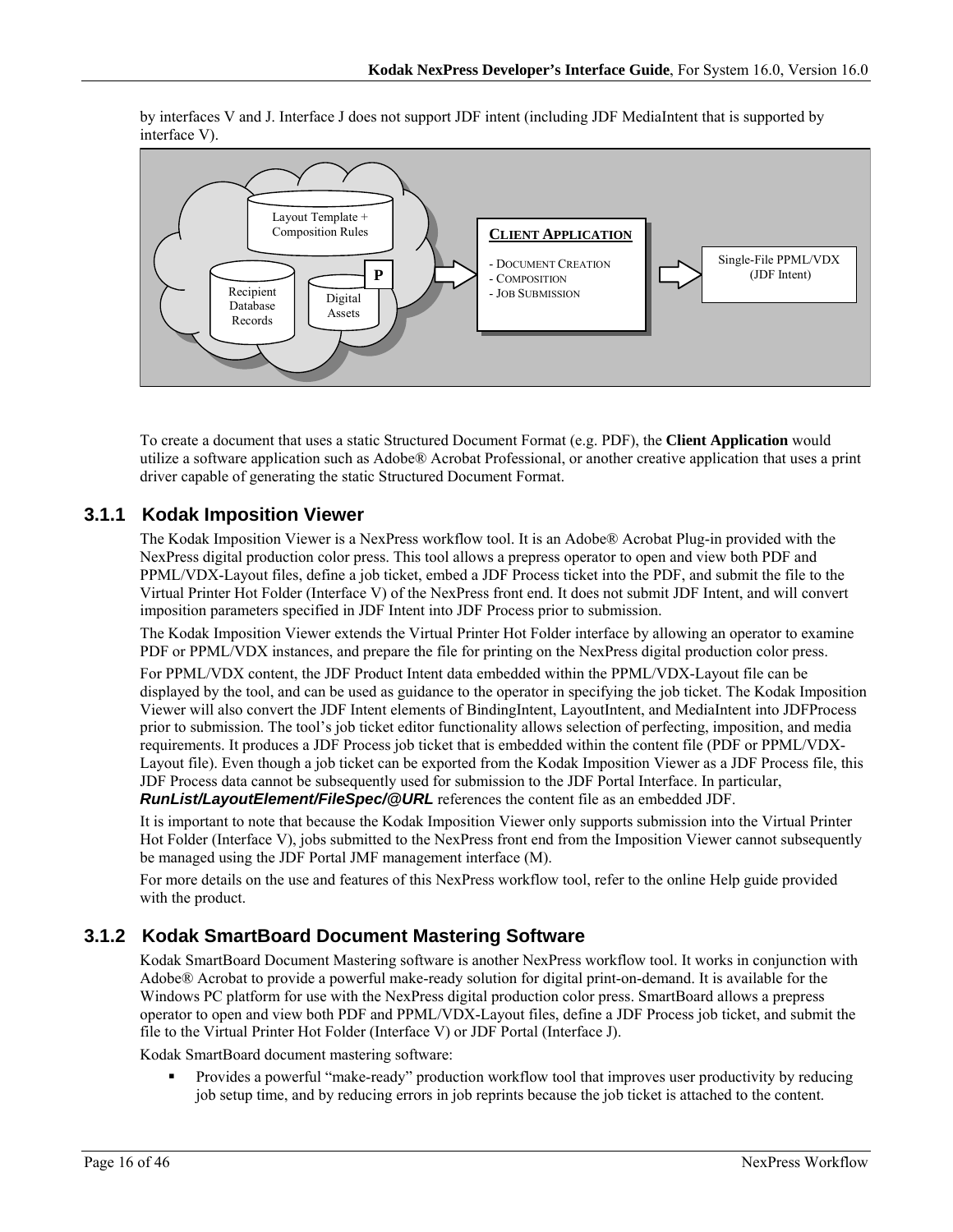- **Provides powerful tools to assemble jobs, ticket jobs, and direct print or batch print jobs resulting in** efficient operations and lower costs through a state-of-the-art PDF workflow within the production workflow.
- Allows addition of third party software to extend capabilities specific to customer needs while retaining purchase and training investment because of its open architecture and adherence to industry standards such as Acrobat, PDF, and Twain.
- Offers multiple configurations to maximize flexibility in the pre-print environment.
- Provides a full range of content repurposing features such as tab creation, color editing and imposition.

For more details on the use and features of this NexPress workflow tool, refer to the online Help guide provided with the product.

## **3.2 Workflow Controller**

The box in the diagram labeled **Workflow Controller** represents the class of software applications characterized by [JDF] as a Controller/Agent. A Controller/Agent creates and submits JDF Process Job Tickets to JDF devices such as the NexPress front end (using interface J). It may also monitor the status of the execution of jobs it submits (using interface M).

Included with the data submitted to interface (W) may be a JDF Product Intent Job Ticket that describes the finished print product in terms of its binding style, media styles, and finished page size and layout. A **Workflow Controller** that supports submission and management of Multiple-file PPML/VDX jobs may need to resolve URL references to the PPML/VDX-Content files. This access is represented in the diagram by input data file (P) fetched from the PPML/VDX Content File Repository.

A **Workflow Controller** that targets a NexPress digital production color press must create a JDF Process Job Ticket using information supplied by JDF Product Intent and/or from other product description information. The **Workflow Controller** must add the NexPress Combined Process Node it has created to the JDF job ticket, and submit the JDF job ticket to the NexPress front end's JDF Portal Interface (J) through one of the identified mechanisms.

Although the NexPress Combined Process Node can be added to a JDF job ticket that already contains JDF Product Intent data, a complete JDF job ticket including both Product and Intent does not have to be submitted to the JDF Portal Interface. Spawning, as defined in [JDF], may be an implemented feature of the **Workflow Controller**. In this case the controller would only submit a spawned JDF job ticket containing a NexPress Combined Process Node to the JDF Portal Interface (J) for execution.

### **3.2.1 Hybrid Workflow Controller**

Some prepress applications and tools may have the combined functionality of both **Client Application** and **Workflow Controller**. Such tools prepare page content data, and create a JDF Process job ticket containing a NexPress Combined Process Node. This ticket is then directly submitted to the NexPress front end's JDF Portal Interface (J). Software applications that have this combined functionality are referred to in this document as **Hybrid Workflow Controllers**.

These workflow tools are commonly used in variable data printing environments. In such environments, the authoring tools are given specific knowledge of the target production workflow, and are tightly coupled to (or directly target) a particular digital printing device. A hybrid workflow controller functions as both the design application and composition engine, and creates both the VDP page content data files and a JDF Process job ticket. It must have complete awareness of the print production workflow and printing device. Product Intent information is often not required, so converting from JDF Product Intent to JDF Process is usually not necessary.

## **3.3 PPML/VDX Content File Repository**

The element in the diagram labeled **PPML/VDX Content File Repository** represents the workflow functionality of a PDF content repository or file system that stores PPML/VDX-Content files external to the NexPress front end. A repository is useful in Multiple-file PPML/VDX workflows that are designed to maximize efficiencies related to the management of recurring, and/or segmented VDP jobs with shared PPML/VDX-Content files.

The **PPML/VDX Content File Repository** may be a file system or a digital asset management system that is directly accessible to the NexPress front end, **Client Application**, and/or **Workflow Controller**. It should be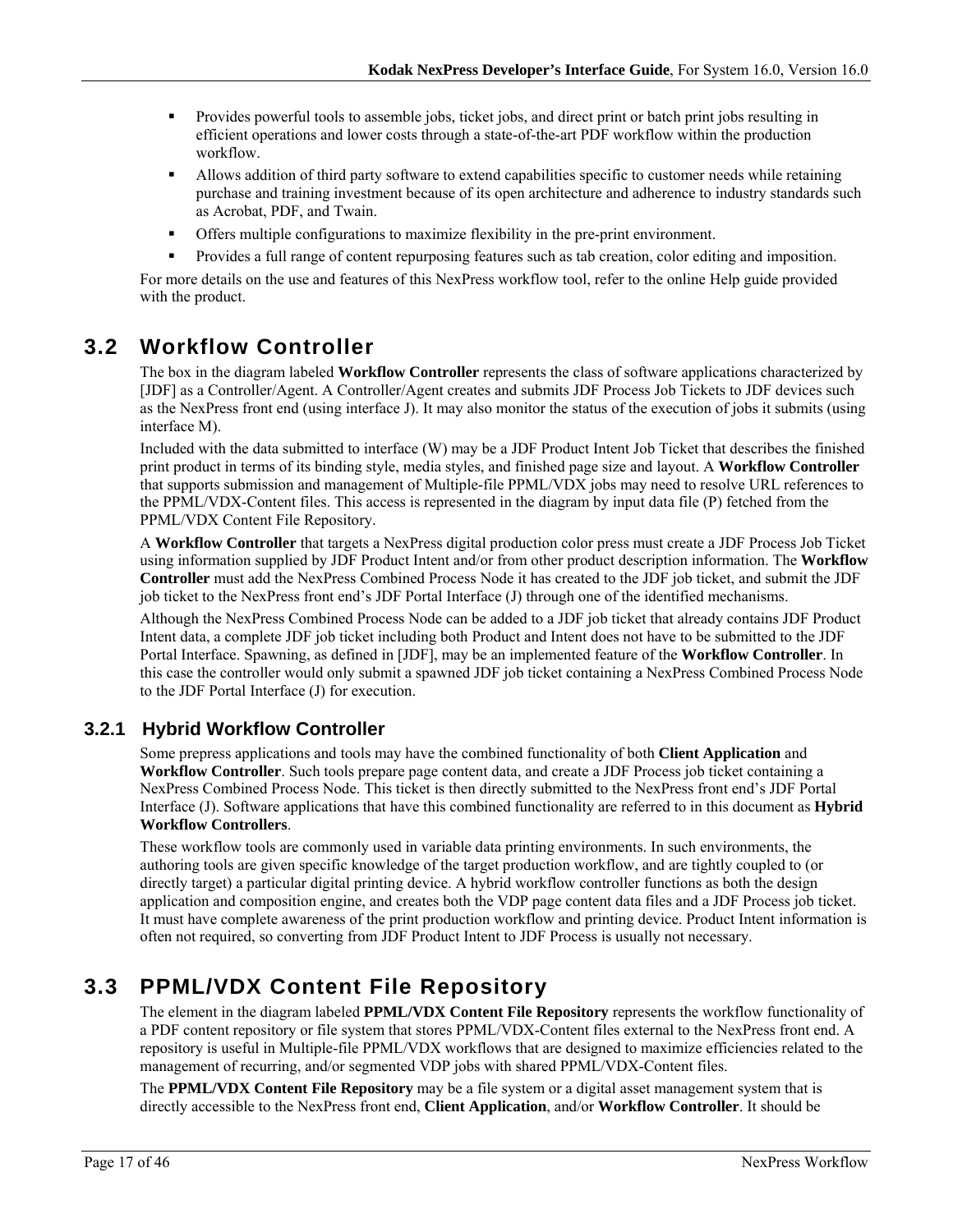accessible as a network share or have http server functionality. The repository contains PPML/VDX-Content files used by Multiple-file PPML/VDX Instances. For adequate performance with Multiple-file PPML/VDX jobs utilizing a significant number of large image files, a high-performance file system and network connection are required. File access and data transfer efficiency have a direct impact on job processing performance.

The data files (P), shown as input to the various workflow processors, represent support for resolving and actively fetching PPML/VDX-Content files referenced from the PPML/VDX-Layout file.

The NexPress front end provides support for Multiple-file PPML/VDX jobs, and can resolve URL references (R) to PPML/VDX-Content files for jobs submitted using either of its job submission interfaces, (V) or (J). When using URL access of type "file," the NexPress front end, the Workflow Controller, and the Client Application all require sufficient network permissions to access the Content File Repository.

## **3.4 NexPress front end**

The NexPress digital production color press is comprised of a NexPress front end and a NexPress digital production color print engine. The NexPress front end functions as both a prepress workflow controller and scalable raster image processor (RIP) to the NexPress digital production color print engine. Print job submission and print job processing workflow can be controlled through the JDF Portal Interfaces (J and M). Print jobs can also be submitted using the Virtual Printer Hot Folder Interface (V), and monitored or controlled using the NexPress Client. Only jobs submitted through the JDF Portal interface can be subsequently monitored or controlled using the JDF Portal Interface (M). Print job resources can only be managed using the NexPress Client.

### **3.4.1 Job Flow**

Multiple job submission interfaces to the NexPress front end are simultaneously active. The flow of jobs through the NexPress front end is shown in the following diagram.



Regardless of the submission interface, all jobs are placed into the Internal Job Queue for processing. Jobs in the Internal Job Queue are referred to as Internal Queue Entries. Internal Queue Entries are RIPped and printed in the order of their arrival. Because job processing capabilities overlap within the NexPress front end, multiple jobs will execute simultaneously depending upon the availability of processing resources.

Jobs submitted to a Virtual Printer Hot Folder are directly placed into the Internal Job Queue; jobs submitted to the JDF Portal interface first enter the JDF Portal Job Queue, and are subsequently placed into the Internal Job Queue by the JDF Portal. JDF jobs in the JDF Portal Job Queue are referred to as JDF Portal Queue Entries. Each job in the Internal Job Queue is identified by a unique CDFE Job Identifier. Portal Queue Entries have an additional QueueEntryID that is required for job identification in JMF messaging on Interface (J).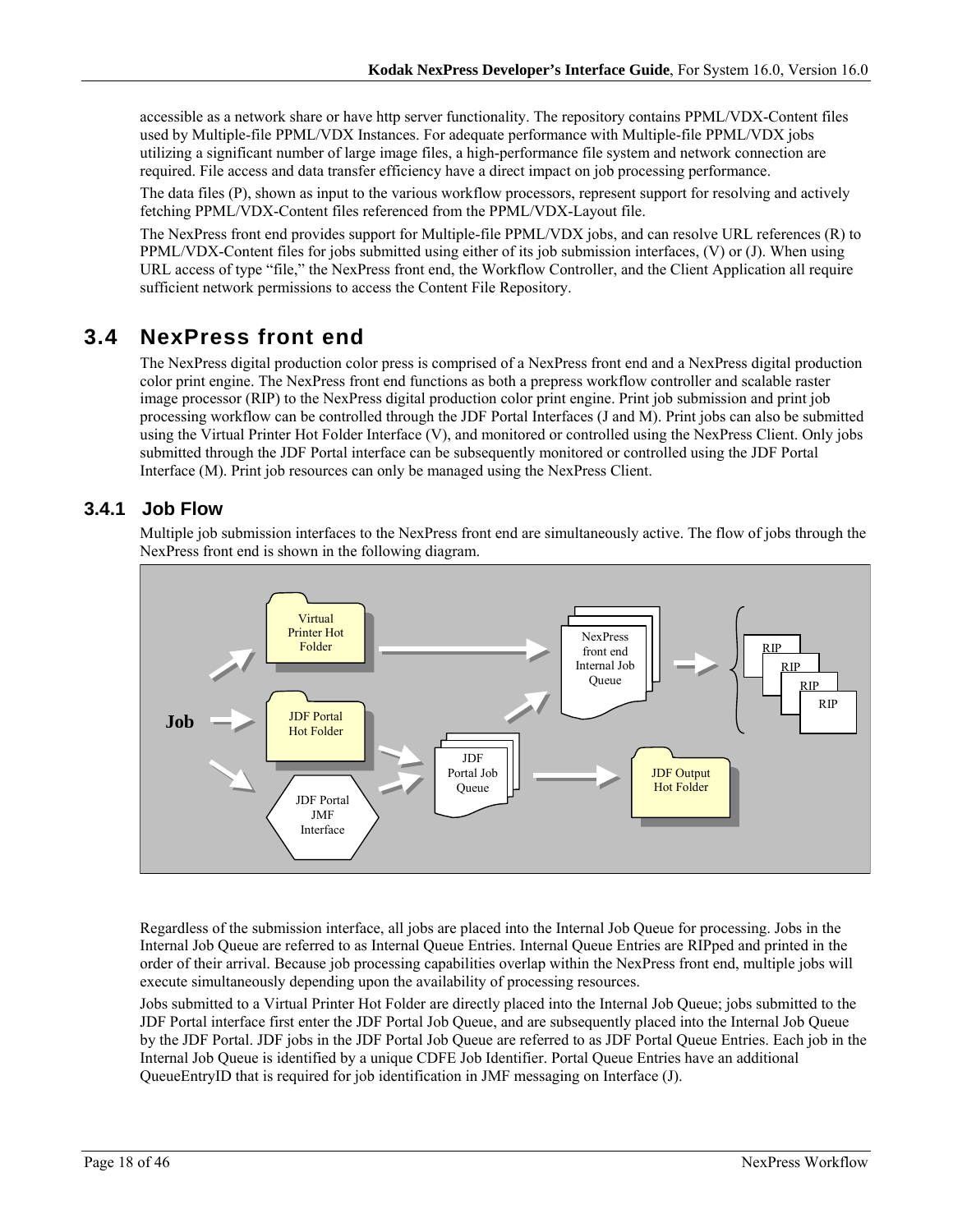A completed JDF ticket is created for each job submitted to the JDF Portal Interface. This ticket can be written to an explicit location by specifying *JDF/NodeInfo/@TargetRoute* in the job ticket or

*QueueSubmissionParams/@ReturnURL* in the JMF SubmitQueueEntry. If a TargetRoute or ReturnURL is not specified, the completed ticket is instead written to c:\HotFolder\JDFHotfolder\Unmerged. This completed JDF is written only if the job has been submitted by the portal into the NexPress front end's Internal Queue; a JDF job removed prior to processing will not produce an output JDF ticket. JDF job tickets accumulate in \\HotFolder\JDFHotfolder\Unmerged until deleted by the user.

Only the NexPress Combined Process Node is updated within the output JDF. The status of a finished job is reported in *JDF/@Status*; the value is "Completed" or "Aborted". Entries are added to **JDF/AuditPool** for significant processing events. *JDF/ResourcePool/Component/@Status* becomes *Available* when the job is completed successfully.

### **3.4.2 NexPress Client**

The NexPress front end has its own operator interface and management application, referred to as the NexPress Client. The NexPress Client allows qualified front end operators to setup and control the baseline processing capabilities and operational state of the NexPress digital production color press. A NexPress Client is available locally on the NexPress front end; it can also be installed and run on additional networked computers if remote access is desired. The NexPress Client does not provide a programmatic interface that can be utilized by a Workflow Controller.

The NexPress Client provides functionality to

- Create a Virtual Printer Hot Folder and configure the folder's Job Ticket Template
- Manage all resource data including installation and management of fonts, media profiles, and ICC profiles stored on the NexPress front end
- Monitor and control jobs that have been submitted to the Internal Job Queue

### **3.4.3 Job Submission Interface**

The NexPress front end has two available job submission interfaces through which print jobs may be submitted. These interfaces are the Virtual Printer Hot Folder (V) and the JDF Portal (J). Refer to section 6 for details on supported content that can be submitted through each interface.

#### **3.4.3.1 Virtual Printer Hot Folder Job Submission Interface (V)**

The NexPress front end's Virtual Printer Hot Folder Job Submission Interface (V) is file-based and proprietary. It accepts a single data file in one of the Structured Document Formats listed previously in the NexPress workflow diagram. Submission is performed using a desktop GUI drag-and-drop, or a software application that writes the data file directly to the Virtual Printer Hot Folder.

Multiple Virtual Printer Hot Folders can be created and active. Virtual Printer Hot Folders are managed using the NexPress Client; each folder is identified by a unique, user-defined name. When creating a new Virtual Printer Hot Folder, it is recommended that the identifying name be descriptive of the Virtual Printer Job Ticket Template configuration. It is also recommended that the hot folder name conform to any namespace scheme defined by the hosting enterprise. A list of available Virtual Printer Hot Folders is reported in the Device Capabilities File. Refer to section 5.2 for more information.

Each Virtual Printer Hot Folder has its own Virtual Printer Job Ticket Template to define the default processing settings for page content files (e.g. PDF files) submitted to the hot folder. An operator uses the NexPress Client to configure this Virtual Printer Job Ticket Template.

#### **3.4.3.2 JDF Portal Job Submission Interface (J)**

The NexPress front end's JDF Portal Job Submission Interface, or JDF Portal Interface (J), supports two submission methods: a JDF Portal Hot Folder and an HTTP JMF Interface. The JDF Portal Interface is independent of the Virtual Printer Hot Folder Job Submission Interface (V).

Unlike the Virtual Printer Hot Folder that accepts submission of PDL files directly, the JDF Portal Interface only accepts JDF job ticket files. Each job ticket file must contain exactly one NexPress Combined Process Node as identified by the value of attribute *JDF/@Types*. The submitted JDF job ticket data should specify all parameters for processing the print job, and identify by URL reference the structured document data file that provides page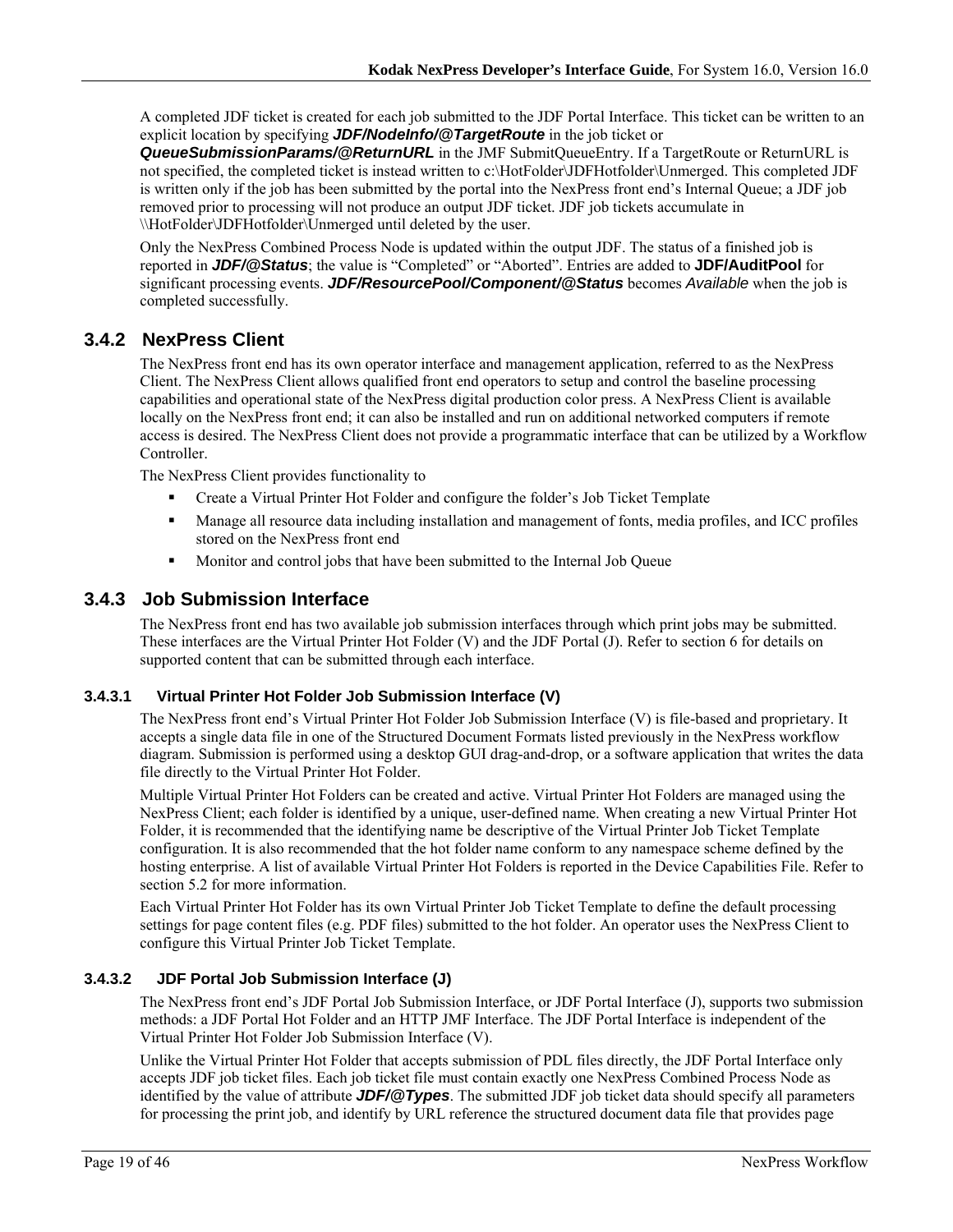content for the job. Default values for Job Ticket attributes are fixed and cannot be viewed nor configured by an operator.

The syntax and semantics of the JDF job ticket, including the definition of a NexPress Combined Process Node, are detailed in [KNDIR]. Any JDF product intent nodes in a job ticket received through the JDF Portal Interface (J) are ignored; the ticket will only be processed if a NexPress Combined Process Node is found.

#### **3.4.3.3 JDF Portal Hot Folder**

The JDF Portal Hot Folder supports drag and drop submission of JDF job tickets as defined by [KNDIR] and [JDF]. In contrast to Virtual Printer Hot Folders, there is only a single JDF Portal Hot Folder, and there is no configurable Virtual Printer Job Ticket Template assigned to that hot folder. A submitted JDF job ticket is merged with the system default job ticket during job processing.

The NexPress expects workflows that use hot folder submission to be "Drop and Forget", and will automatically remove a JDF ticket from the portal queue upon completion or when aborted through the JMF interface. This behavior is configurable; see "JDF Portal Configuration File" in [KNDIR] for more information.

#### **3.4.3.4 JDF Portal HTTP JMF Interface**

The JDF Portal JMF Interface supports HTTP based submission of JDF job tickets as defined by [KNDIR] and [JDF]. The NexPress JDF Portal uses port 49700. The JDF Portal HTTP server provides only limited HTTP support. In particular, the following restrictions must be observed:

- Only the HTTP POST command is supported.
- **IFFLUE** is NOT supported.
- Content-Length is required; Chunked Transfer-Encoding is NOT supported.
- All HTTP messages are sent to Port 49700.
- Content-Type may be text/xml or application/vnd.cip4-jmf+xml. The same type will be used by the JDF Portal in its response.

#### **Example: HTTP POST**

POST \* HTTP/1.1 Content-Type: text/xml User-Agent: NxpJdfTest Host: KP-GDF00:49700 Content-Length: 329 Cache-Control: no-cache

```
<?xml version="1.0" encoding="UTF-8" standalone="no" ?>
```

```
<JMF xmlns="http://www.CIP4.org/JDFSchema_1_1" SenderID="NxpJdfTest" TimeStamp="2006-06-20T09:28:57-
    04:00" Version="1.1">
```
 <Query ID="m060620092857\_0036" Type="KnownMessages" xmlns:xsi="http://www.w3.org/2001/XMLSchemainstance" xsi:type="QueryKnownMessages"/>

 $<$ /JMF $>$ 

To submit a job using JMF SubmitQueueEntry, the JDF job ticket can be attached as a MIME package, or referenced as a URI using a scheme of HTTP or FILE.

The JDF Portal also supports MIME packaging of content files to either the JDF Portal Hot Folder or to the HTTP interface. MIME encoding is not recommended for content files larger than 150MB.

Refer to section 6.2 for details about submission to the JDF Portal Interface.

#### **3.4.4 Job and Press management Interface**

The NexPress front end packages the press configuration into an XML file using a proprietary schema. This Device Capabilities File (C) can be obtained directly from the press at \CDFE\_DATA\CDFExchg\DevCaps.xml. It is also available via http as cdfeUisAccess/devcaps.xml. Alternatively, this same device capabilities can be requested using a proprietary JMF query of type "NXP:DeviceCapabilities".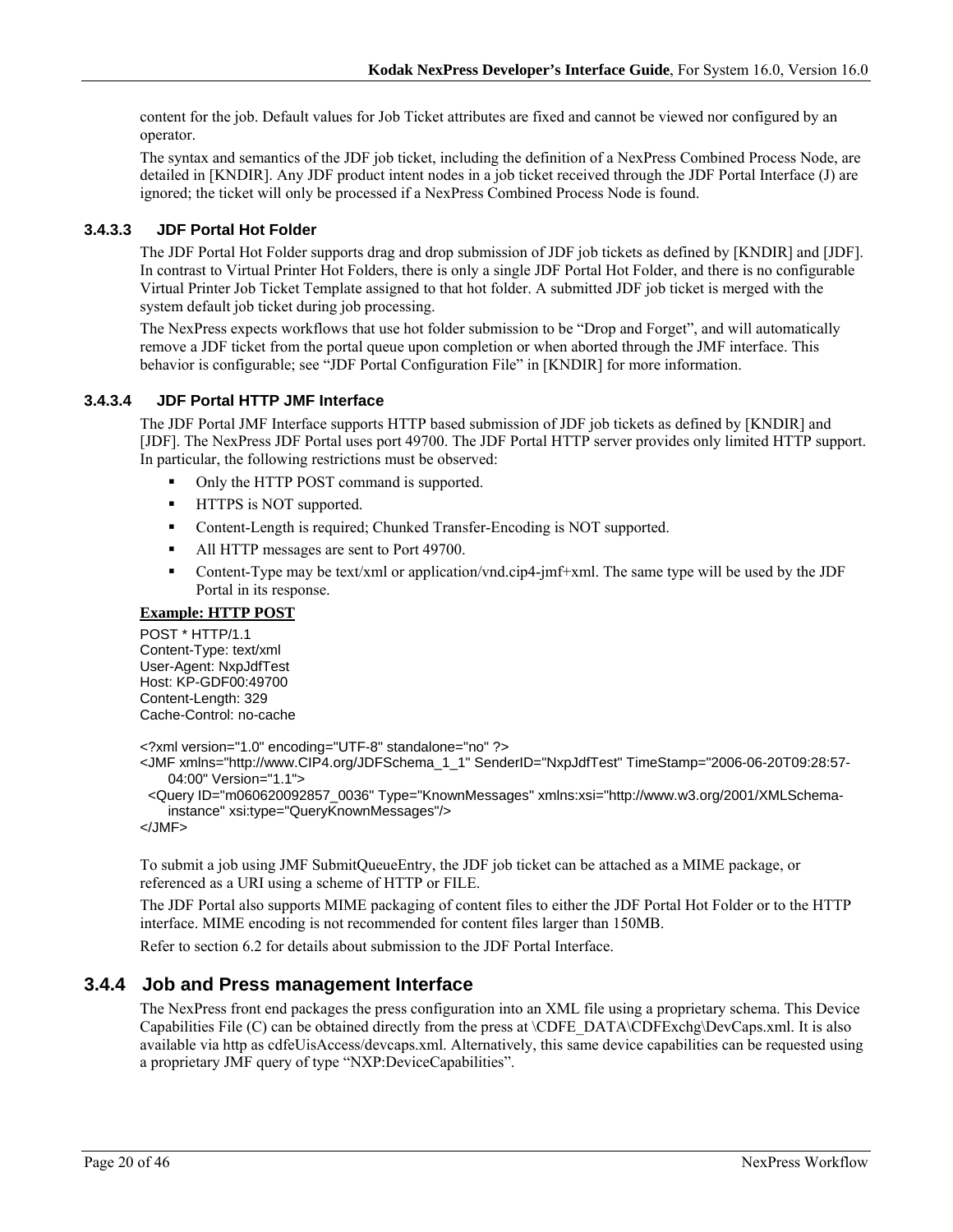Remote job control and monitoring is performed using the JMF Management Interface (M). JDF jobs that have been submitted by the JDF portal to the Internal Job Queue can also be monitored and controlled using the NexPress Client.

#### **3.4.4.1 Device Capabilities File (C)**

The NexPress digital production color press provides a mechanism for describing its basic device capabilities to an external client application. The Device Capabilities File expresses press capabilities using the NexPress Capabilities Format (NCF). Refer to [KNDIR] for a complete definition of NCF including a listing of the NCF data type dictionary (DTD) used to define its XML syntax. NCF is NexPress proprietary; it is not related to the device capabilities defined by [JDF] even though some of the semantics overlap.

The NexPress front end maintains the Device Capabilities File. The file is updated dynamically as resources are added or deleted; it contains the following information:

- The network name of NexPress digital production color press.
- The names of all Virtual Printer Hot Folders defined for the press. A human-readable comment describing each Virtual Printer Hot Folder is also provided. The parameter settings of a Virtual Printer Job Ticket Template are not communicated in the Device Capabilities File.
- The media catalog for the press. Media entries include the substrate name, type, size, and other characteristics. The Device Capabilities file does not provide the currently loaded media.
- Other system resources including the fonts, imposition templates, ICC profiles, spot color tables, and screening options.
- The physical characteristics of substrate supply locations.
- The available finishing options and physical characteristics of delivery locations.

The operating state and status of a NexPress digital production color press is not described in the Device Capabilities File.

#### **3.4.4.2 JMF Management Interface (M)**

The JDF Portal JMF Interface (M) responds to HTTP POST commands directed at port 49700. Using this interface, **Client Applications** can manage the JDF Portal queue and monitor all jobs submitted to the JDF Portal. Because only jobs submitted through the JDF Portal Interface (J) can be monitored or controlled using the JMF Interface (M), the JMF Interface is primarily used by **Workflow Controllers** that are utilizing the NexPress front end as a remotely controlled and monitored printing device.

The NextPress front end supports most of the functionality required for Level 2 compliance of the JDF Base ICS. In addition, it also supports many of the JMF messages required for Level 3 compliance. Refer to specifications [JDF] and [KNDIR ] for detail on specific JDF syntax and semantics. Refer to Sections 5 and 6 for general information on Job Submission and Management using the JMF Interface.

#### **3.4.4.3 JDF Portal Communications Log**

To assist developers who are integrating a controller with the JDF Portal, all JMF communications received and sent by the NexPress front end are logged. Only JMF messages and MIME-encoded JDF job tickets are written to the log; received PDF content is not saved. A timestamp and a tag with the text "INCOMING" or "OUTGOING" precede each entry in the log file.

The logging mechanism rotates between 20 log files; each file targeted at 256KB. After addition of an entry that writes beyond this targeted size, the log file is closed. A new log file is opened with the next entry. These logs are created in %CDFE\_LOGFILES%\JDFPortal\. Logs are named ServerLog1.txt, ServerLog2.txt, … ServerLog20.txt.

By default, logging is enabled. Logging can be disabled by modifying the file %CDFE\_LOGFILES%\JDFPortal\LogConfig.txt. It contains a single line; the first field designates the logging option. Valid values are ALL, IN, OUT, and NONE. The JDF Portal must be restarted for the configuration changes to take effect.

### **3.4.5 NexPress Processing**

The NexPress front end is a high-powered server capable of multiple, simultaneous, resource intensive tasks. It is scalable in terms of processing capability and performance. The base configuration consists of a single server with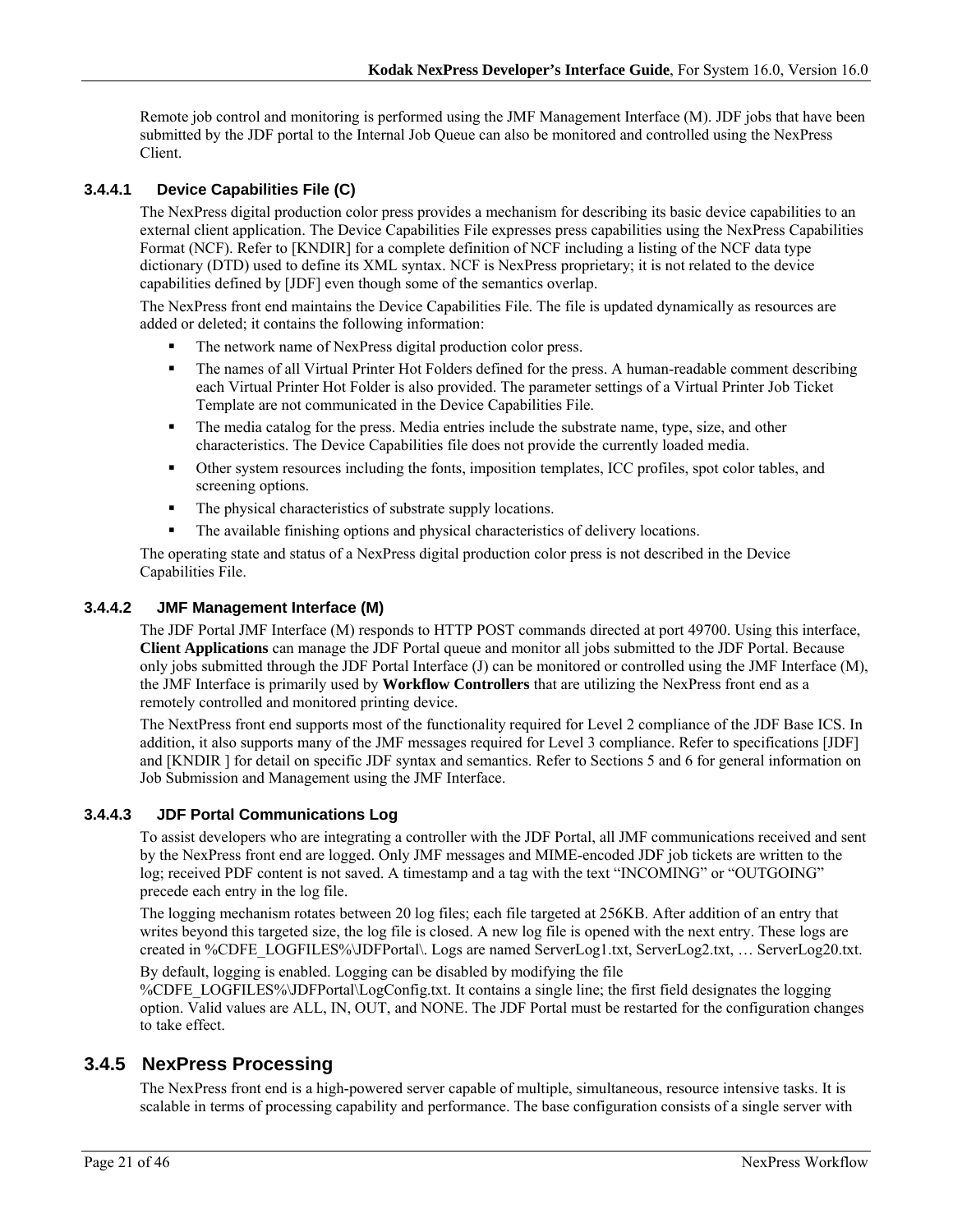dual CPUs and a multiple-RIP processor. Additional server nodes can be added to the base configuration to provide more RIP processors. In this multi-node configuration, one of the servers is designated as the primary node. All jobs and JMF communication are directed to the primary node. In many cases prepress processing of multiple jobs will occur in parallel.

#### **3.4.5.1 Imposition Support**

The NexPress front end provides a parameterized method for specifying an imposition layout of a print run; this method is known as In-RIP Imposition. During In-RIP Imposition, the NexPress front end will determine the final layout for each surface sheet based on the following job characteristics:

- aspects of the selected media,
- trim size,
- the number of rows and columns of pages per sheet surface,
- perfecting requirements,
- page distribution scheme (i.e. saddle, perfect, sequential).

The NexPress front end automatically generates sheet marks as controlled by the job ticket. Such marks are specified relative to the parameterized imposition layout.

For jobs submitted through the JDF Portal interface, the imposition requirements are specified in the JDF job ticket's NexPress Combined Process Node definition.

#### **3.4.5.2 RIP Caching**

The NexPress front end supports complex variable data print (VDP) jobs. The pages of a conventional print job are generally RIPped only once regardless of the number of copies. In contrast, only a single copy of a VDP job is usually printed because the content on each page is unique. This additional processing makes VDP jobs very RIPintensive.

Even though page content of VDP jobs is unique, much of the graphical content is recurring. The NexPress front end attempts to minimize the need for redundant RIPping of page-content data that recurs in an equivalent rendering context (across multiple pages). Previously RIPped recurring content of the job is cached and reused in its rendered state for the duration of the job context. The cache is flushed once the job completes. This cache, however, is limited in size; the number of pre-RIPped elements from the NexPress front end's cache memory will be reduced if capacity is reached. The NexPress front end will automatically re-fetch and RIP recurring source data as needed if renditions are reduced from its cache. Performance may be diminished if significant re-RIPping occurs due to insufficient cache memory.

The NexPress front end does not provide tools to manage its VDP raster cache memory. Raster-caching is accomplished automatically, and is transparent to the operator and to any submitter. No operator knowledge is required of the content elements to be cached.

#### **3.4.5.3 Multiple Substrate Support**

The NexPress digital production color press supports multiple substrates, or media, in a print job. Some workflows specify page to medium mapping by tagging pages within the content file. These tags are stored as symbolic name strings in the content file meta-data. In a PDF document, stamp annotation is used to tag the pages. The mapping of a symbolic name within the page content file to a substrate on the press is specified in the process job ticket. The software that creates the process job ticket data (Virtual Printer Job Ticket, or JDF job ticket) generally provides the user a way to specify the mapping of content-file tags to substrates.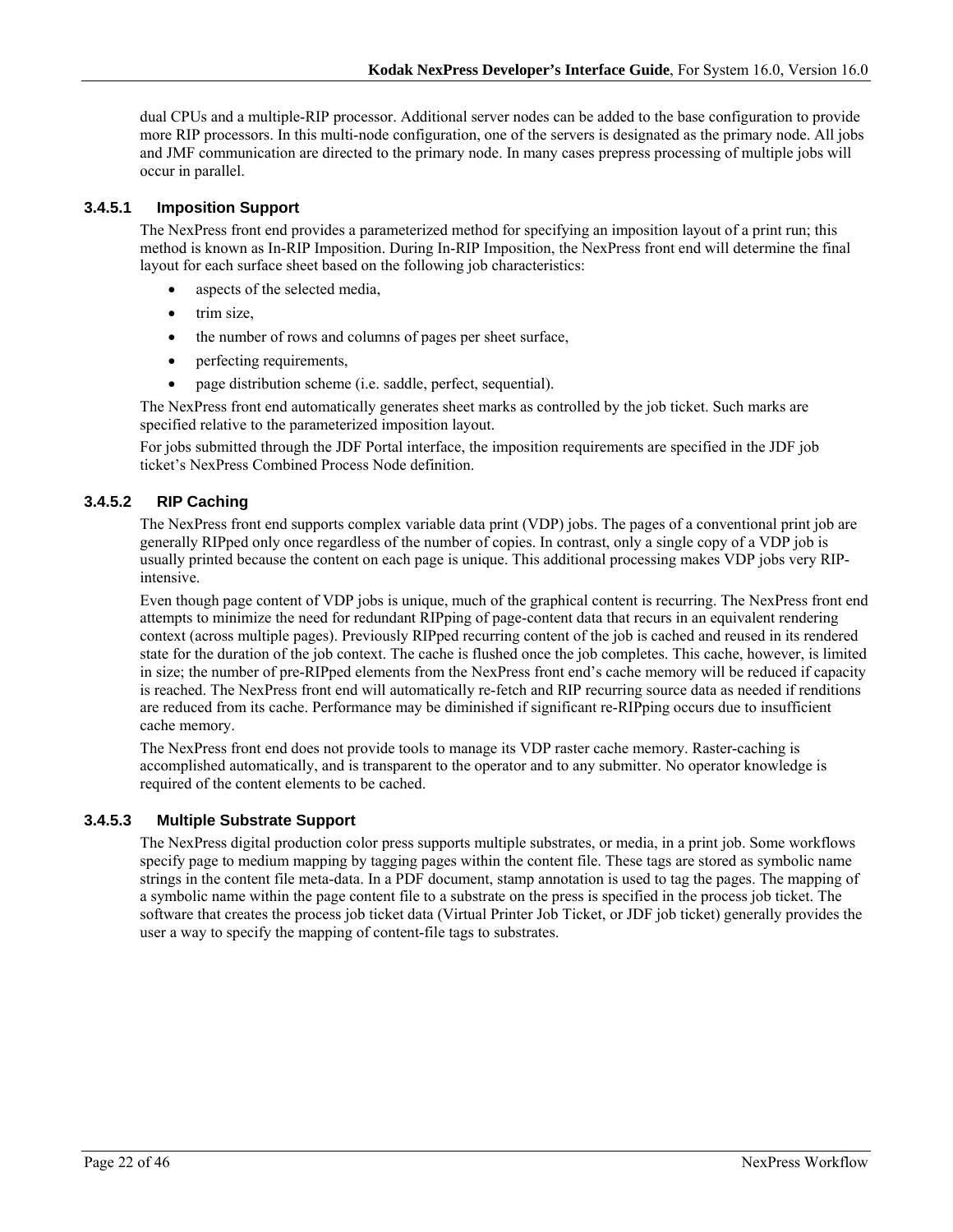# **4 Supported Page Content Formats**

The page content formats currently supported by the NexPress front end include the following *Structured Document Formats:*

- Adobe® Portable Document Format [PDF].
- ANSI CGATS.20 (PPML/VDX) Standard [PPML/VDX].
- ISO 16612-2 Part 2: Portable Document Format/Variable Transactional [PDF/VT]

The *PDL* formats currently supported include:

- Adobe® PostScript 3.0 (and earlier versions)
- NexPress Portal Digital Master as defined by the PDM Specification [PDM]

This document only provides details on support for the Adobe® PDF and ANSI PPML/VDX file formats. These two content file format are the only ones supported by the NexPress JDF Portal interface.

## **4.1 Adobe® Portable Document Format (PDF)**

The NexPress front end is capable of consuming PDF data that conforms to the Adobe® Systems Inc. version 1.7 and earlier Adobe® PDF specifications.

## **4.1.1 Specifying Media Using PDF Stamp Annotations**

The pages of PDF files may be "rubber stamped" with special *Stamp Annotations*. These annotations provide metainformation to a Workflow Controller or to the NexPress front end that can be mapped to a specific media.

Multiple substrates are supported in a print job. The NexPress front end supports two methods to identify the substrate for a PDF page. As an alternative to *PDF Stamp Annotations*, *Cover Mode* can be selected in the job ticket to select substrates for the first and last pages*.* A job will fail resource check if a required substrate is not installed.

The PDF Stamp Annotation method is job-ticket based, but also requires specific meta-data to be present in the PDF. Semantically, the use of PDF Stamp Annotations is simple. Using stamp annotations, the pages of a PDF file can be mapped to one of the logical media: *Body*, *Cover*, *Insert, or Insert[n], where n=2-8*. Substrates are specified in the process job ticket as a mapping from logical media to a physical medium from the NexPress front end's media catalog.

The creator of the process job ticket (i.e. Workflow Controller) specifies this mapping. When using a Virtual Printer Hot Folder, the Virtual Printer Job Ticket Template defines the mapping. When using the JDF Portal job submission interface, this mapping is defined in the NexPress Combined Process node.

Pages within a PDF file that have no stamp annotation are implicitly mapped to *Body* media. Consequently a singlesubstrate PDF-based job does not need to be stamp-annotated; it will use *Body* media. Explicit *Cover* ,*Insert, and Insert*[2-8] stamp annotations are required only when multiple media are used.

Stamp Annotations are visible and printable if their graphical representation overlaps any part of the page content area displayed by the Adobe® Acrobat viewer application. They are also visible in the Acrobat viewer when located in the gray area off of the page content area. If the stamp annotation overlaps the page area it may print as part of the page content; this is likely to be undesirable. It is recommended that stamp annotations used to identify logical substrates be placed in the gray area beside the page image so the annotation will never be printed regardless of the setting of the *Annotations* check box within the Adobe® Acrobat print window.

## **4.2 ANSI CGATS.20 – PPML/VDX**

The PPML/VDX format is a structured VDP content file format. It is supported by the Virtual Printer Hot Folder and JDF Portal interfaces. ANSI PPML/VDX is a structured document format that guarantees page independence and device independence. This means that like Adobe® PDF, it is possible to produce a PPML/VDX instance in a creative design workflow that is indifferent to the print production workflow used to manufacture it.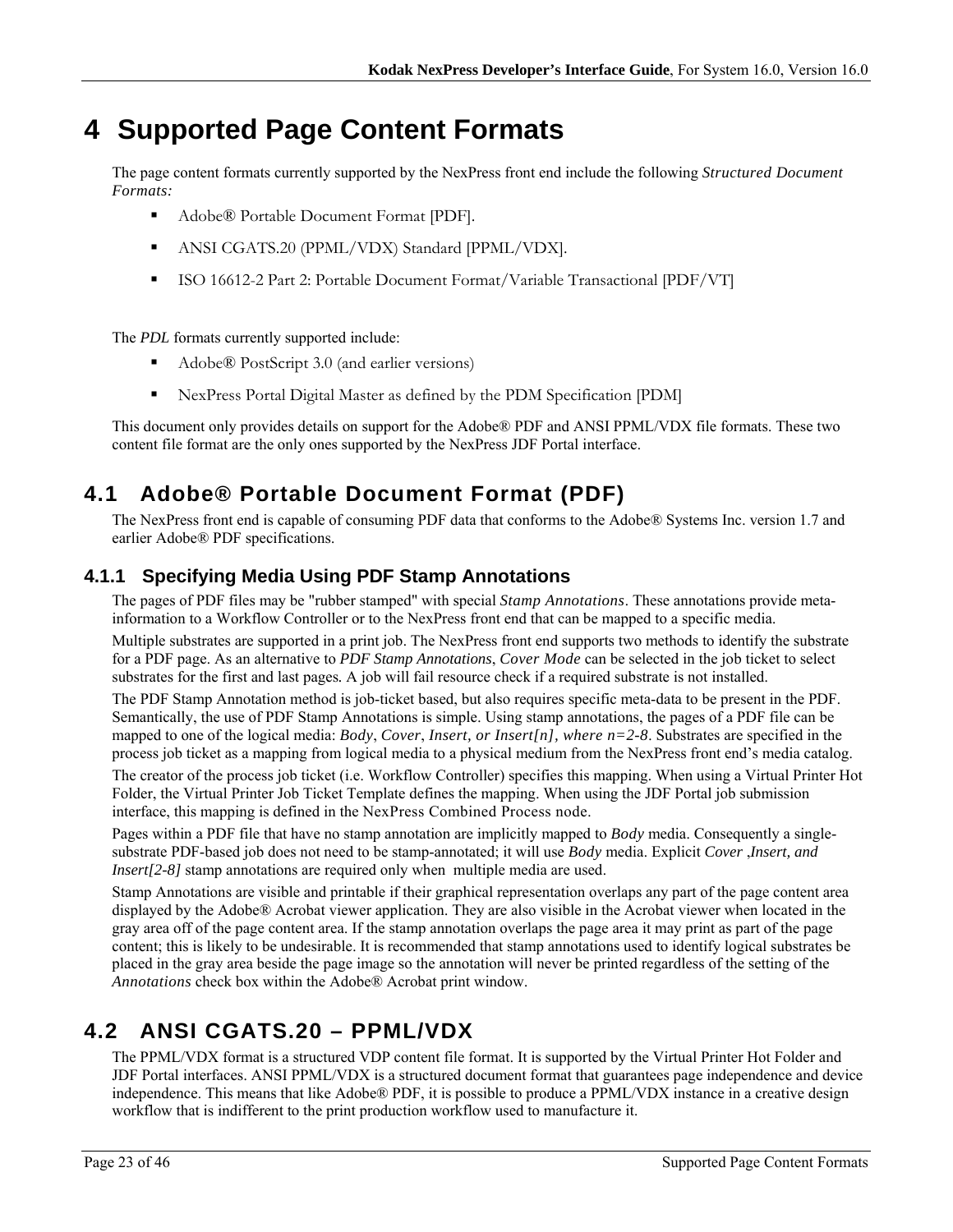#### PPML/VDX specifies two conformance levels known as PPML/VDX-Strict and PPML/VDX-Relaxed.

- **PPML/VDX-Strict** requires all PDF files to conform to either the PDF/X-1a or PDF/X-3 standards, and requires the PPML data to be embedded within the PPML/VDX layout file. It also requires that all **Binding** references in the **ContentBindingTable** specify MD5 checksums and unique IDs for all referenced PPML/VDX-content files. The purpose of this conformance level is to allow the specifier of the PPML/VDX job to maximize control over the integrity of the PPML/VDX instance. This relieves the receiver of the exchanged data from most liability issues related to the correctness of the exchanged data. The receiver is guaranteed that all color data is identified and that the completeness of the file set can be verified.
- **PPML/VDX-Relaxed** relaxes many of the restrictions of PPML/VDX-Strict. For example, the PPML data may be specified in a separate XML data file, and the MD5 Checksum and unique ID in **Binding** references in the **ContentBindingTable** are optional. The use of PDF is not limited to PDF/X-1a and PDF/X-3; any PDF data can be used. The purpose of this conformance level is to enable the use of PPML/VDX data in trusted exchange scenarios, as well as within environments with more controlled and integrated authoring and print production workflows. The degree of integrity verification support depends upon the liability requirements of the VDP application, and how tightly integrated the workflow.

The NexPress front end is capable of consuming PPML/VDX data that conforms to both the *PPML/VDX-Strict* and *PPML/VDX-Relaxed* conformance levels as defined by the PPML/VDX standard (for more details on the PPML/VDX conformance levels refer to the [PPML/VDX] and [PPML/VDX-AN]). The NexPress front end consumes PDF; however, in the case of PDF/X conforming PDF data, it does not interpret output rendering intents.

In VDP applications, the structure of the data format used must enable consuming devices, such as workflow tools and digital printer raster image processors (RIP*)*, to perform at or above the rated speed of the digital printer. In the past this has been accomplished through the use of proprietary page description languages (PDL). PPML/VDX, a structured document format based on a subset of the PODi Personalized Print Markup Language (PPML), incorporates the same features for enabling RIP efficiency as other proprietary (i.e. PostScript-based) VDP formats.

PPML/VDX data specifies reader order sequences of independent pages with no implied print production ordering. Print production information such as imposition layout, page distribution scheme, and printing device parameterization is specified in JDF job ticket data external to the PPML/VDX data. Alternatively, PPML/VDX can be used in workflows in which the composition system itself specifies production parameters via the job ticket.

The ability to late-stage target a PPML/VDX job in a production workflow places additional requirements on the structure of the PPML/VDX data. These requirements include the need to guarantee page independence and efficiency of access to each PPML page definition and its associated PDL content data in order for it to be efficiently manipulated and reordered in preparation for print production. This is important because the order in which pages are utilized on a sequence of imposed sheets (printer spreads) is usually different from the reader order in which the PPML data specifies them. VDP languages that combine layout information with actual content data cannot guarantee efficient parsing and manipulation as required by an imposition process. This is why embedding graphical content data within the PPML data (using the PPML **INTERNAL\_DATA** element) is prohibited by the PPML/VDX standard. For similar reasons, PDF is used to specify graphical content data.

## **4.2.1 Single-File PPML/VDX instances**

Single-file PPML/VDX data is supported by the NexPress front end and supporting workflow tools. A single-file PPML/VDX instance consists of the PPML/VDX-Layout file with the PPML data embedded. This is the most compact and portable form of a PPML/VDX instance; no external PDF file references need to be resolved to obtain dependent PPML/VDX-content files or PPML data. The PDF pages used as page content referenced by

**EXTERNAL\_DATA\_ARRAY** elements in the PPML data are completely contained within the PPML/VDX-Layout file itself.

In accordance with the PPML/VDX Standard [PPM/VDX], the **ContentBindingTable** element must only contain a *Self* sub-element whose *Src* attribute value must exactly match that of the *Src* attribute of all PPML **EXTERNAL\_DATA\_ARRAY** elements.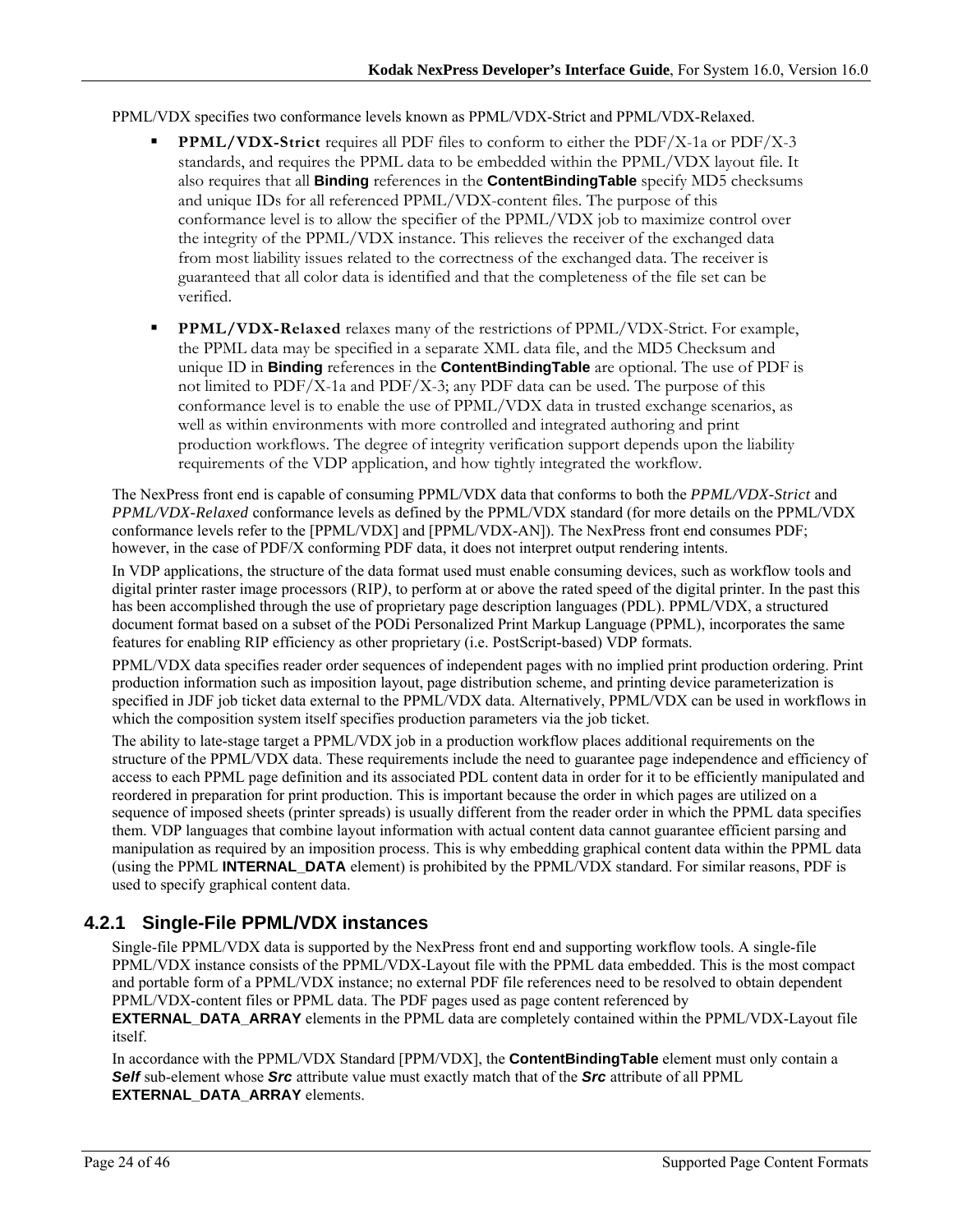## **4.2.2 Multiple-file PPML/VDX instances**

Multi-file PPML/VDX data is supported by the NexPress front end and supporting workflow tools. A multiple-file PPML/VDX instance consists of a single PPML/VDX-layout file and one or more additional PPML/VDX-content files.

As required by the PPML/VDX Standard, the **ContentBindingTable** of the PPML/VDX-Layout file must contain a **Binding** sub-element for each unique PPML/VDX content file that is referenced by **EXTERNAL\_DATA\_ARRAY** elements in the PPML data.

For PPML/VDX-Strict conformance, the PPML/VDX Standard requires that the *MD5\_Checksum* and *UniqueID* attributes of each **Binding** element are specified. This permits the receiver of the data to verify completeness of all data comprising the PPML/VDX instance. These attribute values should be tested against those determined from the resolved PPML/VDX-content files prior to submission; however, the NexPress front end ignores the *MD5\_Checksum* and *UniqueID* attributes of each **Binding** element.

The VDP composition engine generates PPML/VDX instance data and writes **Binding/@***Src* elements that reference PPML/VDX-content files. **The URL reference of the** *Src* **attribute must be resolvable in the receiving environment.** Specifically, the controller (such as the NexPress front-end) receiving the PPML/VDX-Layout file must have access to any referenced PPML/VDX-content files.

The NexPress front end and accompanying workflow tools support the URL schemes *file:, ftp:,* and *http:* for the *Src* attribute of **Binding** elements. Use of *file*: can be problematic because the NexPress must have non-authenticated access to the specified files. This requirement is especially difficult to satisfy in a Windows 2003 Server environment if the NexPress is not a member of the domain. For this reason, usage of *ftp*: or *http*: is recommended.

## **4.3 PDF/VT**

The NexPress front end is capable of consuming PDF data conforming to the ISO 16612-2 standard for PDF/VT-1 (single file) documents. The implementation is similar in some respects to VDX support (printing record ranges, display of records in Imposition Viewer/Content Edit) and similar to PDF in other respects (media selection using stamps).

The NexStation uses records as the only means of segmentation in its PDF/VT support. If the record layer indicator is missing the NexStation will treat the PDF/VT document as a single record.

Content editing of a PDF/VT file is disabled as the NexStation Content Edit plug-in is not able to update the *DPartRoot*  dictionary.

Existing NexStation media stamp annotations are available for any page in the PDF/VT file and are processed accordingly (see section 4.1.1 above). No other media selection mechanism is available.

## **4.4 Adobe® Postscript**

The NexPress front end only supports Adobe® Postscript through the Virtual Printer Hot Folder interface. Postscript is converted to PDF prior to printing, and is not supported in JDF Job Tickets.

## **4.5 NexPress Portable Digital Master (PDM)**

The NexPress legacy format known as the *NexPress Portable Digital Master* (*PDM*) format is an earlier version of the draft standard that eventually became the ANSI-accredited CGATS.20-2002 (PPML/VDX) standard in July of 2002. Although PDM is suitable for VDP applications, the use of PPML/VDX is recommended instead due to the workflow advantages its features enable, as well as its support by the NexPress front end's JDF Portal job submission interface **J** (section 3.4.3.2). PDM has been deprecated; support may be removed in future releases of the NexPress front end.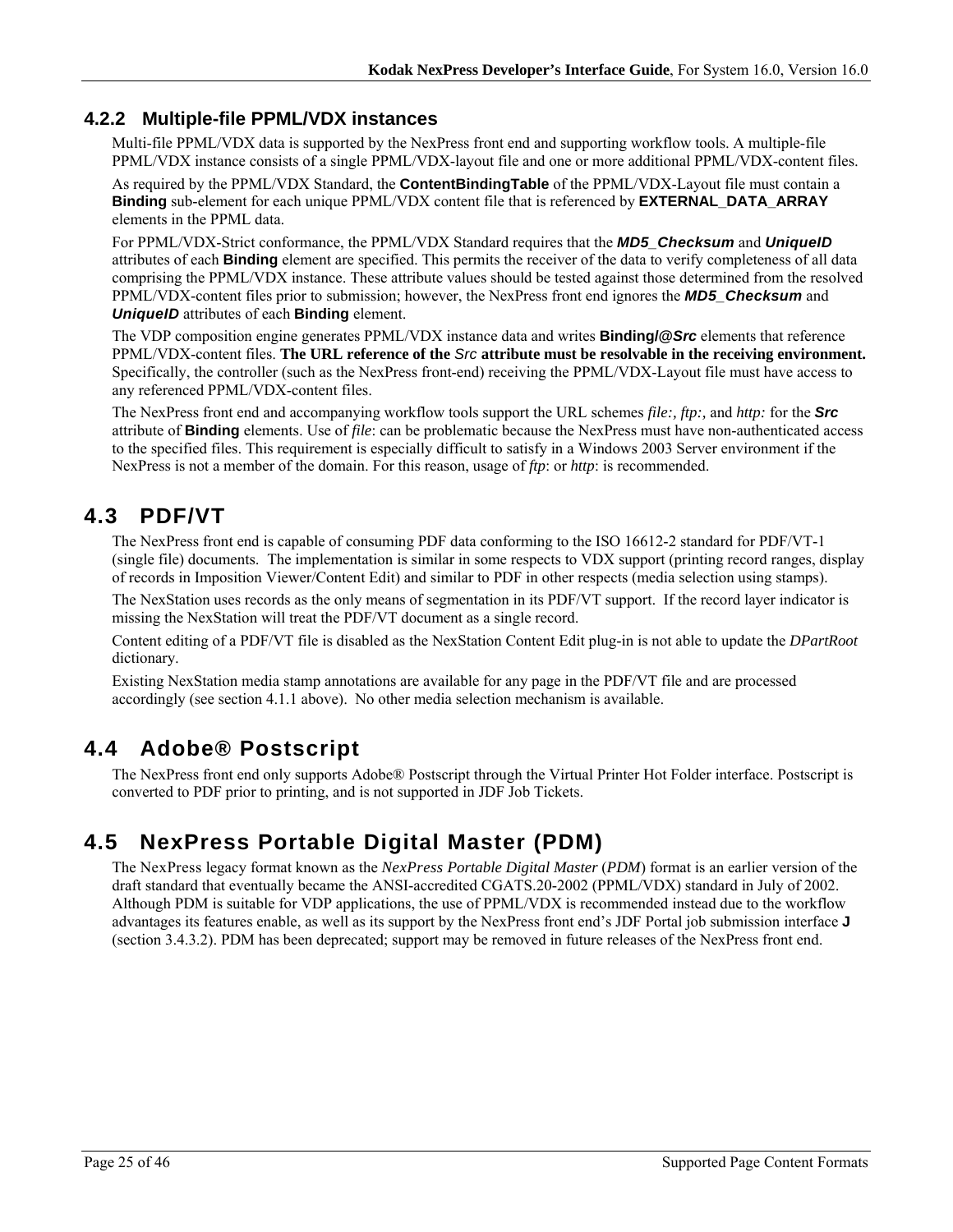# **5 Press Management**

The NexPress front end supports press management using the NexPress Client and the JMF Management Interface (M). Not all management functions are available through both interfaces. The NexPress Client provides a more complete interface; all press management functions are supported except those specifically controlling the JDF Queue. It is described in Section 3.4.2. The JMF Interface is primarily limited to control of the JDF Queue and jobs submitted through the JDF Portal. It is defined in Section 3.4.3.4.

Chapter 5 of the JDF specification [JDF] provides a complete description of JMF and its use. Because the NexPress does not support all the messages and their attributes defined in [JDF], refer to [KNDIR] for details of the syntax and semantics of the NexPress front end's conformance to JMF. It is also important to note that the NexPress only provides limited JMF subscription support. Unless otherwise noted, it should be assumed that subscription to specific queries is not available.

## **5.1 Configuring a Virtual Printer Job Ticket Template**

The NexPress Client provides the only way to configure a Virtual Printer Job Ticket Template. The Job Ticket Editor (JTE) within the NexPress Client supports creation and management of Virtual Printer Hot Folders. The JTE specifies settings for a Virtual Printer Job Ticket Template. These settings include media selection and the mapping of a PDF stamp annotation-identified medium to an entry in theNexPress front end's media catalog, imposition layout, disjointing, and collating. The Virtual Printer Job Ticket Template is a complete workflow process specification; content files submitted to a Virtual Printer Hot Folder do not require additional job ticket parameterization as well.

## **5.2 Managing Press Capabilities**

JMF provides a query to obtain a list of supported JMF commands.

Press capabilities cannot be modified through the JMF Management Interface. Where applicable, capabilities can be modified using the NexPress Client. The JMF Management Interface provides a proprietary mechanism for obtaining the NexPress Device Capabilities File; however, the NexPress does not provide support for the DevCaps element defined in the JDF 1.3 Specification [JDF]

### **5.2.1 Obtaining a list of KnownMessages**

To obtain a list of JMF messages supported by the NexPress JDF Portal, a JDF Client should send a JMF **KnownMessages** query. The response lists the JMF commands and queries supported by the JDF Portal implementation.

#### **Example:**

```
<?xml version="1.0" encoding="UTF-8" standalone="no" ?> 
<JMF xmlns="http://www.CIP4.org/JDFSchema_1_1" SenderID="NxpJdfTest" TimeStamp="2008-01-16T16:17:31-
    05:00" Version="1.1"> 
     <Query ID="m080116161731_9366" Type="KnownMessages" xmlns:xsi="http://www.w3.org/2001/XMLSchema-
    instance" xsi:type="QueryKnownMessages"/> 
</JMF> 
… 
<?xml version="1.0" encoding="UTF-8" standalone="no" ?> 
<JMF xmlns="http://www.CIP4.org/JDFSchema_1_1" SenderID="KP-GDF00" TimeStamp="2008-01-16T16:20:19-
    05:00" Version="1.3"> 
     <Response ID="m080116162019_0043" ReturnCode="0" Type="KnownMessages" 
    refID="m080116161731_9366" xmlns:xsi="http://www.w3.org/2001/XMLSchema-instance"
```

```
xsi:type="ResponseKnownMessages">
```

```
 <MessageService Command="true" Type="CloseQueue"/>
```

```
 <MessageService Command="true" Type="HoldQueue"/>
```

```
 <MessageService Command="true" Type="OpenQueue"/>
```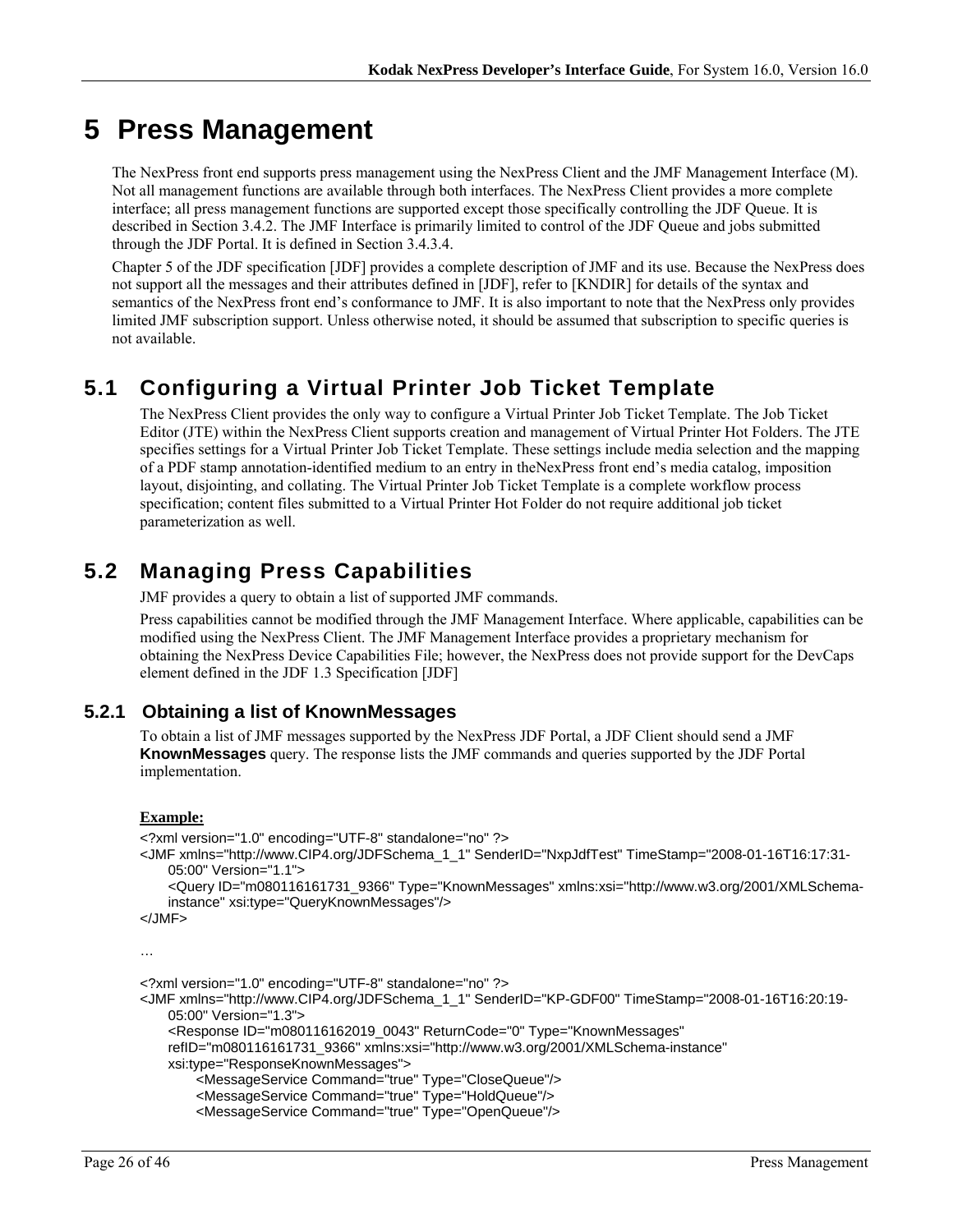```
 <MessageService Command="true" Type="ResumeQueue"/> 
 <MessageService Command="true" Type="AbortQueueEntry"/> 
 <MessageService Command="true" Type="HoldQueueEntry"/> 
 <MessageService Command="true" Type="RemoveQueueEntry"/> 
 <MessageService Command="true" Type="ResumeQueueEntry"/> 
 <MessageService Command="true" Type="SubmitQueueEntry"/> 
 <MessageService Command="true" Type="SuspendQueueEntry"/> 
 <MessageService Command="true" Type="StopPersistentChannel"/> 
        <MessageService Query="true" Type="KnownMessages"/> 
        <MessageService Query="true" Type="QueueStatus"/> 
        <MessageService Query="true" Type="Resource"/> 
        <MessageService Persistent="true" Query="true" Signal="true" Type="Status"/> 
        <MessageService Query="true" Type="SubmissionMethods"/> 
        <MessageService Query="true" Type="NXP:DeviceCapabilities"/> 
    </Response>
```
</JMF>

### **5.2.2 Querying Supported Submission Methods**

The JMF SubmissionMethods query is used primarily to determine the JDF Portal Hot Folder location. The hot folder location is  $\&$ servername>\HotFolder\JDFHotfolder. The server's response message also indicates support for MIME and URLSchemes. Refer to [JDF] for further details.

#### **Example: Supported Submission Methods query**

```
<?xml version="1.0" encoding="UTF-8" standalone="no" ?> 
<JMF xmlns="http://www.CIP4.org/JDFSchema_1_1" SenderID="NxpJdfTest" TimeStamp="2008-01-16T16:20:19-
    05:00" Version="1.1"> 
     <Query ID="m080116162019_9368" Type="SubmissionMethods" 
   xmlns:xsi="http://www.w3.org/2001/XMLSchema-instance" xsi:type="QuerySubmissionMethods"/> 
</JMF> 
… 
<?xml version="1.0" encoding="UTF-8" standalone="no" ?>
```

```
<JMF xmlns="http://www.CIP4.org/JDFSchema_1_1" SenderID="KP-GDF00" TimeStamp="2008-01-16T16:22:43-
   05:00" Version="1.3">
```

```
 <Response ID="m080116162243_0043" ReturnCode="0" Type="SubmissionMethods" 
refID="m080116162019_9368" xmlns:xsi="http://www.w3.org/2001/XMLSchema-instance" 
xsi:type="ResponseSubmissionMethods"> 
    <SubmissionMethods HotFolder="file://KP-GDF00/HotFolder/JDFHotfolder" Packaging="MIME" 
    URLSchemes="file http ftp"/> 
 </Response>
```
</JMF>

### **5.2.3 Querying for the Device Capabilities File**

The Device Capabilities File content can be retrieved using the NexPress front end JDF Portal JMF Interface. Refer to section 3.4.4.1 and [KNDIR] for more detail on the Device Capabilities File.

#### **Example:**

```
<?xml version="1.0" encoding="UTF-8" standalone="no" ?> 
<JMF xmlns="http://www.CIP4.org/JDFSchema_1_1" SenderID="NxpJdfTest" TimeStamp="2008-01-16T16:24:22-
   05:00" Version="1.1"> 
     <Query ID="m080116162422_9369" Type="NXP:DeviceCapabilities"/> 
</JMF>
```
…

```
<?xml version="1.0" encoding="UTF-8" standalone="no" ?>
```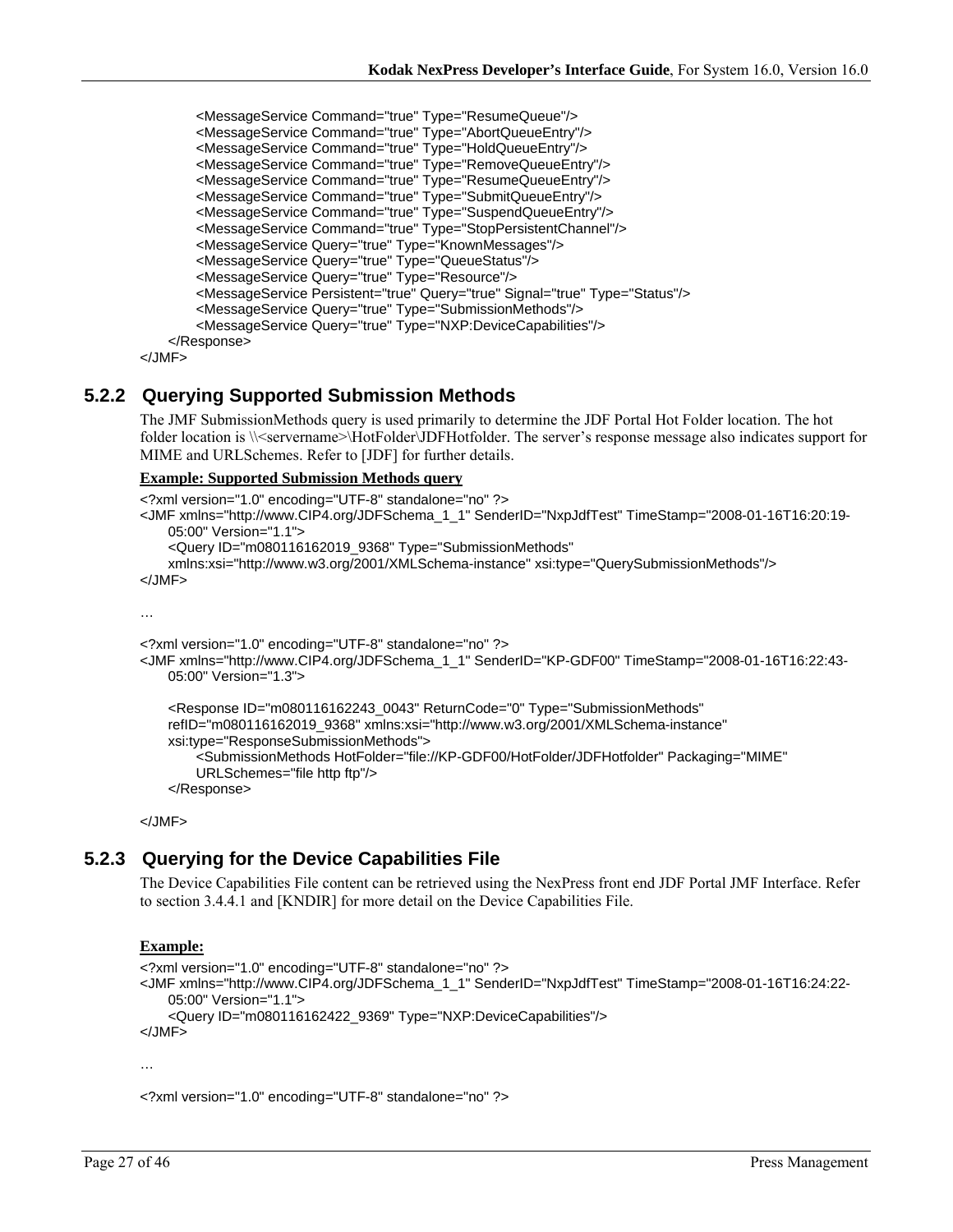```
<JMF xmlns="http://www.CIP4.org/JDFSchema_1_1" SenderID="KP-GDF00" TimeStamp="2008-01-16T16:26:48-
   05:00" Version="1.3"> 
  <Response ID="m080116162648_0043" ReturnCode="0" Type="NXP:DeviceCapabilities" 
    refID="m080116162422_9369"> 
         <ManufacturingCapabilities> 
             <DeviceID>KP-GDF00</DeviceID> 
            <PrinterList> 
                <PrinterDefaults> 
                … 
                </SubstrateDeliveryList> 
                <PageOrderList> 
                    <PageOrder Enum="FaceDown"/> 
                    <PageOrder Enum="FaceUp"/> 
                    <PageOrder Enum="FaceDownReverseOrder"/> 
                    <PageOrder Enum="FaceUpReverseOrder"/> 
                </PageOrderList> 
            </FinishingOptions> 
        </ManufacturingCapabilities> 
    </Response> 
</JMF>
```
## **5.3 Accessing press status**

### **5.3.1 Retrieving press status**

Status of the NexPress digital production color press is obtained using the JMF **Status** command. The amount of detail in the response is controlled by the values of *StatusQuParams/@DeviceDetails* ("None", "Brief", or "Full"), *StatusQuParams/@JobDetails*("None", "Brief", or "Full"), and *StatusQuParams/@QueueInfo* ("false", or "true"). If omitted, an attribute will use its default value; refer to the JDF Specification [JDF] for further information.

#### **Example: Full device details, brief job details, include queueInfo**

```
<?xml version="1.0" encoding="UTF-8" standalone="no" ?> 
<JMF xmlns="http://www.CIP4.org/JDFSchema_1_1" SenderID="NxpJdfTest" TimeStamp="2008-01-17T10:22:08-
   05:00" Version="1.1"> 
     <Query ID="m080117102208_9371" Type="Status" xmlns:xsi="http://www.w3.org/2001/XMLSchema-instance" 
   xsi:type="QueryStatus"> 
         <StatusQuParams DeviceDetails="Full" JobDetails="Brief" QueueInfo="true"/> 
     </Query> 
</JMF> 
… 
<?xml version="1.0" encoding="UTF-8" standalone="no" ?> 
<JMF xmlns="http://www.CIP4.org/JDFSchema_1_1" SenderID="KP-GDF00" TimeStamp="2008-01-17T11:31:33-
   05:00" Version="1.3"> 
     <Response ID="m080117113133_0043" ReturnCode="0" Subscribed="false" Type="Status" 
   refID="m080117102208_9371" xmlns:xsi="http://www.w3.org/2001/XMLSchema-instance" 
   xsi:type="ResponseStatus"> 
         <DeviceInfo CounterUnit="Sheets" DeviceStatus="Running"> 
            <Device Class="Implementation" DeviceID="KP-GDF00" DeviceType="NexPress 10.01.00 BLD0159 / 
            1300 OFFICIAL" Manufacturer="Kodak" ModelName="NexPress_NPP"/> 
            <JobPhase JobPartID="n080117102322_8468" PercentCompleted="100" QueueEntryID="KP-
            GDF00_565135" StartTime="2008-01-17T11:31:07-05:00" Status="InProgress" 
            StatusDetails="RIP'ing"> 
                <Comment Language="en" Name="NxpPreflightWarning">Font: Availability|Helvetica-Bold|Not 
                embedded|Embed fonts completely</Comment> 
             </JobPhase> 
         </DeviceInfo>
```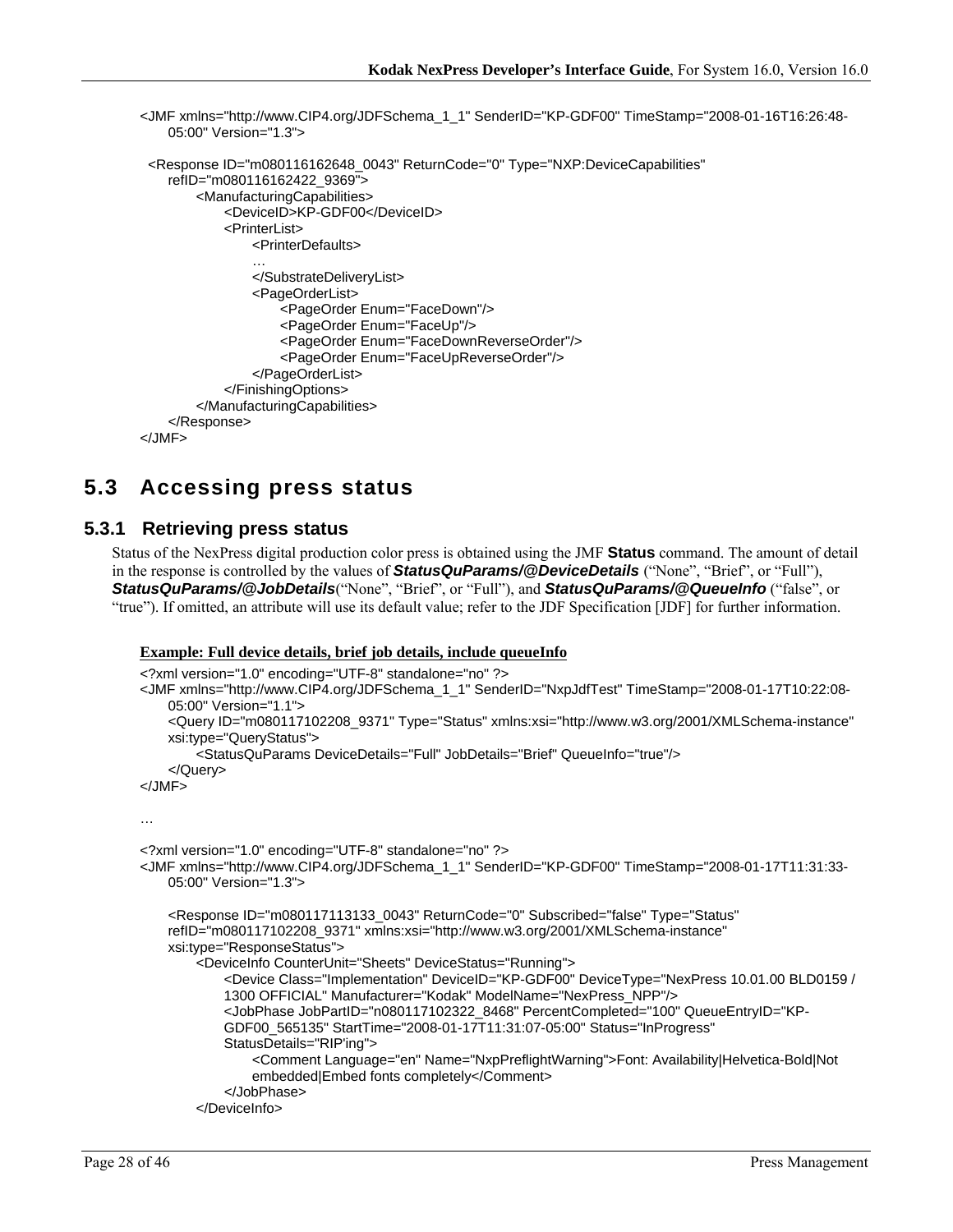```
 <Queue DeviceID="KP-GDF00" Status="Running">
```

```
<QueueEntry JobPartID="n080117102322_8468" xmlns:NXP=www.nexpress.com 
        NXP:CDFEJobID="566846" Priority="50" QueueEntryID="KP-GDF00_565135" StartTime="2008-01-
        17T11:31:07-05:00" Status="Running" SubmissionTime="2008-01-17T11:31:06-05:00"/> 
     </Queue> 
 </Response>
```
</JMF>

The response in the above example indicates that the JDF Portal Job Queue has a status of *Running*, and contains a single job identified by *QueueEntryID*=*KP-GDF00\_565135*. *NXP:CDFEJobID* provides the corresponding id of this job on the NexPress Client. It is important to note that *DeviceInfo/@DeviceStatus* does not correspond to the current operating state of the press, but instead indicates whether any jobs submitted through the JDF Portal Interface are in the Internal Job Queue.

#### **5.3.2 Subscribing to press status**

The NexPress provides JMF Subscription support for the Status Query. To establish a subscription, a JDF Client creates a persistent channel connection over which the NexPress front end can send asynchronous JMF Status messages. These asynchronous messages are known as JMF Signal messages. JMF Signal messages are generated and posted to the persistent channel when there is a change in the status of the JDF Portal Job Queue or in the execution status of a JDF Portal Queue Entry.

To create a persistent channel, a **Subscription** sub-element is added to the Status Query. *Subscription/@URL* defines where JMF **Signal** messages are to be posted. URL must use an *http:* scheme, a port number is optional. The persistent channel is assigned a *refID* that matches *Query/@ID* to which the subscription was attached. This *refID* is required to unsubscribe and close the persistent channel.

#### **Example:**

```
<?xml version="1.0" encoding="UTF-8" standalone="no" ?> 
<JMF xmlns="http://www.CIP4.org/JDFSchema_1_1" SenderID="NxpJdfTest" TimeStamp="2008-01-17T12:39:10-
    05:00" Version="1.2"> 
     <Query ID="m080117123549_9170" Type="Status" xmlns:xsi="http://www.w3.org/2001/XMLSchema-instance" 
    xsi:type="QueryStatus"> 
         <StatusQuParams DeviceDetails="Full"/> 
     <Subscription URL="http://KP-GDF00::40000/"/> 
     </Query> 
</JMF> 
… [RESPONSE] … 
<?xml version="1.0" encoding="UTF-8" standalone="no" ?> 
<JMF xmlns="http://www.CIP4.org/JDFSchema_1_1" SenderID="KP-GDF00" TimeStamp="2008-01-17T12:44:32-
    05:00" Version="1.3"> 
     <Response ID="m080117124432_0043" ReturnCode="0" Subscribed="true" Type="Status" 
    refID="m080117123549_9170" xmlns:xsi="http://www.w3.org/2001/XMLSchema-instance" 
    xsi:type="ResponseStatus"> 
         <DeviceInfo CounterUnit="Sheets" DeviceStatus="Running">
```
<Device Class="Implementation" DeviceID="KP-GDF00" DeviceType="NexPress 10.01.00 BLD0159 / 1300 OFFICIAL" Manufacturer="Kodak" ModelName="NexPress\_NPP"/> <JobPhase JobPartID="n080117102322\_8468" PercentCompleted="100" QueueEntryID="KP-

GDF00\_567598" StartTime="2008-01-17T11:40:38-05:00" Status="Stopped" StatusDetails="RIP'ing"/>

</DeviceInfo>

```
 </Response>
```
</JMF>

… [SIGNAL] …

<?xml version="1.0" encoding="UTF-8" standalone="no" ?>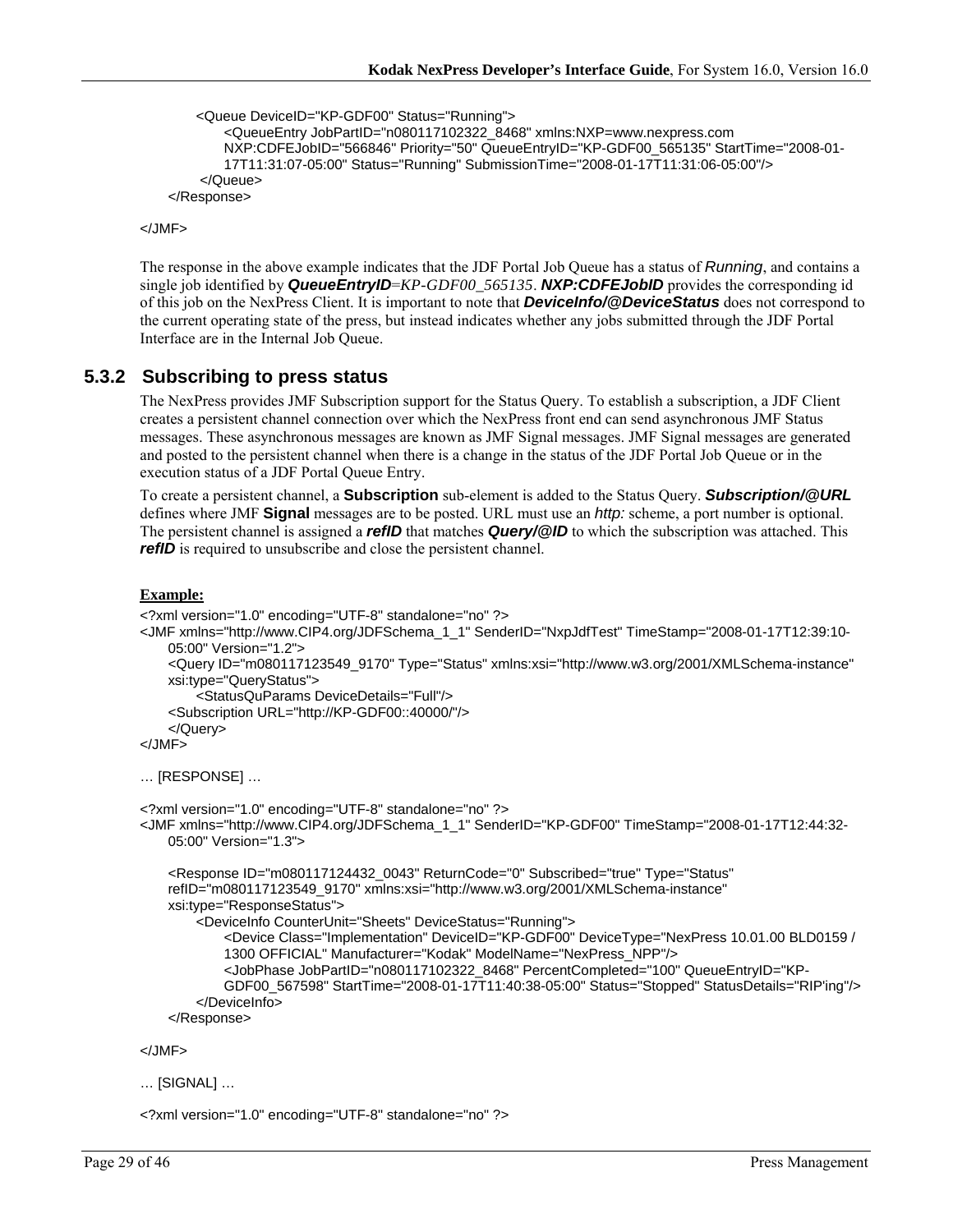<JMF xmlns="http://www.CIP4.org/JDFSchema\_1\_1" SenderID="KP-GDF00" TimeStamp="2008-01-17T12:44:32- 05:00" Version="1.3">

```
 <Signal ID="m080117124432_0044" Type="Status" refID="m080117123549_9170" 
xmlns:xsi="http://www.w3.org/2001/XMLSchema-instance" xsi:type="SignalStatus"> 
     <DeviceInfo CounterUnit="Sheets" DeviceStatus="Running"> 
        <Device Class="Implementation" DeviceID="KP-GDF00" DeviceType="NexPress 10.01.00 BLD0159 / 
        1300 OFFICIAL" Manufacturer="Kodak" ModelName="NexPress_NPP"/> 
        <JobPhase JobPartID="n080117102322_8468" PercentCompleted="100" QueueEntryID="KP-
        GDF00_567598" StartTime="2008-01-17T11:40:38-05:00" Status="Stopped" StatusDetails="RIP'ing"/> 
     </DeviceInfo> 
 </Signal>
```

```
</JMF>
```
The example JMF **Query** message above creates a persistent channel for a Status Query with DeviceDetails="Full". *Response/@Subscribed* confirms that the persistent channel was created. The NexPress front end will post asynchronous JMF **Signal** messages to the URL *http://KP-GDF00::40000* over the persistent channel, and identify these signals with a RefID of *m080117123549\_9170*. An initial JMF **Signal** message is posted when the channel is opened. The NexPress does not maintain a mapping of persistent channels with the originating query; all generated signals are sent to every open persistent channel regardless of the subscription request.

### **5.3.3 Unsubscribing to press status**

To close a persistent channel, the JMF **StopPersistentChannel** command is sent to the JMF Management Interface. The value of *StopPersChParams/@URL* must match the URL of the original subscription; the value of *StopPersChParams/@ChannelID* must match refID assigned to the channel.

#### **Example:**

```
<?xml version="1.0" encoding="UTF-8" standalone="no" ?>
```
<JMF xmlns="http://www.CIP4.org/JDFSchema\_1\_1" SenderID="NxpJdfTest" TimeStamp="2008-01-17T12:41:45- 05:00" Version="1.2">

```
 <Command ID="m080117123549_9170" Type="StopPersistentChannel"
```

```
xmlns:xsi="http://www.w3.org/2001/XMLSchema-instance" xsi:type="CommandStopPersistentChannel"> 
     <StopPersChParams ChannelID="m080117123549_9170" URL="http://KP-GDF00::40000/"/>
```

```
 </Command> 
</JMF>
```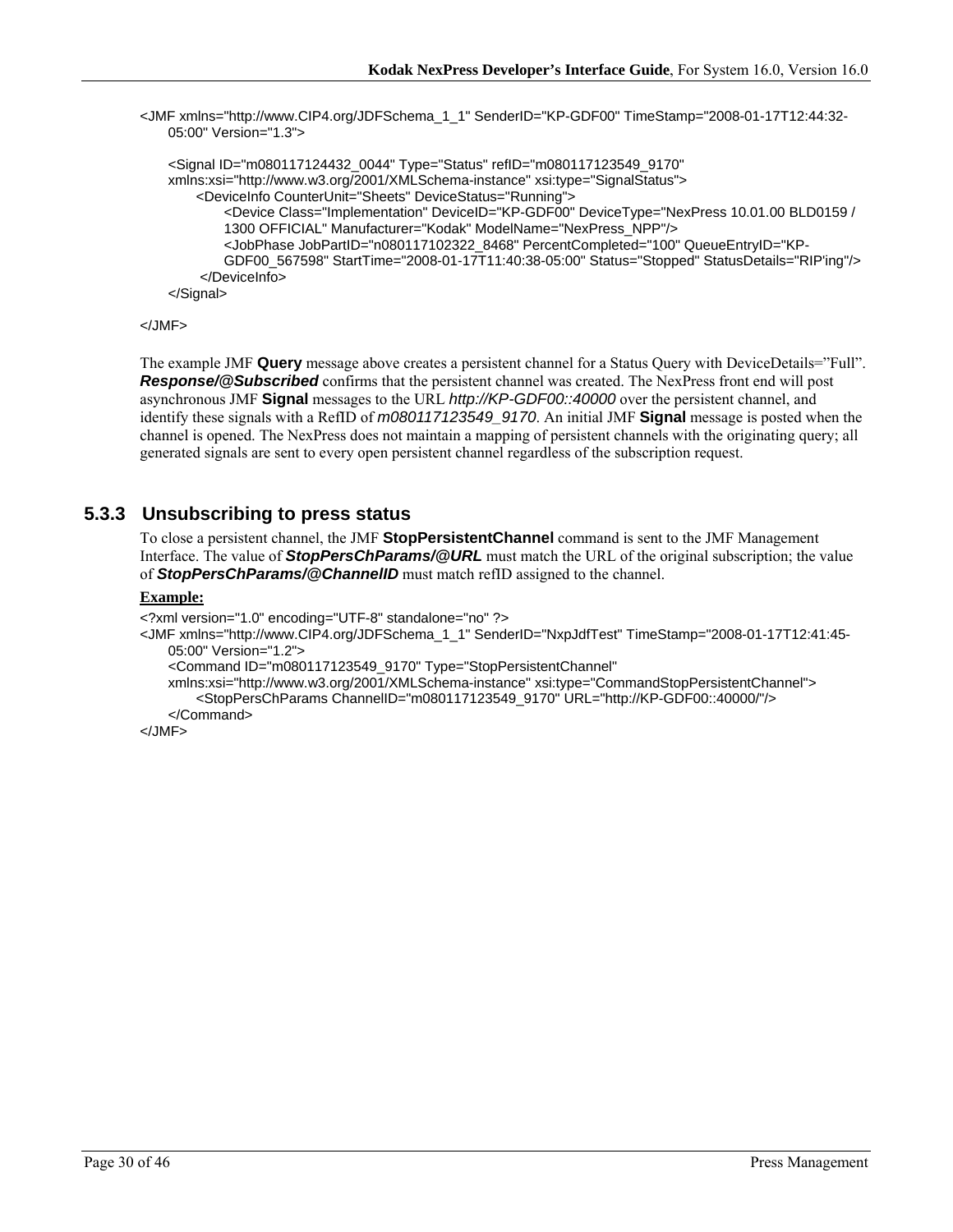# **6 Job Submission**

The NexPress front end offers two job submission interfaces: the Virtual Printer Hot Folder and the JDF Portal Interface. These interfaces are described in section 3.4.3. The choice of job submission interface for a given job depends upon workflow requirements, available workflow tools and Workflow Controller support. The Virtual Printer Hot Folder and the JDF Portal Interface provide different levels of job ticket and PDL support.

## **6.1 Submitting to the Virtual Printer Hot Folder**

The following table summarizes the Structured Document Formats that can be submitted through the Virtual Printer Hot Folder. VPJTT stands for Virtual Printer Hot Folder Job Ticket Template.

| Format                                                                                          | <b>PDL</b> | <b>Job Ticket</b>                           | <b>Page Composition</b>                      | <b>Media Identification</b>        |
|-------------------------------------------------------------------------------------------------|------------|---------------------------------------------|----------------------------------------------|------------------------------------|
| PDF, PDF/VT                                                                                     | <b>PDF</b> | PJTF/VPJTT                                  | <b>PDF</b>                                   | <b>VPJTT</b>                       |
| PDF, PDF/VT (Stamp<br>Annotated)                                                                | <b>PDF</b> | PJTF/VPJTT                                  | <b>PDF</b>                                   | <b>PDF</b> Stamp Annotations       |
| Single/Multiple File<br>PPML/VDX                                                                | <b>PDF</b> | <b>VPJTT</b>                                | PPML/VDX                                     | <b>VPJTT</b>                       |
| PostScript                                                                                      | <b>PS</b>  | <b>VPJTT</b>                                | PDF (produced<br>from PS upon<br>submission) | <b>VPJTT</b>                       |
| Single/Multiple File<br>PPML/VDX (with<br>embedded JDF MediaIntent,<br>or embedded JDF Process) | <b>PDF</b> | Embedded JDF<br>(MediaIntent or<br>Process) | PPML/VDX                                     | JDF Media Intent or JDF<br>Process |
| <b>PDF</b>                                                                                      | <b>PDF</b> | Embedded JDF<br>Process                     | <b>PDF</b>                                   | <b>JDF</b> Process                 |

The table above identifies the PDL, job ticket, page composition and media identification for each Structured Document Format. A PJTF job ticket can be embedded in the PDL for table entries containing PJTF/VPJTT Job Tickets; the embedded ticket will be merged with the VPJTT.

## **6.1.1 PDF & PDF/VT**

Adobe® PDF files can be submitted directly to the Virtual Printer Hot Folder interface. Each file submission constitutes a single print run. Job ticket settings are determined as follows:

- Merging of PJTF settings embedded in the PDF file with the Virtual Printer Job Ticket Template. Embedded PJTF settings take precedence over a corresponding value from the VPJTT. Refer to [KNDIR] for specific merge rules.
- If the submitted PDF file doesn't contain embedded PJTF, all job ticket settings are obtained from the Virtual Printer Job Ticket Template. Support for embedded PJTF may be deprecated in future releases. NexPress extensions to PJTF are not documented in this interface guide, or in [KNDIR]. Creation of a JDF job ticket, and submission to the JDF Portal interface, is recommended as an alternative to embedded PJTF. A conversion tool has been created for internal use that converts NexPress PJTF tickets into JDF; customer availablity of this conversion library has not been determined. Contact your support representative if you need to convert existing PJTF tickets into JDF.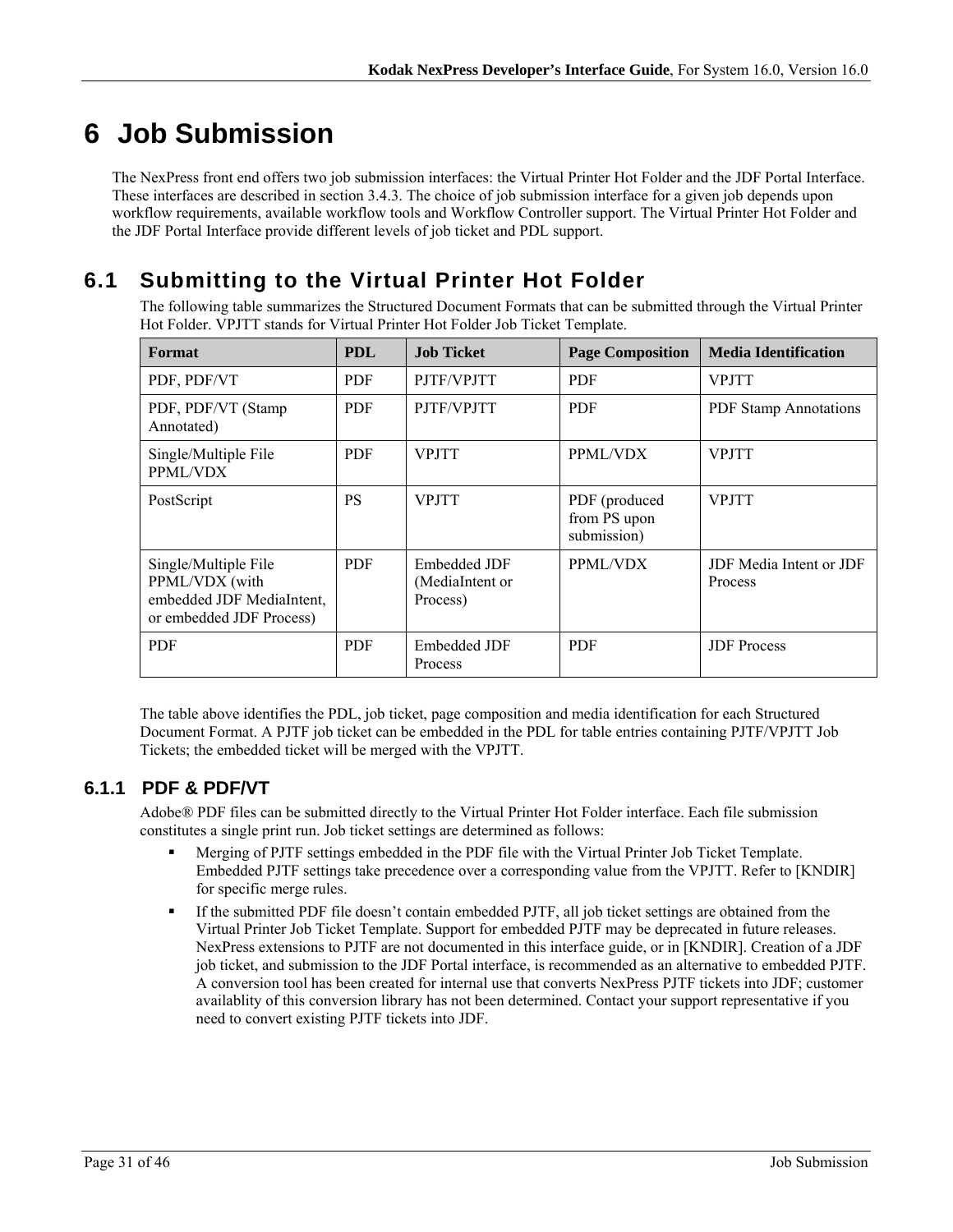### **6.1.2 PDF & PDF/VT with Stamp Annotations**

The Virtual Printer Hot Folder interface accepts direct submission of Adobe® PDF files that contain stamp annotations for media usage; each file submission constitutes a single print run. Job ticket settings are determined as follows:

- Merging of PJTF settings embedded in the PDF file with the settings specified in the Virtual Printer Job Ticket Template. Embedded PJTF settings take precedence over a corresponding value from the VPJTT. Refer to [KNDIR] for specific merge rules.
- If the submitted PDF file doesn't contain embedded PJTF, all job ticket settings are obtained from the Virtual Printer Job Ticket Template.
- The logical to physical media mapping of PDF stamp annotations is specified by the combined VPJTT and embedded PJTF. Non-stamp annotated pages of a PDF file are treated by the NexPress front end as implicitly mapped to *Body* media. Consequently, a single-substrate PDF-based job does not need to use PDF stamp annotation because all its pages implicitly map to *Body* media. The use of explicit *Cover* and *Insert* PDF stamp annotations is only necessary when a second or third media is required.

### **6.1.3 PostScript**

Adobe® PS files can be submitted directly to the Virtual Printer Hot Folder interface. Each file submission constitutes a single print run. All PostScript data is converted to PDF within the NexPress front end. In this way, all of the benefits of a PDF based job ticketed workflow are available for jobs initially encoded in PostScript. Prepress processing of the PostScript data is subject to settings specified in the Virtual Printer Job Ticket Template associated with the Virtual Printer Hot Folder. Embedded PJTF and PDF Stamp annotations are not used with PostScript.

### **6.1.4 Single/Multiple-File PPML/VDX**

A PPML/VDX-Layout file (either Single-File PPML/VDX or Multiple-File PPML/VDX formats) can be submitted directly to the Virtual Printer Hot Folder interface. Each file submission constitutes a single print run. Job ticket settings are specified in the Virtual Printer Job Ticket Template or from the embedded JDF Process Job Ticket. Embedded PJTF is ignored for PPML/VDX submissions.

Submission into the JDF Portal Interface with a fully specified JDF Process job ticket is preferred. Alternatively, JDF Process or JDF MediaIntent can be embedded into the PPML/VDX and submitted into a Virtual Printer Hot Folder.

#### **Example: PPML/VDX**

This example shows a Single-File PPML/VDX. Each **JOB** element shown contains three **DOCUMENT** elements, and each **DOCUMENT** element specifies the reader-ordered content pages. %PDF-1.5

```
… 
587 0 obj 
<< /Length … >> 
stream 
<PPMLVDX> 
    <ContentBindingTable> … </ContentBindingTable> 
    <Layout> 
        <PPML> 
            … 
            <PAGE_DESIGN TrimBox="0 0 612 792" BleedBox="-18 -18 630 810"/> 
            <JOB Label="0"> 
                <DOCUMENT Label="FCover"> 
                    <PAGE0/> 
                    <PAGF1/></DOCUMENT> 
                <DOCUMENT Label="Body"> 
                    <PAGE2/> 
                    <PAGE3/> 
                    <PAGE4/> 
                    …
```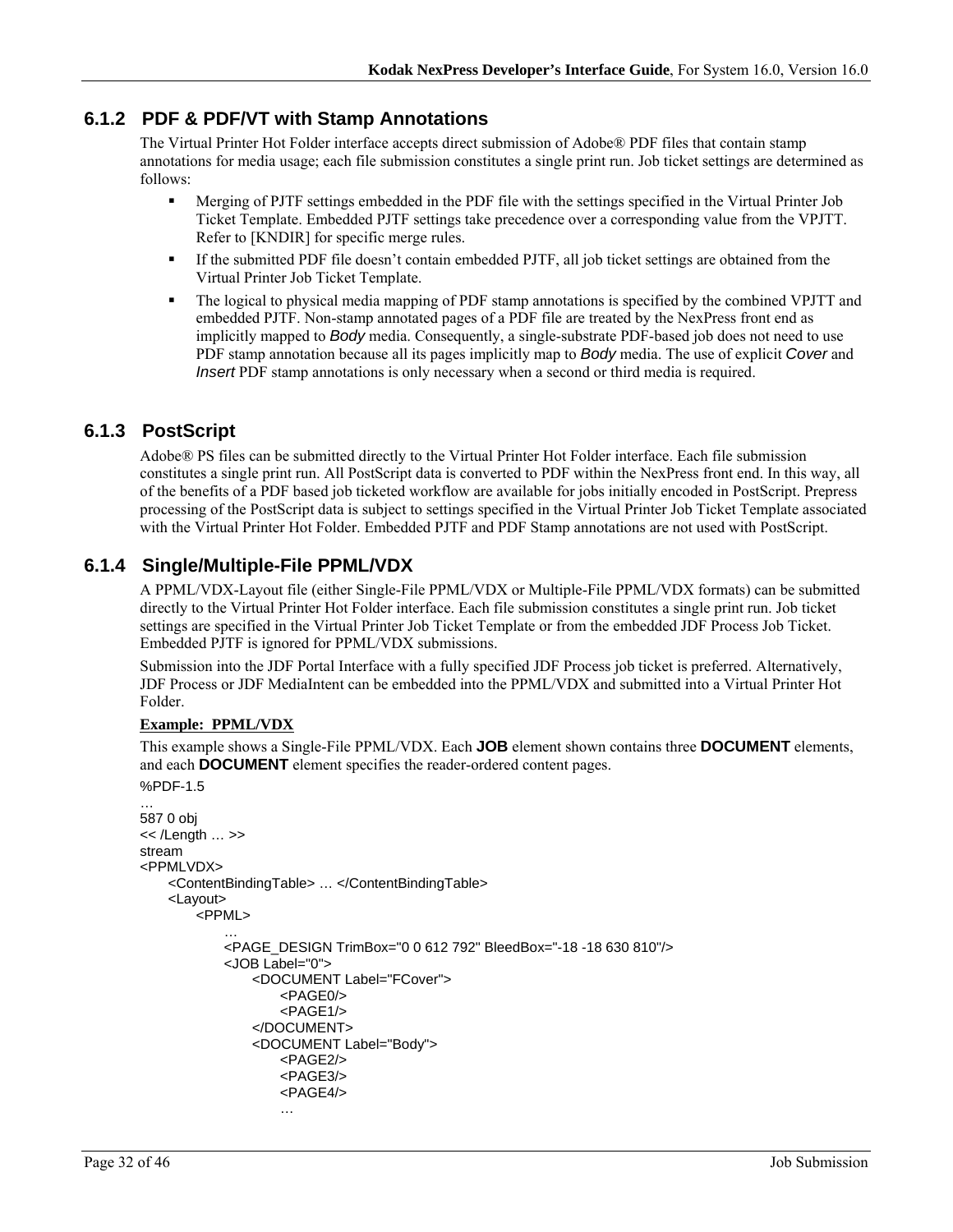```
<PAGEm/> 
               </DOCUMENT> 
               <DOCUMENT Label="BCover"> 
                   <PAGEm+1/> 
                   <PAGEm+2/> 
               </DOCUMENT> 
           </JOB> 
           … 
           <JOB Label="3""> 
               <DOCUMENT Label="FCover"> 
                   <PAGE0/> 
                   <PAGE1/> 
               </DOCUMENT> 
               <DOCUMENT Label="Body"> 
                   <PAGE2/> 
                   <PAGE3/> 
                   <PAGE4/> 
                   … 
                   <PAGEn/> 
               </DOCUMENT> 
               <DOCUMENT Label="BCover"> 
                   <PAGEn+1/> 
                   <PAGEn+2/> 
               </DOCUMENT> 
           </JOB> 
       </PPML> 
    </Layout> 
</PPMLVDX> 
endstream 
endobj 
… 
%%EOF
```
## **6.1.5 Single/Multiple-File PPML/VDX with JDF MediaIntent**

A PPML/VDX-Layout file (either Single-File PPML/VDX or Multiple-File PPML/VDX formats) containing embedded JDF MediaIntent can be submitted directly to the Virtual Printer Hot Folder interface. Each file submission constitutes a single print run. Job ticket settings are determined as follows:

- Merging of **MediaIntent** resources in JDF Product Intent with the settings specified in the Virtual Printer Job Ticket Template. **MediaIntent** resource settings take precedence over the media settings in the VPJTT. The value of attribute *MediaIntent/StockBrand/@Actual* attribute identifies the logical to physical media mapping. Refer to [KNDIR] for more detail.
- If the submitted PDF file doesn't contain embedded JDF **MediaIntent**, all job ticket settings are obtained from the Virtual Printer Job Ticket Template.
- Virtual Printer Job Ticket Template settings MUST provide appropriate default process parameterization to insure proper processing, since the NexPress front end uses only the **MediaIntent** resource. In general, the VPJTT specifies imposition layout, sheet-loading parameters (i.e. page distribution scheme, etc…), collation, output stack disjointing requirements, and the names of the physical medias corresponding to each of the three possible logical medias.

#### **Example: Embedded JDF MediaIntent**

The following example contains an embedded JDF Product Intent job ticket that could be used with the previous PPML/VDX example.

… 20 0 obj << /Length 21 0 R >>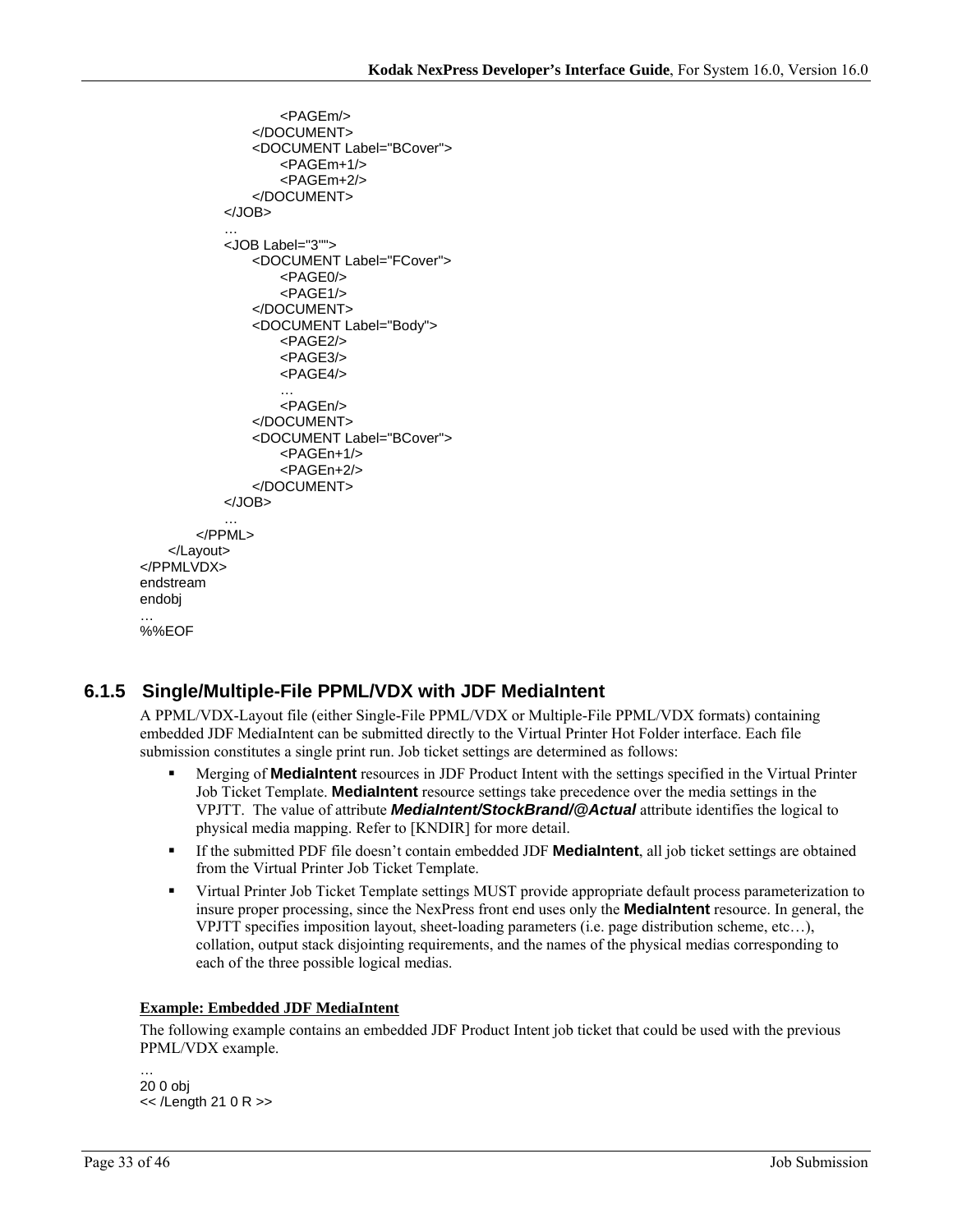```
stream 
<?xml version="1.0" encoding="UTF-8"?> 
<JDF ID="Booklet" Status="Waiting" Type="Product" Version="1.3" xmlns="http://www.CIP4.org/JDFSchema_1_1"> 
<ResourcePool> 
    … 
    <MediaIntent Class="Intent" ID="CoverMedia" Status="Available"> 
        <MediaType DataType="EnumerationSpan" Actual="Paper"/> 
        <FrontCoatings DataType="EnumerationSpan" Actual="Glossy"/> 
        <StockBrand DataType="StringSpan" Actual="Media1"/> 
    </MediaIntent> 
    <MediaIntent Class="Intent" ID="BodyMedia" Status="Available" > 
        <MediaType DataType="EnumerationSpan" Actual="Paper"/> 
        <FrontCoatings DataType="EnumerationSpan" Actual="Matte"/> 
        <StockBrand DataType="StringSpan" Actual="Media0"/> 
    </MediaIntent> 
    … 
</ResourcePool> 
… 
</ResourceLinkPool> 
    … 
    <MediaIntentLink Usage="Input" rRef="CoverMedia"/> 
    <MediaIntentLink Usage="Input" rRef="BodyMedia"/> 
    … 
</ResourceLinkPool> 
… 
endstream 
endobj
```

```
…
```
## **6.2 Submitting to the JDF Portal Interface**

The following table summarizes the Structured Document Formats that can be submitted through the JDF Portal Interface.

| Format                                                    | <b>PDL</b>           | <b>Job Ticket</b>  | <b>Page Composition</b> | <b>Media Identification</b>                     |
|-----------------------------------------------------------|----------------------|--------------------|-------------------------|-------------------------------------------------|
| JDF Process JT (PDF, PDF/VT)                              | <b>PDF</b><br>PDF/VT | <b>JDF</b> Process | PDF, PDF/VT             | <b>JDF</b> Process                              |
| <b>JDF</b> Process JT<br>(Stamp Annotated PDF,<br>PDF/VT) | PDF.<br>PDF/VT       | <b>JDF</b> Process | PDF, PDF/VT             | <b>PDF</b> Stamp Annotations<br>and JDF Process |
| JDF Process JT (Single /<br>Multiple file PPML/VDX)       | <b>PDF</b>           | <b>JDF</b> Process | PPML/VDX                | <b>JDF</b> Process                              |

The JDF Portal Interface provides both an HTTP port and a hot-folder to receive submission requests.

JDF Portal Hot Folder: \\<servername>\HotFolder\JDFHotfolder

JDF Portal JMF Interface: Port 49700 services HTTP Post requests on behalf of the JDF Portal JMF Interface

A JDF Job Ticket is required for submission through the JDF Portal Interface; a page content file or PPML layout file cannot be submitted directly. Instead the JDF Process job ticket must reference the content file in its **RunList/LayoutElement/FileSpec**.

The first Combined Process Node found within the root JDF element of the submitted job ticket file will be processed. There are no configurable default job ticket settings for the JDF Portal Hot Folder; the JDF Process job ticket should include all required job settings.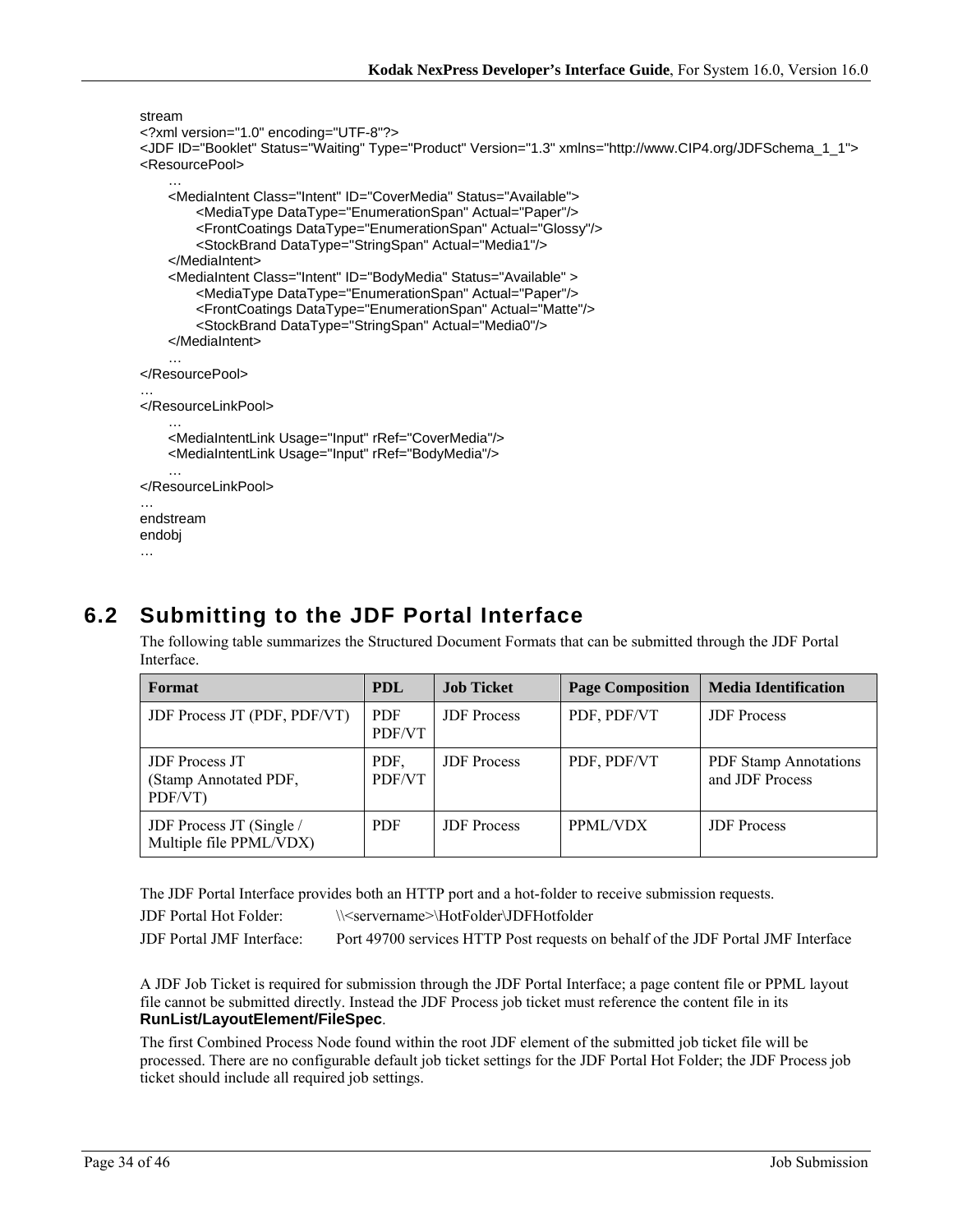The NexPress will resolve all dependent data resources, including any referenced content files. Job submission will fail, and printing will be aborted, if a content file cannot be resolved.

### **6.2.1 The JDF Portal JMF Interface**

The NexPress front end's JDF Portal will accept JDF job tickets through its JDF Portal JMF Interface. JMF Submissions use the SubmitQueueEntry command; the JDF Process Job Ticket is usually packaged as a MIME attachment but URIs of "HTTP:", "FTP:", or "FILE:" scheme can also be used.

Content files can also be MIME encoded; these three part MIME packages contain a JMF **SubmitQueueEntry** command as the first part, a JDF Process job ticket as the second part, and PDF formatted file (i.e. PDF or PPML/VDX) as the third part. The MIME header for the content file attachment should specify "Content-Disposition: Attachment" and "Content-Type: application/pdf"; failure to do so limits the size of the attachment to several hundred megabytes. The content filename can also be specified with the disposition; e.g. Content-Disposition: Attachment; filename="test.pdf".

The JDF Portal assigns each submission a unique JDF Portal Queue Entry ID; this ID is returned in the SubmitQueueEntry response. The JDF Portal Queue Entry ID is used for job queue management, it can also be used to track job progress.

#### **Example: SubmitQueueEntry using two-part MIME**

```
MIME-Version: 1.0 
Content-Type: multipart/related; boundary=-----967a0f3d165acc20 
-------967a0f3d165acc20 
Content-Type: application/vnd.cip4-jmf+xml 
<?xml version="1.0" encoding="UTF-8" standalone="no" ?> 
<JMF xmlns="http://www.CIP4.org/JDFSchema_1_1" SenderID="MessageSenderDevice" TimeStamp="2006-06-
    19T10:44:06-04:00" Version="1.3"> 
     <Command ID="m060619104406_0022" Type="SubmitQueueEntry" 
    xmlns:xsi="http://www.w3.org/2001/XMLSchema-instance" xsi:type="CommandSubmitQueueEntry"> 
         <QueueSubmissionParams Priority="2" URL="cid:jdfTag@kodak.com"/> 
     </Command> 
</JMF> 
-------967a0f3d165acc20 
Content-Type: application/vnd.cip4-jdf+xml 
Content-ID: <jdfTag@kodak.com>
<?xml version="1.0" encoding="UTF-8" standalone="no" ?> 
<JDF xmlns="http://www.CIP4.org/JDFSchema_1_1" ID="n060619104402_0007" Status="Ready" Type="Combined" 
    Types="LayoutPreparation Imposition ColorSpaceConversion Interpreting Rendering Screening DigitalPrinting" 
    Version="1.3" xmlns:NXP="www.nexpress.com" xmlns:xsi="http://www.w3.org/2001/XMLSchema-instance" 
    xsi:type="Combined"> 
… 
     <ResourcePool> 
         <ScreeningParams Class="Parameter" ID="r060619104402_0008" NXP:ScreeningID="1" 
    Status="Available"/> 
        <Component Amount="1" Class="Quantity" ComponentType="PartialProduct" ID="r060619104402_0009" 
        Status="Available"/> 
         <RunList Class="Parameter" ID="r060619104402_0010" Status="Available"> 
             <LayoutElement> 
                 <FileSpec URL=file://KP-GDF00/TestFiles/develop/onepage.pdf 
                UserFileName="BC Plus_2005.pdf"/> 
             </LayoutElement> 
         </RunList> 
… 
</JDF> 
-------967a0f3d165acc20—
```
### **6.2.2 The JDF Portal Hot Folder**

The NexPress front end's JDF Portal will accept JDF job tickets through its JDF Portal Hot Folder. JDF job tickets can be copied into the hot folder, or placed into the folder using a simple drag and drop operation. No JMF response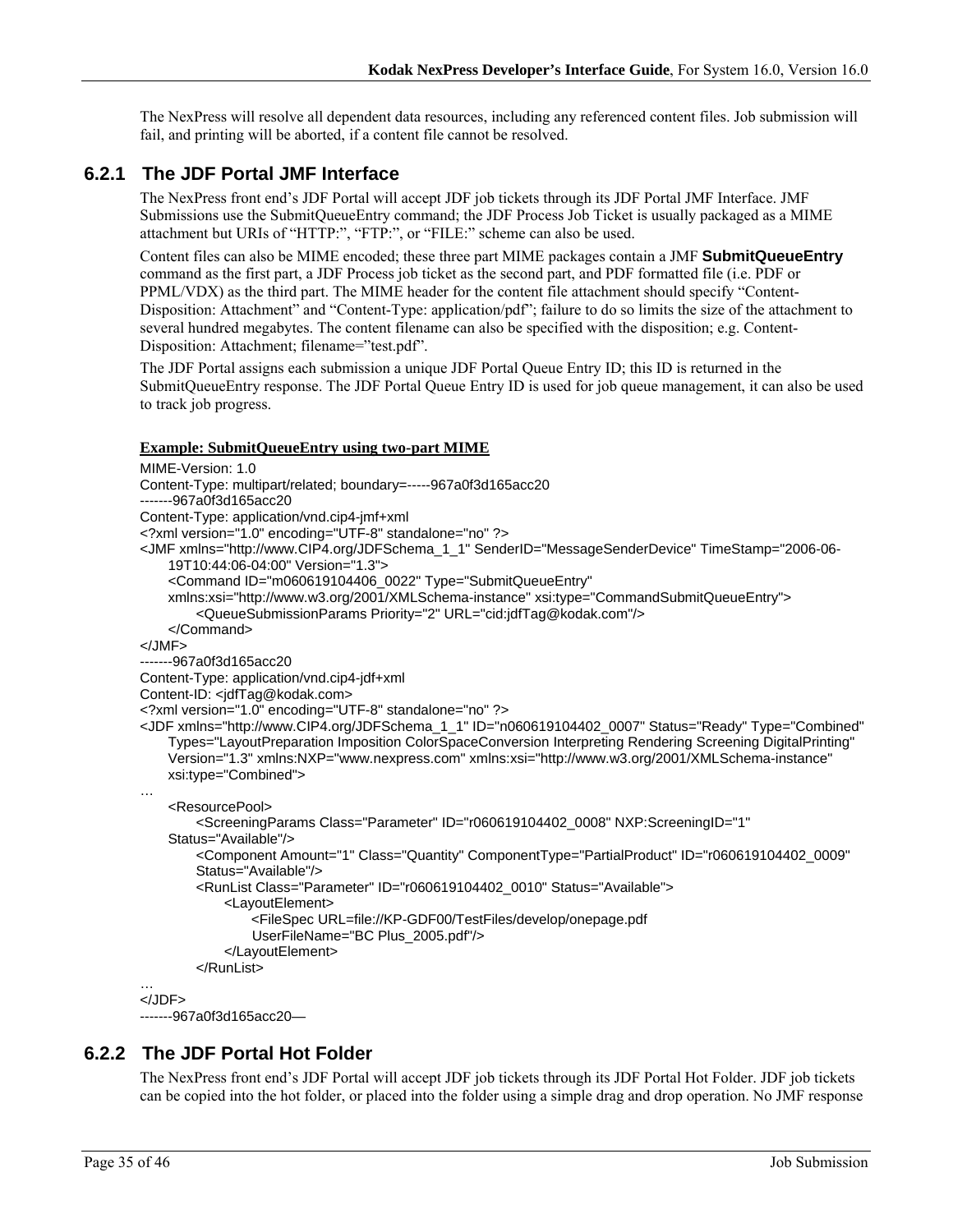is sent for jobs submitted to the hot folder. Signals will, however, be triggered by jobs submitted to the hot folder, and are sent to any open persistent channels.

### **6.2.3 Locating Content Files**

The JDF Specification [JDF] provides several options for the location of content files and how they are specified within the JDF Job Ticket. *JDF/ResourcePool/RunList/LayoutElement/FileSpec/@URL* identifies within the JDF Job Ticket where the file is located. URL schemes of "FILE:", "FTP:", and "HTTP:" are supported. "CID:" is also supported for MIME packaged submissions using a MIME file to the JDF Portal Hot Folder, or a 3-part MIME with JMF SubmitQueueEntry.

There are several additional issues that need to be considered when a URL scheme of "FILE:" is used:

- The JDF Portal process within the NexPress front end must have appropriate permissions to access the specified file. This is not a problem if the content file is located on a directory or local share. It can become problematic in some networks if the NexPress is not part of the domain. When retrieving content from a remote server it is recommended to use the "HTTP:" URL scheme to avoid such network issues.
- Content files are not removed when the JDF Job has completed unless **Runlist/Disposition** is used.

#### **6.2.3.1 Auto-Deletion of Content Files**

**FileSpec/Disposition** controls automatic deletion of content files. By default, the content file is preserved.

To enable automatic deletion, set *Disposition/@DispositionAction*="Delete". Only content files using a URL scheme of "FILE:" local to the DFE will be removed. When auto-deletion is enabled, the content file will be removed as the job finishes processing. *Disposition/@Until* can be used to specify an alternate removal time. The value of this attribute must be specified using ISO 8601 Date/Time format (i.e. yyyy-mm-ddThh:mm:ss-tz:tz). The file will be deleted within 5 minutes of the "Until" time provided.

#### **6.2.4 Media Selection**

Any JDF or PJTF embedded in the PDF file is ignored for submissions through the JDF Portal interface.

To assign media within a JDF file, the Media element can be partitioned by *SheetIndex* and/or *RunTags*, or an explicit LocationName value can be used with an unpartitioned Media element. See Section 4.1.1 for details on specifying media using PDF stamp annotations. These annotations can be used with *RunTags* to assign pages to specific media.

#### **6.2.4.1 Media/Location/@LocationName**

To define media using *Media/Location/@LocationName*, Media elements are defined and given LocationName values of Media0, Media1, Media2, or Media3. These LocationNames identify the four "logical trays" of the NexPress respectively known as "Body", "Cover", "Insert", and "Separator". With engine configurations of more than four supplies, "Media4", "Media5", …, "Media10" can be used to identify logical trays containing "Insert2", "Insert3", ... "Insert8" respectively.

The NexPress can infer values of **Location/@LocationName** from **DigitalPrintingParams** or **Media** partitioning if only Body and Cover media are used. For all other jobs, **Location/@LocationName** must be defined for each **Media**.

#### **Example: Media Selection Using LocationName**

In the following example, body pages will use SterlingUltraDigitalGloss\_118\_350x470, cover pages will use Wausau\_Bright\_White\_350\_350x470, and insert pages will use AquaTEC\_Permanent\_Uncoated\_237\_350x470.

 <Media Brand="SterlingUltraDigitalGloss\_118\_350x470" Class="Consumable" Dimension="992.11 1332.262" ID="r060619104402\_0011" NXP:ClearCoatBack="none" NXP:ClearCoatFront="none" Status="Available"> <Location LocationName="Media0"/>

</Media>

 <Media Brand="Wausau\_Bright\_White\_350\_350x470" Class="Consumable" Dimension="992.11 1332.262" ID="r060619104402\_0012" NXP:ClearCoatBack="none" NXP:ClearCoatFront="none" Status="Available"> <Location LocationName="Media1"/>

</Media>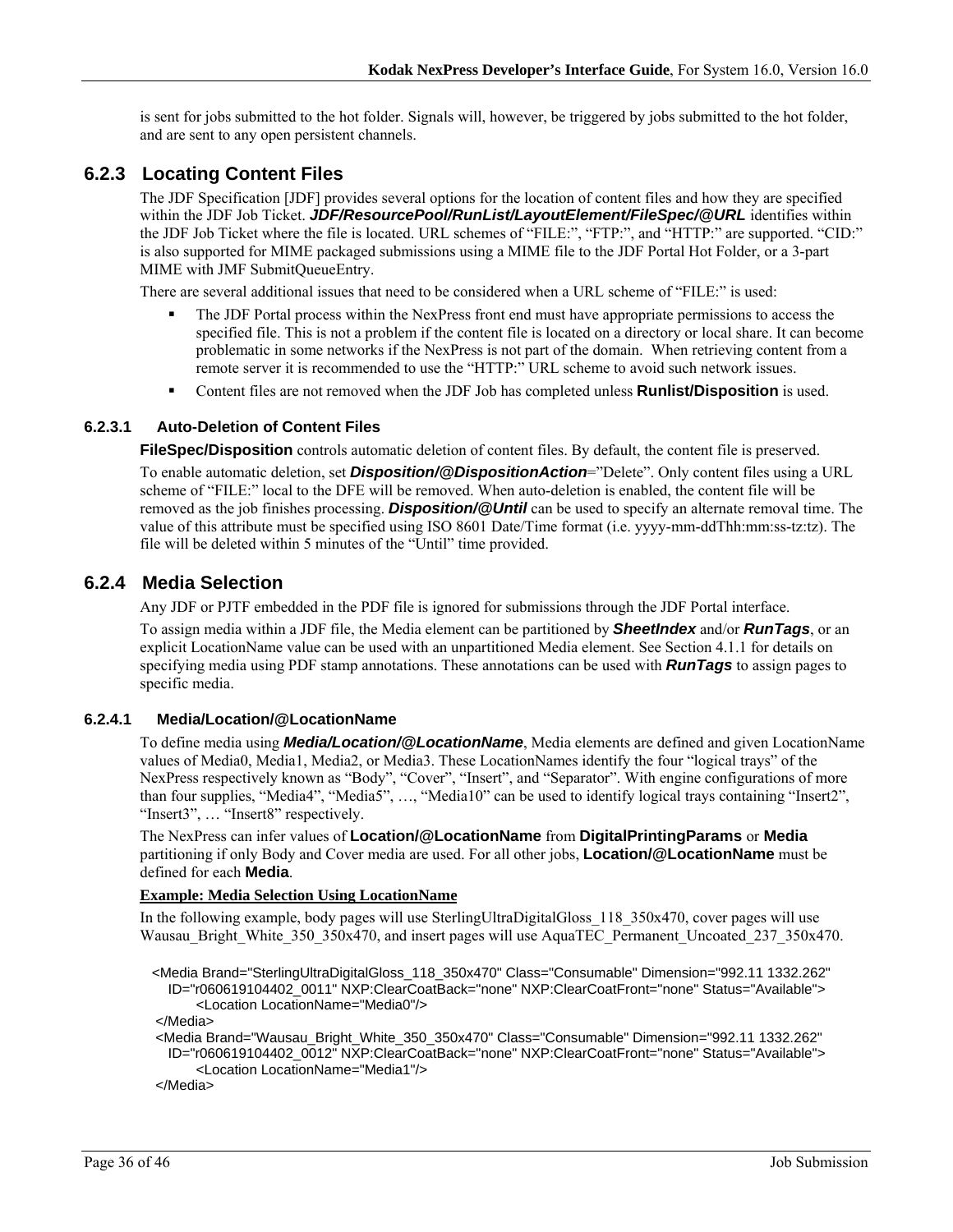<Media Brand="AquaTEC\_Permanent\_Uncoated\_237\_350x470" Class="Consumable" Dimension="992.11 1332.262" ID="r060619104402\_0013" NXP:ClearCoatBack="none" NXP:ClearCoatFront="none" Status="Available"> <Location LocationName="Media2"/>

```
 </Media>
```
#### **6.2.4.2 DigitalPrintingParams/@SheetIndex**

To define media using *DigitalPrintingParams/@SheetIndex*, the DigitalPrintingParams should be partitioned using a SheetIndex that corresponds to the assigned sheet number. For example, to specify cover media, a SheetIndex of 0 is the front cover, -1 is the back cover, and a range of  $1 \sim -2$  is all the sheets in between. When Media is partitioned or DigitalPrintingParams contains a MediaRef, the value of LocationName has no special significance.

#### **Example: Media Selection Using SheetIndex**

In the following example, body pages use SterlingUltraDigitalGloss\_118\_350x470, front cover pages use Wausau\_Bright\_White\_350\_350x470, and back cover pages use AquaTEC\_Permanent\_Uncoated\_237\_350x470.

```
 <Media Brand="SterlingUltraDigitalGloss_118_350x470" Class="Consumable" Dimension="992.11 1332.262" 
 ID="MediaForBody" NXP:ClearCoatBack="none" NXP:ClearCoatFront="none" Status="Available"> 
  <Location LocationName="Media0"/>
```
</Media>

```
 <Media Brand="Wausau_Bright_White_350_350x470" Class="Consumable" Dimension="992.11 1332.262" 
 ID="MediaForFrontCover" NXP:ClearCoatBack="none" NXP:ClearCoatFront="none" Status="Available"> 
  <Location LocationName="Media1"/>
```
</Media>

```
 <Media Brand="AquaTEC_Permanent_Uncoated_237_350x470" Class="Consumable" Dimension="992.11 
 1332.262" ID="MediaForInsert" NXP:ClearCoatBack="none" NXP:ClearCoatFront="none" Status="Available"> 
  <Location LocationName="Media2"/>
```
</Media>

```
… 
<DigitalPrintingParams PartIDKeys="SheetIndex"… >
```

```
<DigitalPrintingParams SheetIndex="0">
```

```
<MediaRef rRef="MediaForFrontCover" />
```

```
</DigitalPrintingParams>
```

```
<DigitalPrintingParams SheetIndex="1 ~ -2"> 
    <MediaRef rRef="MediaForBody" />
```

```
</DigitalPrintingParams>
```

```
<DigitalPrintingParams SheetIndex="-1">
```

```
<MediaRef rRef="MediaForInsert" />
```

```
</DigitalPrintingParams>
```

```
</DigitalPrintingParams>
```
#### …

```
- or -
```
…

```
<Media ID="MyMedias" Class="Consumable" Status="Available" PartIDKeys="SheetIndex"> 
    <Media SheetIndex="0" Brand="Wausau_Bright_White_350_350x470"> 
        <Location LocationName="Media1"/> <!- Media for Front Cover --> 
    </Media> 
    <Media SheetIndex="1 ~ -2" Brand="SterlingUltraDigitalGloss_118_350x470"> 
        <Location LocationName="Media0"/> <!- Media for Body --> 
    </Media> 
    <Media SheetIndex="-1" Brand="AquaTEC_Permanent_Uncoated_237_350x470"> 
        <Location LocationName="Media2"/> <!- Media for Back Cover / Insert --> 
    </Media>
```
</Media>

#### **6.2.4.3 DigitalPrintingParams/@RunTags**

*DigitalPrintingParams/@RunTags* is used in the NexPress label methods (Stamp Annotation and PPML/VDX labels) for PDL page to media mapping.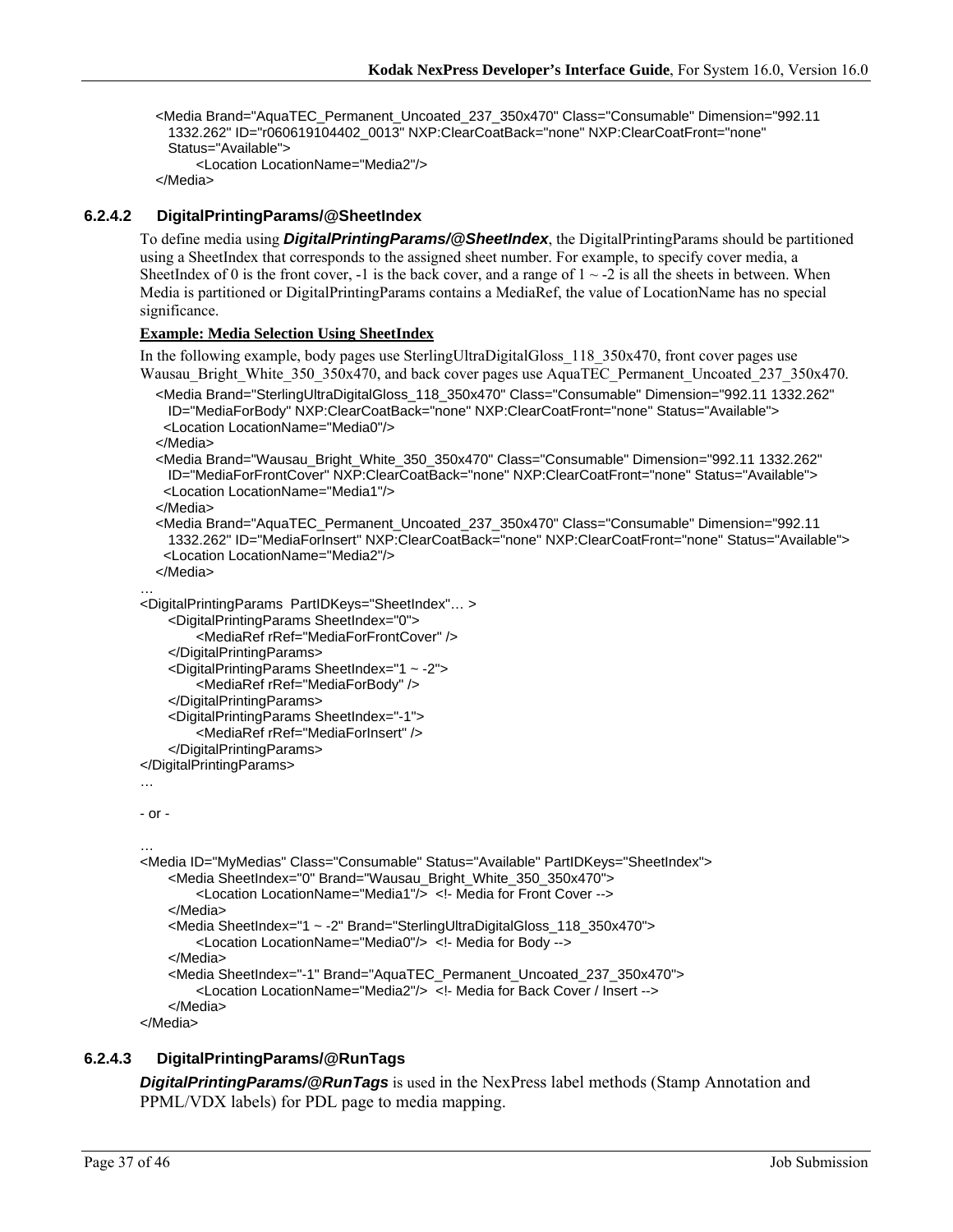When using Stamp Annotation, only the attribute values "SubstrateTypeCover" and "SubstrateTypeInsert" are valid RunTags values.

When using PPML/VDX labels, the attribute values must correspond to the arbitrary values of the PPML DOCUMENT/@Label attributes.

If the value of RunTags has no correspondence with a PDF stamp annotation or PPML DOCUMENT/@Label then the media partition is ignored.

#### **Example: Media Selection Using RunTags**

In the following example, body pages use SterlingUltraDigitalGloss 118 350x470, and front cover pages use Wausau\_Bright\_White\_350\_350x470.

```
 <Media Brand="SterlingUltraDigitalGloss_118_350x470" Class="Consumable" Dimension="992.11 1332.262" 
    ID="MediaForBody" NXP:ClearCoatBack="none" NXP:ClearCoatFront="none" Status="Available"> 
    <Location LocationName="Media0"/> 
   </Media> 
   <Media Brand="Wausau_Bright_White_350_350x470" Class="Consumable" Dimension="992.11 1332.262" 
    ID="MediaForCover" NXP:ClearCoatBack="none" NXP:ClearCoatFront="none" Status="Available"> 
    <Location LocationName="Media1"/> 
   </Media> 
… 
<DigitalPrintingParams PartIDKeys="RunTags"… > 
    <MediaRef rRef="MediaForBody" /> 
    <DigitalPrintingParams RunTags="SubstrateTypeCover"> 
        <MediaRef rRef="MediaForCover" /> 
    </DigitalPrintingParams> 
</DigitalPrintingParams> 
… 
- or - 
… 
<Media ID="MyMedias" Class="Consumable" Status="Available" PartIDKeys="RunTags"> 
    <Media RunTags="SubstrateTypeCover" Brand="Wausau_Bright_White_350_350x470"> 
        <Location LocationName="Media1"/> <!- Media for Cover --> 
    </Media> 
</Media>
```
#### **6.2.4.4 Media/@SheetIndex and Media/@RunTags**

If partitioning by both *SheetIndex* and *RunTags*, partition first by *SheetIndex*, then by *RunTags*. These PartIDKeys are used together to apply the combination of NexPress cover-mode and label methods of page-to-media mapping.

#### **Example: Media selection examples using both SheetIndex and RunTags**

```
<Media ID="MyMedias" Class="Consumable" Status="Available" Brand=" SterlingUltraDigitalGloss_118_350x470" 
    PartIDKeys="SheetIndex RunTags"> 
    <Location LocationName="Media0"/> <!-- Body substrate default--> 
    <Media SheetIndex="0 -1" Brand=" Wausau_Bright_White_350_350x470"> 
        <Location LocationName="Media1"/> <!- Cover media --> 
    </Media> 
    <Media SheetIndex="1 ~ -2" > 
        <Media RunTags="SubstrateTypeCover" Brand=" Wausau_Bright_White_350_350x470"> 
            <Location LocationName="Media1"/> 
        </Media> 
        <Media RunTags="SubstrateTypeInsert" Brand=" AquaTEC_Permanent_Uncoated_237_350x470"> 
            <Location LocationName="Media2"/> 
        </Media> 
    </Media>
```
…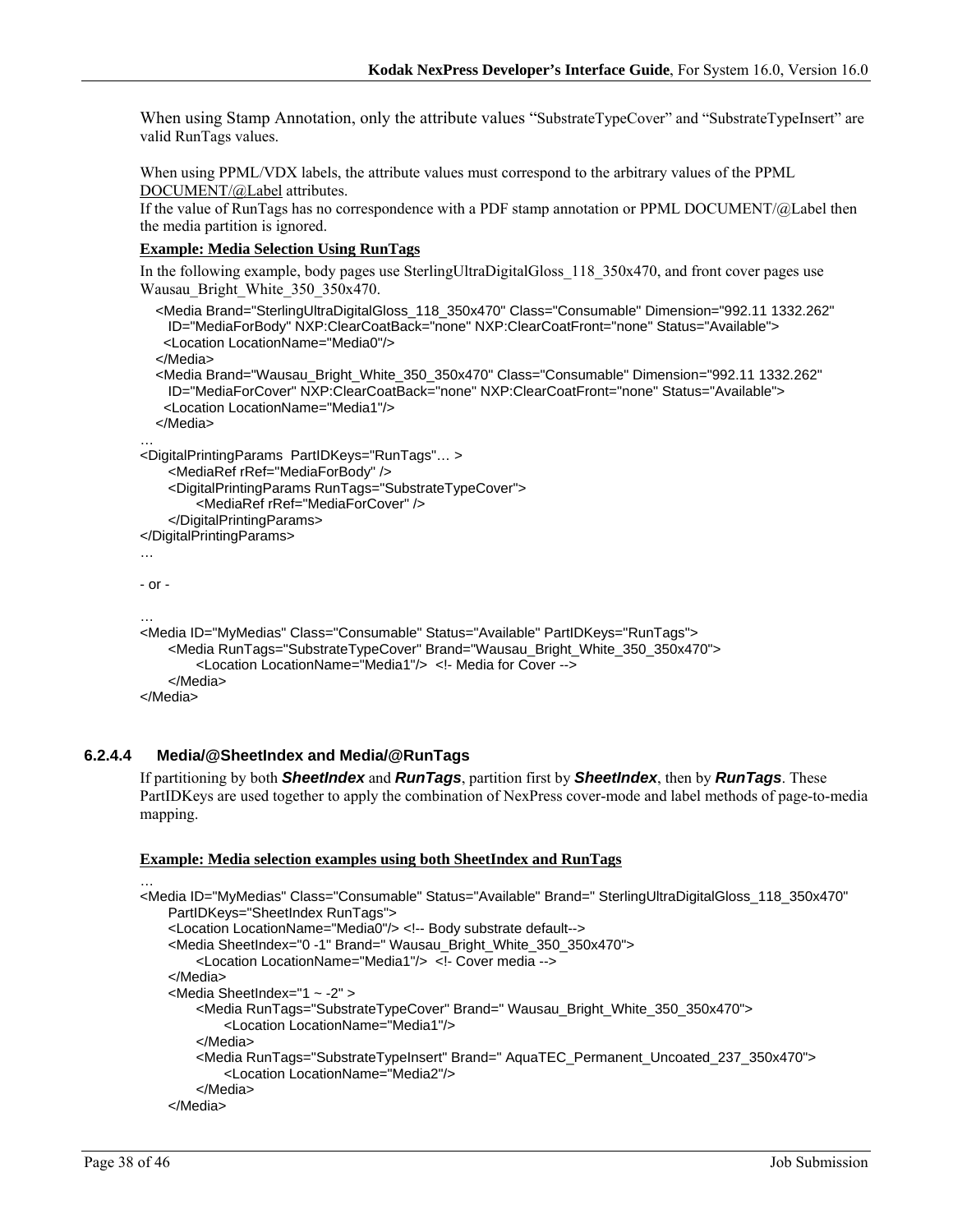</Media>

#### …

## **6.2.5 Single/Multiple PPML/VDX with JDF Process**

The JDF Portal Interface does not process JDF Intent; consequently JDF MediaIntent cannot be used with PPML/VDX submitted through the JDF Portal. Instead the PPML/VDX must specify imposed production sheet surfaces directly. Production sheets are imposed sheet layouts in which the PPML **PAGE** elements describe the contents of complete impositions including sheet marks (not individual reader content pages). These sheet definitions are presented in the order they are to be printed.

In the JDF Process job ticket, PPML **PAGE** elements should be treated as imposed sheet surface definitions and not as a reader-ordered set of pages to be imposed. The **LayoutPreparationParams** resource usually will specify a one-up layout (*LayoutPreparationParams/@NumberUp*="*1 1*", and either one or two-sided printing. Sheet marks and the details of the imposition layout are specified as part of the PPML graphical page content, and PPML pages are directly mapped to the front and/or back surfaces of a substrate. This is known as **Plain Imposition.**

NOTE: Supplemental PPML/VDX-Content files from the **ContentBindingTable** (for Multiple-file PPML/VDX) are fetched as content data during the resource collection phase of job execution. The job is aborted if any content files cannot be resolved.

#### **Example: Media selection using RunTag partitioning with PPML/VDX**

```
<PPML ...> 
... 
    <JOB> 
        <DOCUMENT Label="FCover"> 
            <PAGE> ... </Page> 
            <PAGE> ... </Page> 
        </DOCUMENT> 
        <DOCUMENT Label="Body"> 
            <PAGE> ... </Page> 
            <PAGE> ... </Page> 
            <PAGE> ... </Page> 
            <PAGE> ... </Page> 
            ... 
        </DOCUMENT> 
        <DOCUMENT Label="BCover"> 
            <PAGE> ... </Page> 
            <PAGE> ... </Page> 
        </DOCUMENT> 
    </JOB> 
    ... 
    <JOB> 
        <DOCUMENT Label="FCover"> 
            <PAGE> ... </Page> 
            <PAGE> ... </Page> 
        </DOCUMENT> 
        <DOCUMENT Label="Body"> 
            <PAGE> ... </Page> 
            <PAGE> ... </Page> 
            <PAGE> ... </Page> 
            <PAGE> ... </Page> 
            ... 
        </DOCUMENT> 
        <DOCUMENT Label="BCover"> 
            <PAGE> ... </Page> 
            <PAGE> ... </Page> 
        </DOCUMENT> 
    </JOB> 
</PPML>
```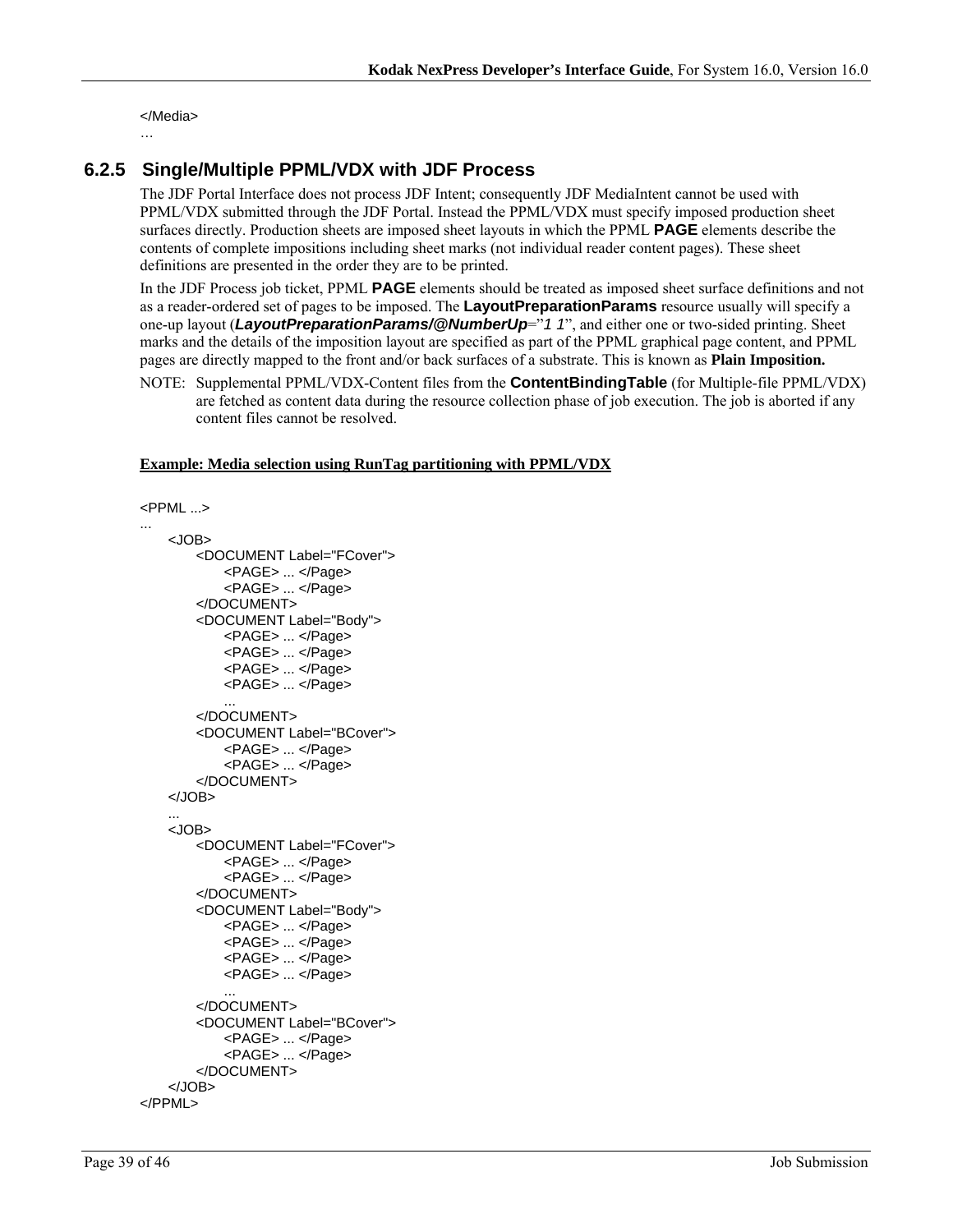```
<Media ID="MyMedias" Class="Consumable" Status="Available" PartIDKeys="RunTags"> 
    <Media RunTags="FCover" Brand="Wausau_Bright_White_350_350x470"> 
        <Location LocationName="Media1"/> <!- Cover media --> 
    </Media> 
    <Media RunTags="Body" Brand="SterlingUltraDigitalGloss_118_350x470"> 
        <Location LocationName="Media0"/> <!-- Body substrate --> 
    </Media> 
    <Media RunTags="BCover" Brand="Wausau_Bright_White_350_350x470"> 
        <Location LocationName="Media1"/> <!- Cover media --> 
    </Media> 
</Media> 
…
```
#### **Example: PPML/VDX print range specified by set numbers**

The following sample shows the specification of a print range using set numbers. Using zero-based counting, the instances 0 to 99 are to be printed from the total number of records in the VDX file. *RunList/@Sets* is supported only for VDX/PPML files because VDX instances are RIPped and printed independently.

```
… 
<ResourcePool>
```
…

```
<RunList ID="RLBooklet" Class="Parameter" Status="Available" ComponentGranularity="Set" Sets="0 ~ 99"> 
        <LayoutElement ElementType="Multiset"> 
            <FileSpec URL="File://KP-GDF00/TestFiles/develop/VDX/records10_pages10.vdx"/> 
        </LayoutElement> 
    </RunList> 
</ResourceLinkPool> 
… 
<ResourceLinkPool> 
    <RunListLink rRef="RLBooklet" CombinedProcessIndex="6" Usage="Input"/> 
</ResourceLinkPool>
```
### **6.2.6 Identifying a JDF Portal job after submission**

The JDF Portal assigns each submission a unique JDF Portal Queue Entry ID; this ID is returned in the SubmitQueueEntry response. A JDF Client must manage the association of each **QueueEntryID** value with a submitted job. This ID is required for control of the submitted job or to display job status. It is difficult to obtain this association for jobs submitted into the JDF Portal Hot Folder rather than through the JMF Interface. Jobs submitted into a Virtual Printer Hot Folder cannot be viewed or managed using the JDF Portal.

A job is assigned a second identifier upon submission to the Internal Job Queue. This ID, known as the NXP:CDFEJobID, is displayed on the NexPress Client. It is reported in the queueEntry of all JDF jobs that have begun processing.

The NexPress Client can be configured to identify jobs submitted through the JDF Portal Interface. By default, the JDF field is not shown in the Client's job list. If desired, change the preferences of one or more tabs in the Jobs screen to display the field. The JDF Portal Queue Entry ID cannot be displayed on the NexPress Client.

The JDF Job Ticket controls the "Job Name" and "File Name" fields in the NexPress Client.

"Job Name" is determined by selecting the first defined field in the JDF job ticket from the following prioritized list: 1. *JDF/@DescriptiveName*

- 2. *JDF/@JobID* of the NexPress Combined Node. If *JDF/@JobPartID* is defined, a '-' is prepended to value of JobPartID and combined with *JDF/@JobID*.
- 3. *JDF/AncestorPool/Ancestor/@DescriptiveName*
- 4. *JDF/AncestorPool/Ancestor/@JobID*. If *JDF/ AncestorPool/Ancestor/@JobPartID* is defined, a '-' is prepended to value of JobPartID and combined with *JDF/AncestorPool/Ancestor/@JobID*.
- 5. *JDF/@ID*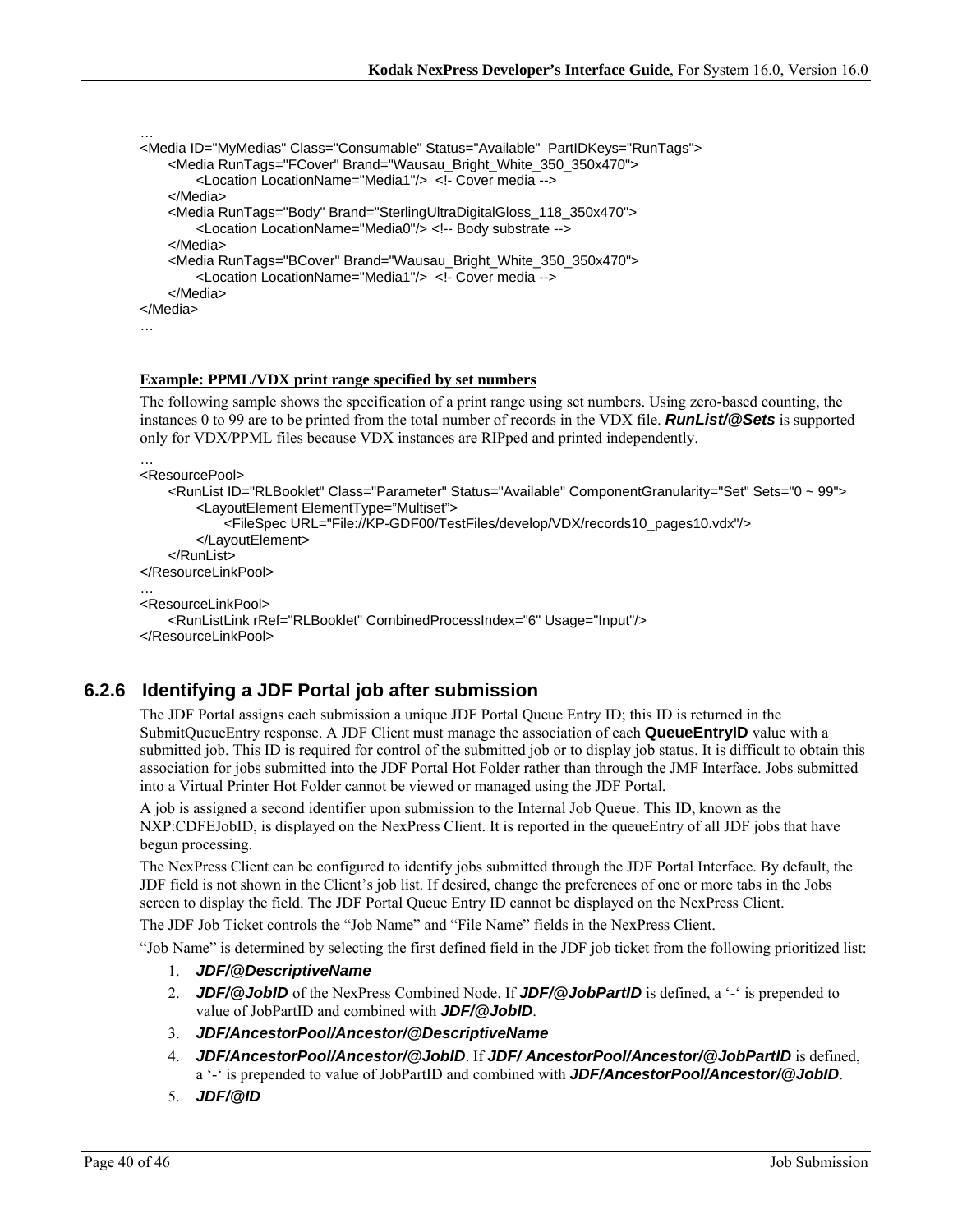"File Name" is determined by selecting the first defined field in the JDF job ticket using following list. If more than one FileSpec is found in the JDF, file name is set using the first FileSpec:

- 1. *JDF/ResourcePool/RunList/LayoutElement/FileSpec@UserFileName*
- 2. *JDF/ResourcePool/RunList/LayoutElement/FileSpec@URL* (pathname stripped)

## **6.2.7 Accessing completed JDF Portal Job detail**

The NexPress updates the JDF AuditPool as the job is processed. There are two ways to obtain the completed JDF job ticket:

- The NexPress front end can be instructed to write the JDF file to a designated share folder or web server.
- The JDF file can be fetched from the JDF storage directory on the NexPress front end.
- To write a completed JDF job ticket file to a designated location, include either

*JDF/NodeInfo/TargetRoute/@URL* in the JDF Job Ticket or *QueueSubmissionParams/@ReturnURL* in the JMF SubmitQueueEntry. If both are supplied, *ReturnURL* takes precedence. To identify a web server, the URI has the format "HTTP://servername:PORT#/". To identify a file share that is writeable by the local system account, the URI has the format "FILE://servername/sharename/file."

If no other location is specified for the completed JDF ticket, it will be written to

c:\HotFolder\JDFHotfolder\Unmerged. The filename of the completed JDF ticket written to the Unmerged directory is system-generated and cannot be programmatically determined from the JDF Portal interface; use an explicit TargetRoute or ReturnURL to facilitate matching completed JDF with its submitted ticket.

JDF Storage Directory: \\<servername>\HotFolder\JDFHotFolder\Unmerged

#### **Example: Specifying TargetRoute in a JDF Job Ticket**

<?xml version="1.0" encoding="UTF-8" standalone="no" ?>

<JDF xmlns="http://www.CIP4.org/JDFSchema\_1\_1" ID="n060621083401\_0074" Status="Ready" Type="Combined" Types="LayoutPreparation Imposition ColorSpaceConversion Interpreting Rendering Screening DigitalPrinting" Version="1.3" xmlns:NXP="www.nexpress.com" xmlns:xsi="http://www.w3.org/2001/XMLSchema-instance" xsi:type="Combined">

#### **Example: Specifying ReturnURL in JMF SubmitQueueEntry**

```
MIME-Version: 1.0 
Content-Type: multipart/related; boundary=-----da2a52b369b4dffb 
-------da2a52b369b4dffb 
Content-Type: application/vnd.cip4-jmf+xml 
<?xml version="1.0" encoding="UTF-8" standalone="no" ?> 
<JMF xmlns="http://www.CIP4.org/JDFSchema_1_1" SenderID="MessageSenderDevice" TimeStamp="2006-06-
    29T14:53:57-04:00" Version="1.3"> 
     <Command ID="m060629145357_0022" Type="SubmitQueueEntry" 
    xmlns:xsi="http://www.w3.org/2001/XMLSchema-instance" xsi:type="CommandSubmitQueueEntry"> 
        <QueueSubmissionParams Priority="2" ReturnURL=" file://KP-GDF00/ReturnJDF/ReturnJDF01.jdf " 
        URL="cid:jdfTag@kodak.com"/> 
     </Command> 
</JMF>
```
…

<sup>…</sup> 

<sup>&</sup>lt;NodeInfo TargetRoute="file://KP-GDF00/ReturnJDF/ReturnJDF01.jdf"/> </JDF>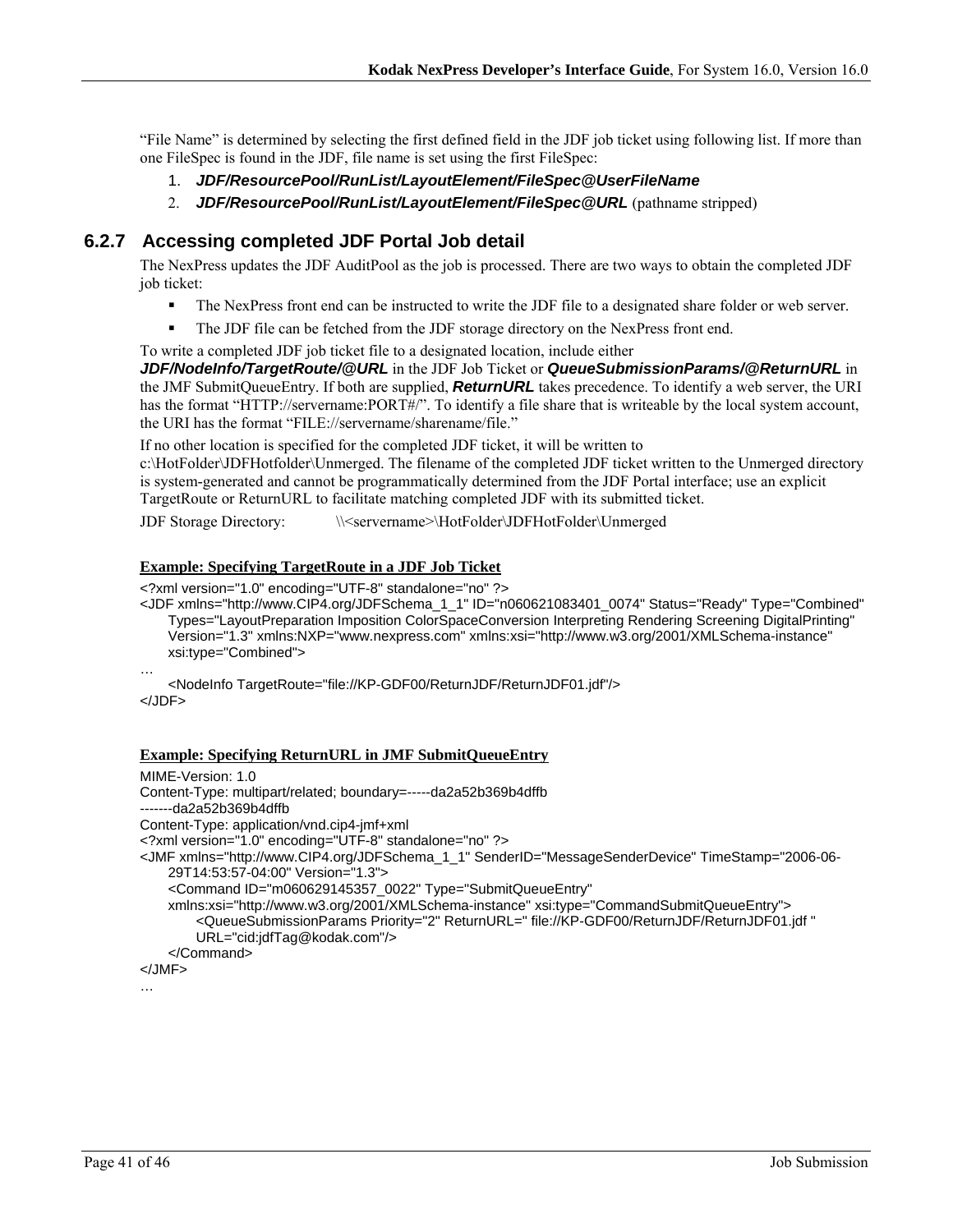# **7 Job Management**

Only jobs submitted through the JDF Portal Interface can subsequently be managed using the JMF interface. Jobs submitted into a Virtual Printer Hot Folder cannot be viewed or managed using the JDF Portal, and the state of the JDF Portal Job Queue does not effect submission through the Virtual Printer Hot Folder.

## **7.1 JDF Portal Job Queue Management**

The NexPress front end only supports management of the JDF Portal Queue using the JDF Portal JMF Interface. The portal supports the following queue management commands:

- Opening the JDF Portal Job Queue
- Closing the JDF Portal Job Queue
- **Holding the JDF Portal Job Queue**
- Resuming the JDF Portal Job Queue

The portal also supports the following queue handling query:

Querying the JDF Portal Job Queue status

The JDF Specification [JDF] identifies this group as Global Queue Handling messages. Details can be found in [JDF]. Any JMF global queue management messages defined in [JDF], but not supported by the NexPress front end are ignored.

Multiple JDF clients may be accessing the JDF Portal at the same time. Obvious race conditions will exist if multiple JDF clients attempt to control the state of the same JDF Portal Job Queue. It is recommended that only a single master JDF client manage the JDF Portal Job Queue state; if multiple peer JDF clients submit files to the same NexPress front end, it is recommended that the clients coordinate their use of the NexPress front end as a shared resource.

Even though [JDF] provides a complete description of JMF and its use, refer to [KNDIR] for details on the syntax and semantics of the NexPress front end's conformance to JMF.

All queue management commands use the same syntax, varying only by *JMF/Command/@Type* and *JMF/Command/@xsi:type*. A single example is provided as a reference for all queue management commands.

#### **Example: Queue Management Commands (featuring OpenQueue)**

```
<?xml version="1.0" encoding="UTF-8" standalone="no" ?> 
<JMF xmlns="http://www.CIP4.org/JDFSchema_1_1" SenderID="NxpJdfTest" TimeStamp="2008-01-17T13:33:13-
   05:00" Version="1.2"> 
     <Command ID="m080117133313_9173" Type="OpenQueue" xmlns:xsi="http://www.w3.org/2001/XMLSchema-
   instance" xsi:type="CommandOpenQueue"> 
         <QueueFilter QueueEntryDetails="Brief"/> 
     </Command> 
</JMF> 
… 
<?xml version="1.0" encoding="UTF-8" standalone="no" ?> 
<JMF xmlns="http://www.CIP4.org/JDFSchema_1_1" SenderID="KP-GDF00" TimeStamp="2008-01-17T13:34:17-
   05:00" Version="1.3"> 
     <Response ID="m080117133417_0043" ReturnCode="0" Type="OpenQueue" refID="m080117133313_9173" 
   xmlns:xsi="http://www.w3.org/2001/XMLSchema-instance" xsi:type="ResponseOpenQueue"> 
         <Queue DeviceID="KP-GDF00" Status="Waiting"/> 
     </Response>
```
</JMF>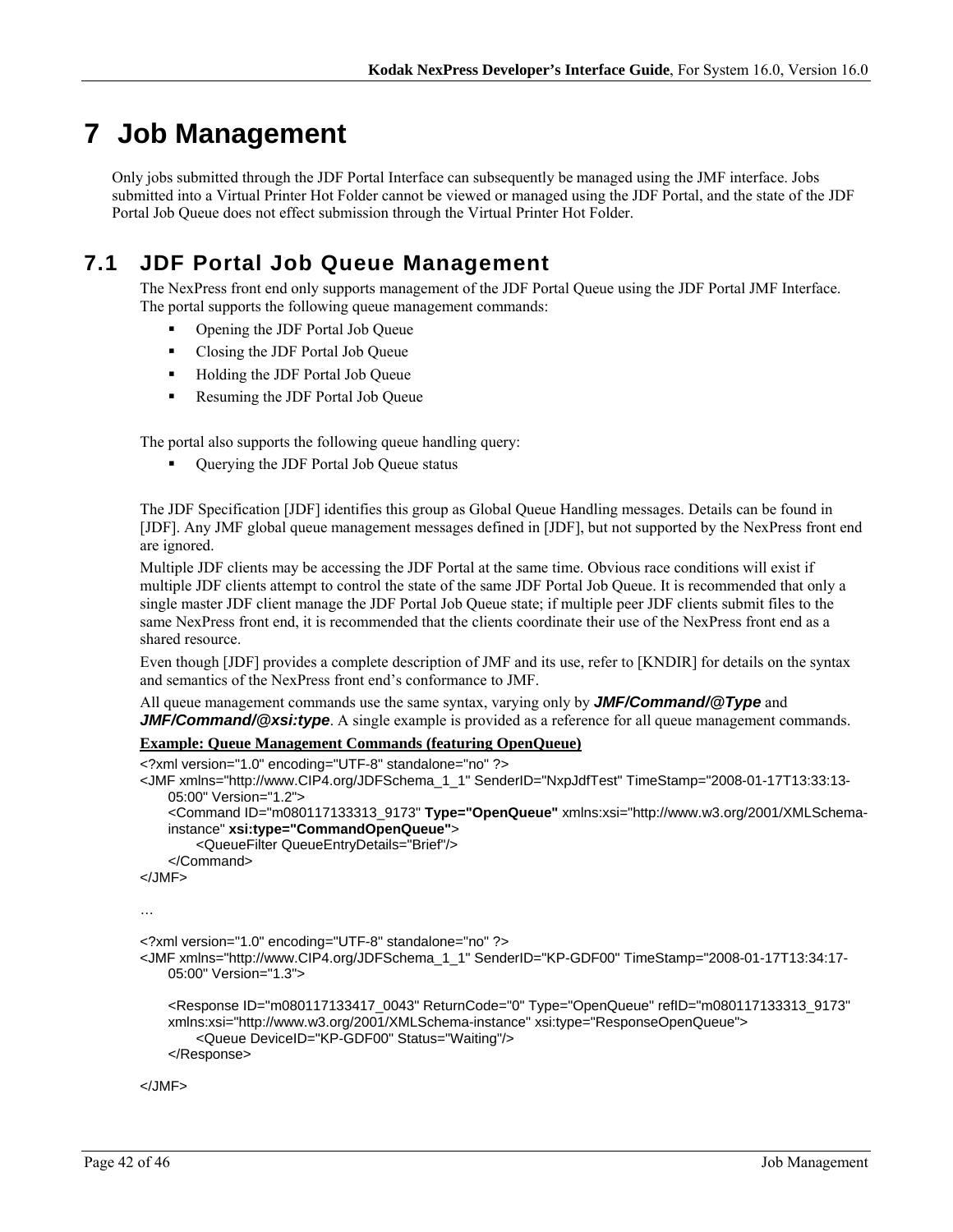### **7.1.1 Closing the JDF Portal Job Queue**

The JDF Portal Job Queue must be in the *Waiting* state and ready to accept jobs prior to submission of a JDF job. The JDF Portal Job Queue defaults to the *Waiting* state (open) after initialization.

If the JDF Portal Job Queue is in a *Waiting* (i.e. opened) state, the JMF **CloseQueue** command will transition the job queue to a *Closed* state.

JDF job tickets submitted to the JDF Portal Hot Folder while the JDF Portal Job Queue is in a *Closed* state will be deleted. JDF job tickets submitted through the JDF Portal JMF Interface are rejected when the JDF Portal Job Queue is in a *Closed* state.

| JMF/Command/@Type     | CloseOueue        |
|-----------------------|-------------------|
| JMF/Command/@xsi:type | CommandCloseQueue |

### **7.1.2 Opening the JDF Portal Job Queue**

If the JDF Portal Job Queue is in a *Closed* state, the JMF **OpenQueue** command will transition the queue back to *Waiting*. While *Closed*, the JDF Portal Job Queue will not accept any job submissions from the JDF Portal Hot Folder or the JDF Portal JMF Interface. Any existing entries in the JDF Portal Job Queue will continue to execute, and all supported JMF commands other than **SubmitQueueEntry** may be used

*JMF/Command/@Type* OpenQueue *JMF/Command/@xsi:type*CommandOpenQueue

### **7.1.3 Holding the JDF Portal Job Queue**

The JMF **HoldQueue** command will transition the job queue to a *Held* state. While *Held*, no jobs will begin execution. **HoldQueue** has no effect on jobs that have begun processing. New entries may still be submitted to a *Held* queue, but they will not be processed until the queue has been resumed.

| JMF/Command/@Type     | HoldOueue        |  |  |
|-----------------------|------------------|--|--|
| JMF/Command/@xsi:type | CommandHoldQueue |  |  |

## **7.1.4 Resuming the JDF Portal Job Queue**

If the JDF Portal Job Queue is in a Held state, the JMF **ResumeQueue** command will transition the job queue to a *Waiting* state.

| JMF/Command/@Type     | ResumeOueue        |
|-----------------------|--------------------|
| JMF/Command/@xsi:type | CommandResumeQueue |

### **7.1.5 Querying the JDF Portal Job Queue status**

JDF Portal Queue status is returned with the reponse from supported Queue Management Commands by including **<QueueFilter** *QueueEntryDetails="Brief***"/>** as shown in the example. **QueueStatus** can also be queried directly without affecting the queue state.

#### **Example: QueueStatus Query**

```
<?xml version="1.0" encoding="UTF-8" standalone="no" ?> 
<JMF xmlns="http://www.CIP4.org/JDFSchema_1_1" SenderID="NxpJdfTest" TimeStamp="2008-01-17T13:38:54-
    05:00" Version="1.2"> 
     <Query ID="m080117133854_9174" Type="QueueStatus" xmlns:xsi="http://www.w3.org/2001/XMLSchema-
    instance" xsi:type="QueryQueueStatus"> 
         <QueueFilter QueueEntryDetails="Brief"/> 
     </Query> 
</JMF>
```
…

```
<?xml version="1.0" encoding="UTF-8" standalone="no" ?>
```

```
<JMF xmlns="http://www.CIP4.org/JDFSchema_1_1" SenderID="KP-GDF00" TimeStamp="2008-01-17T13:38:59-
   05:00" Version="1.3">
```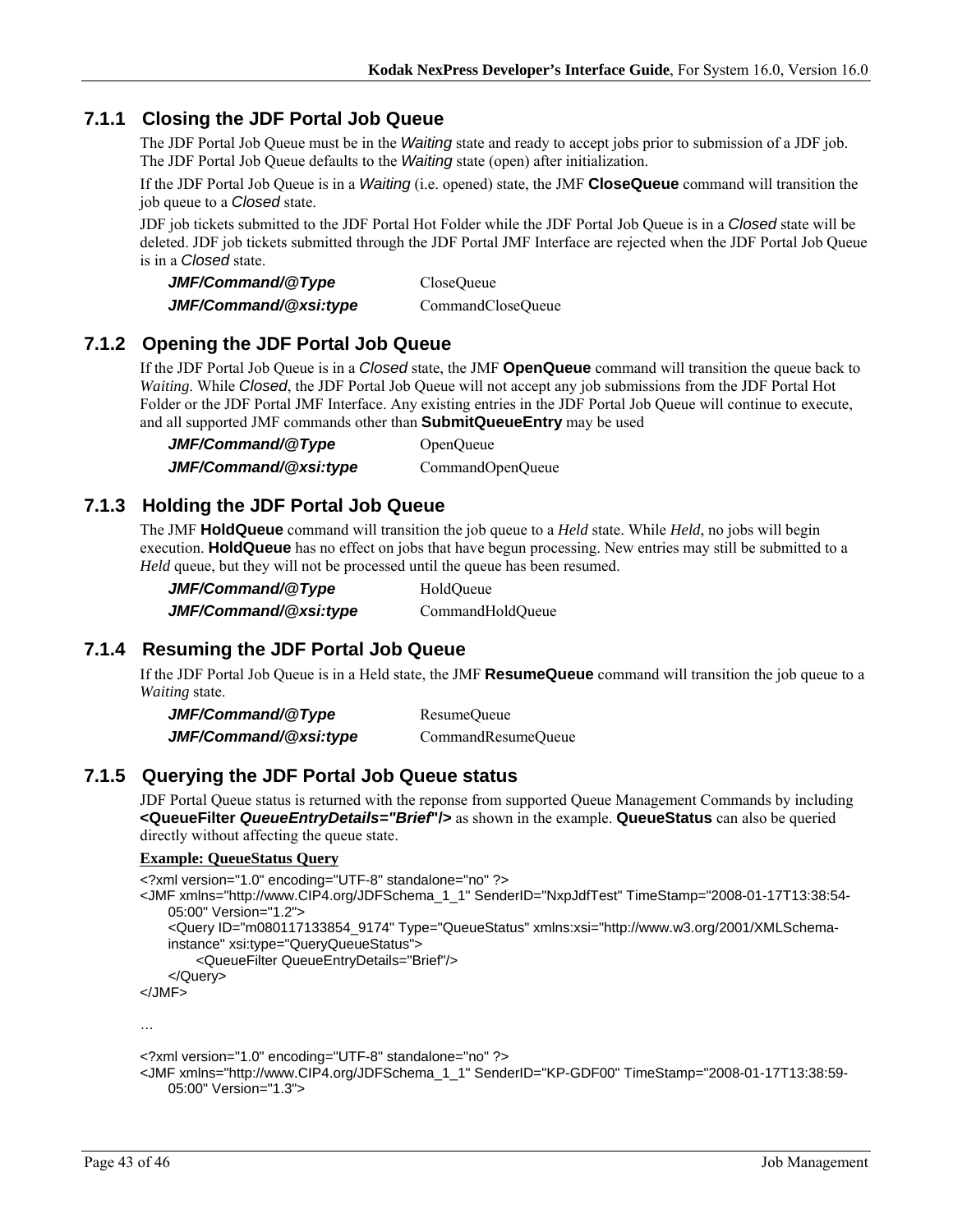```
 <Response ID="m080117133859_0043" ReturnCode="0" Subscribed="false" Type="QueueStatus" 
refID="m080117133854_9174" xmlns:xsi="http://www.w3.org/2001/XMLSchema-instance" 
xsi:type="ResponseQueueStatus"> 
     <Queue DeviceID="KP-GDF00" Status="Waiting"/> 
 </Response>
```
</JMF>

## **7.2 JDF Portal Job Entry Management**

The NexPress front end only supports direct management of JDF Portal queue entries using the JDF Portal JMF interface. Any job in the internal Job Queue, including those submitted through the JDF Portal, can also be held (stopped), resumed, aborted or removed (deleted) using the NexPress Client. The portal supports the following queue entry management commands:

- Aborting a JDF Portal Job Entry
- **Removing a JDF Portal Job Entry**
- Holding a JDF Portal Job Entry
- Suspending a JDF Portal Job Entry
- Resuming a JDF Portal Job Entry

The following queue entry queries are also supported:

Querying status of a JDF Portal Job Entry

The JDF Specification [JDF] identifies this group as Queue Entry Handling messages. Details can be found in [JDF]. Any JMF queue entry handling messages defined in [JDF], but not supported by the NexPress front end, are ignored.

Queue Entry Handling messages require a *QueueEntryDef/@QueueEntryID*; the supplied value identifies the affected job.

Even though [JDF] provides a complete description of JMF and its use, refer to [KNDIR] for details on the syntax and semantics of the NexPress front end's conformance to JMF.

All Queue Entry Handling commands use the same syntax, varying only by *JMF/Command/@Type* and *JMF/Command/@xsi:type.* A single example is provided as a reference for all queue entry handling commands.

#### **Example: Queue Entry Handling Commands (featuring AbortQueueEntry)**

```
<?xml version="1.0" encoding="UTF-8" standalone="no" ?> 
<JMF xmlns="http://www.CIP4.org/JDFSchema_1_1" SenderID="NxpJdfTest" TimeStamp="2006-06-21T14:09:24-
   04:00" Version="1.1"> 
     <Command ID="m060621140924_0092" Type="AbortQueueEntry"
   xmlns:xsi="http://www.w3.org/2001/XMLSchema-instance" xsi:type="CommandAbortQueueEntry">
         <QueueFilter QueueEntryDetails="Brief"/> 
         <QueueEntryDef QueueEntryID="Nxp2100@KP-GDF00_32"/> 
     </Command> 
</JMF>
```
### **7.2.1 Aborting a JDF Portal Job Entry**

The JMF **AbortQueueEntry** command will abort the JDF Portal Queue Entry matching the value of *Command/QueueEntryDef/@QueueEntryID*.

*JMF/Command/@Type*AbortQueueEntry *JMF/Command/@xsi:type*CommandAbortQueueEntry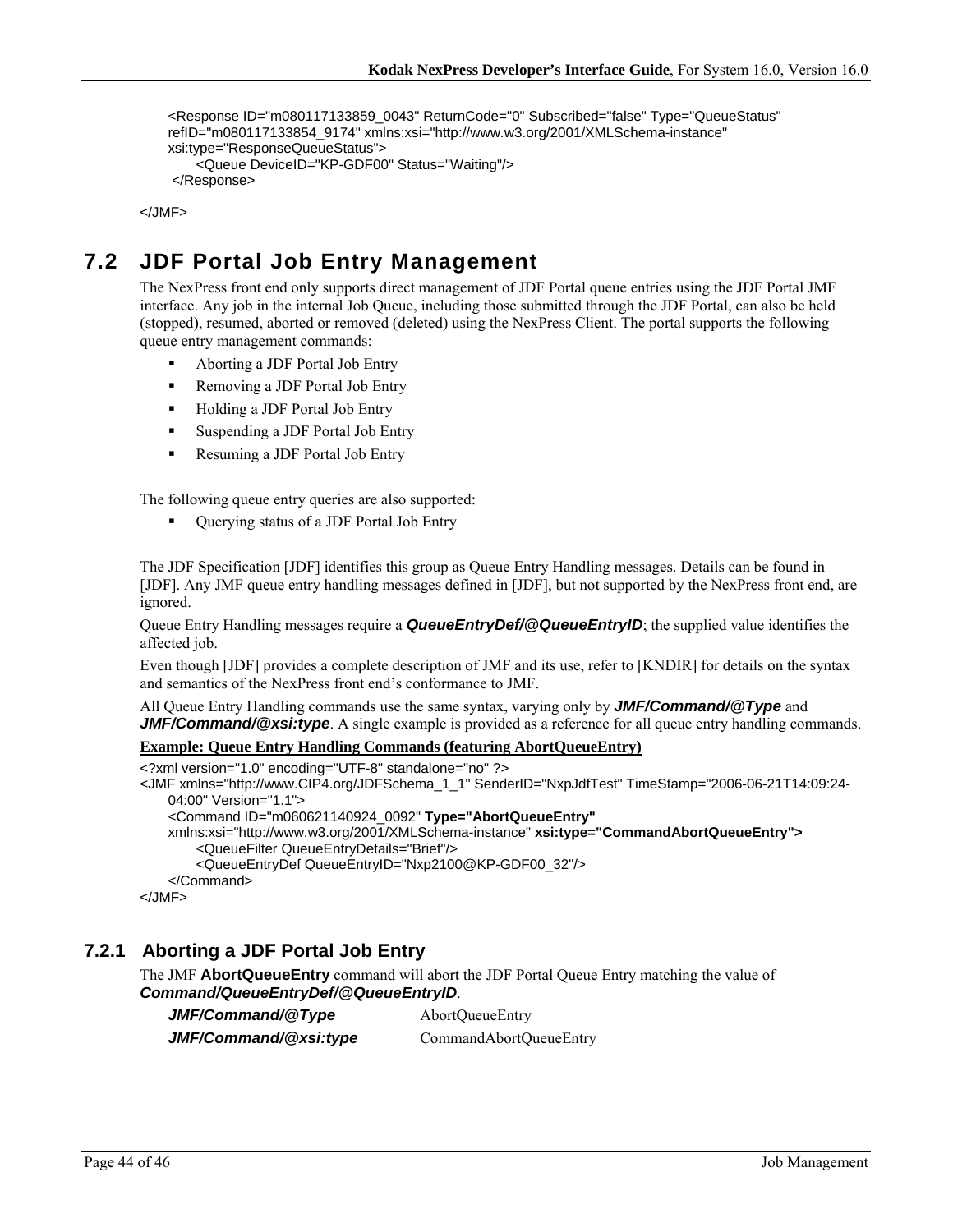### **7.2.2 Removing a JDF Portal Job Entry**

All jobs submitted through the JDF Portal remain in the JDF Portal queue and in the internal job queue until the job is removed. Jobs submitted with JMF **SubmitQueueEntry** use **QueueSubmissionParams/Disposition** to control automatic removal of the job upon completion. Jobs without this Disposition element are removed by the Portal when the job status becomes *Completed* or *Aborted*. Any job submitted through the JDF Portal Hot Folder will be automatically removed when it finishes processing.

The JMF **RemoveQueueEntry** command will remove the JDF Portal Queue Entry matching the value of *Command/QueueEntryDef/@QueueEntryID*.

Only JDF Portal Queue entries with a status of *Waiting, Held,* or *Aborted* can be removed.

| JMF/Command/@Type     | RemoveQueueEntry        |
|-----------------------|-------------------------|
| JMF/Command/@xsi:type | CommandRemoveQueueEntry |

### **7.2.3 Holding a JDF Portal Job Entry**

The JMF **HoldQueueEntry** command will transition to a *Held* status the JDF Portal Queue Entry matching the value of *Command/QueueEntryDef/@QueueEntryID*.

Only JDF Portal Queue entries with a status of *Waiting* can be held.

| JMF/Command/@Type     | HoldQueueEntry        |
|-----------------------|-----------------------|
| JMF/Command/@xsi:type | CommandHoldQueueEntry |

### **7.2.4 Suspending a JDF Portal Job Entry**

The JMF **SuspendQueueEntry** command will transition to a *Suspended* status the JDF Portal Queue Entry matching the value of *Command/QueueEntryDef/@QueueEntryID*.

Only JDF Portal Queue entries with a status of *Running* can be suspended.

| JMF/Command/@Type     | SuspendQueueEntry        |
|-----------------------|--------------------------|
| JMF/Command/@xsi:type | CommandSuspendQueueEntry |

## **7.2.5 Resuming a JDF Portal Job Entry**

The JMF **ResumeQueueEntry** command will transition to a *Waiting* or *Running* status the JDF Portal Queue Entry matching the value of *Command/QueueEntryDef/@QueueEntryID*. A QueueEntry with a status of *Held* becomes *Waiting*; an entry with a status of *Suspended* becomes *Running*.

Only JDF Portal Queue entries with a status of *Held* or *Suspended* can be resumed.

*JMF/Command/@Type*ResumeQueueEntry *JMF/Command/@xsi:type*CommandResumeQueueEntry

### **7.2.6 Retrieving status of a JDF Portal Job Entry**

The JMF **QueueStatus** or **Status** queries can be used at any time to determine the status of a submitted job.

NOTE: The JDF Portal provides only marginal support for **QueueStatus**. To filter by a specific QueueEntryID, use **Status** rather than **QueueStatus**.

#### **Example: Retrieving Status of a Specific QueueEntryID**

<?xml version="1.0" encoding="UTF-8" standalone="no" ?>

- <JMF xmlns="http://www.CIP4.org/JDFSchema\_1\_1" SenderID="NxpJdfTest" TimeStamp="2006-06-21T15:27:07- 04:00" Version="1.1">
	- <Query ID="m060621152707\_0097" Type="Status" xmlns:xsi="http://www.w3.org/2001/XMLSchema-instance" xsi:type="QueryStatus">

<StatusQuParams QueueEntryID="Nxp2100@KP-GDF00\_33" QueueInfo="true"/>

```
 </Query>
```
</JMF>

…

<?xml version="1.0" encoding="UTF-8" standalone="no" ?>